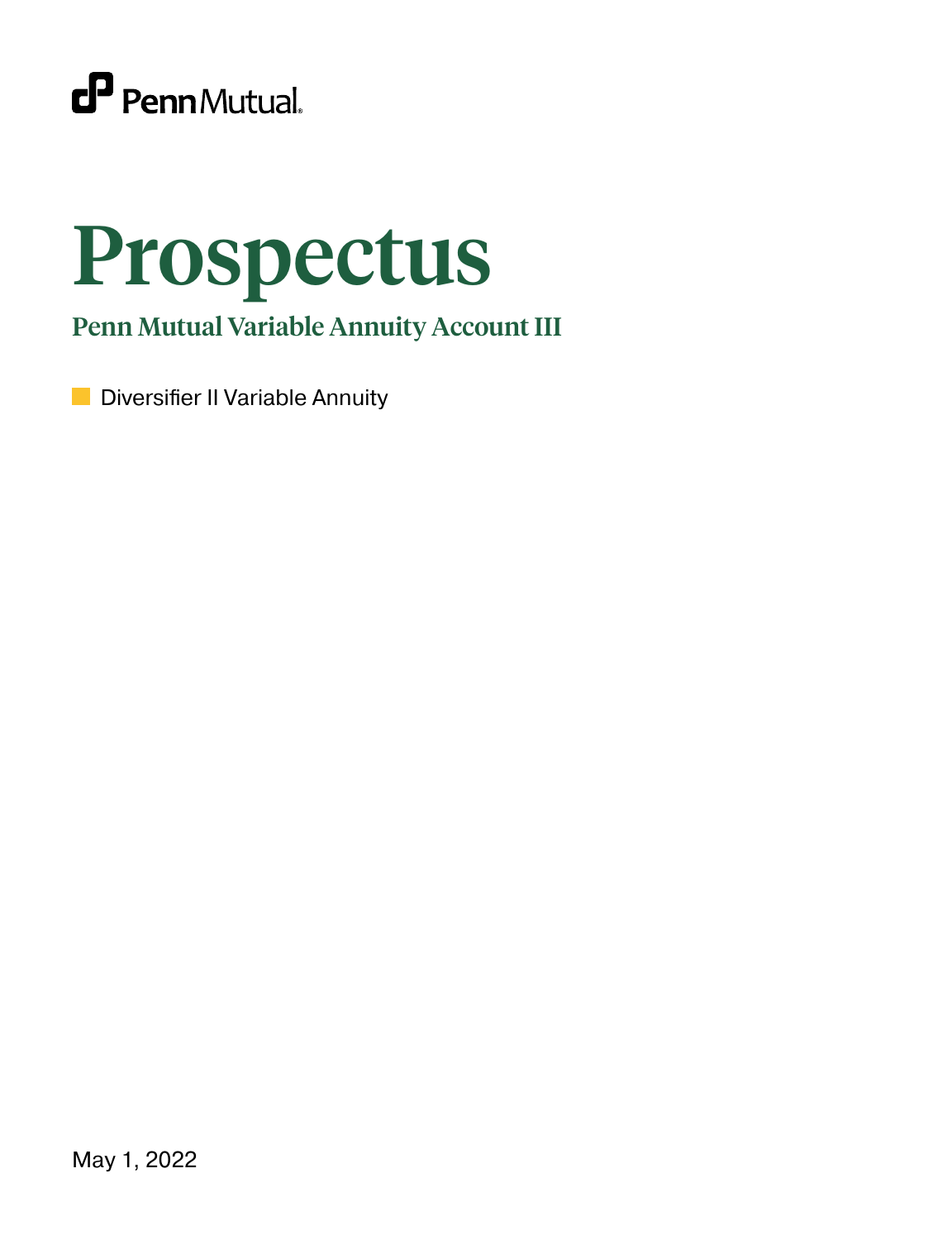# **PROSPECTUS** FOR DIVERSIFIER II

an individual annuity contract with variable benefit provisions — flexible purchase payments issued by THE PENN MUTUAL LIFE INSURANCE COMPANY and funded through PENN MUTUAL VARIABLE ANNUITY ACCOUNT III  $\cap$ f The Penn Mutual Life Insurance Company PO Box 178, Philadelphia, Pennsylvania 19105 800-523-0650 May 1, 2022

This prospectus describes two contracts (each, a "Contract") issued by The Penn Mutual Life Insurance Company ("Penn Mutual", the "Company", "we", "us", or "our"). One Contract is an individual fixed and variable annuity contract. The other is a variable annuity contract that is available only if you own a companion fixed annuity contract issued by us. The prospectus contains information that the Contract Owner ("you") should know before purchasing a Contract. Please read it carefully and save it for future reference. This prospectus is not an offering in any state, country, or jurisdiction in which we are not authorized to sell the Contracts. The Contracts described in this prospectus are not available in New York.

A Contract is an agreement between you and Penn Mutual. You agree to make one or more payments to us and we agree to make annuity and other benefits to you at a future date. The Contract:

- has variable investment options which invest in underlying mutual funds and if you own a Variable/ Fixed Contract also has fixed investment options which will earn an interest rate which will vary;
- allows for flexible purchase payments, on or after the contract date, subject to certain restrictions;
- is tax-deferred, which means that you will not pay income taxes until we begin to make annuity payments to you, or you take withdrawals from the Contract, or until the death benefit is paid to your Beneficiary(ies);
- allows you to choose among annuitization options that can guarantee income payments for a specified period or for the lifetime of the annuitant(s); and
- includes a standard death benefit.

*Right to Cancel.* You may return your Contract within ten days of receipt for a refund in accordance with applicable state law (you may have longer than ten days to obtain a refund in some states). To return your Contract, simply mail it to our office or to the financial professional who delivered the Contract to you. The date of the cancellation will be the date we receive your Contract. Your purchase payment will be allocated to the Variable Investment Options you have selected on the date we issue your Contract.

*The Securities and Exchange Commission ("SEC") has not approved or disapproved of this security or passed upon the accuracy or adequacy of this prospectus. Any representation to the contrary is a criminal offense.* Additional information about certain investment products, including variable annuities, has been prepared by the Securities and Exchange Commission's staff and is available at Investor.gov.

The Contracts have risks including risk of loss of the amount invested. Contracts are not deposits of, or guaranteed or endorsed by, any bank and are not federally insured by the FDIC, Federal Reserve Board, or any other agency.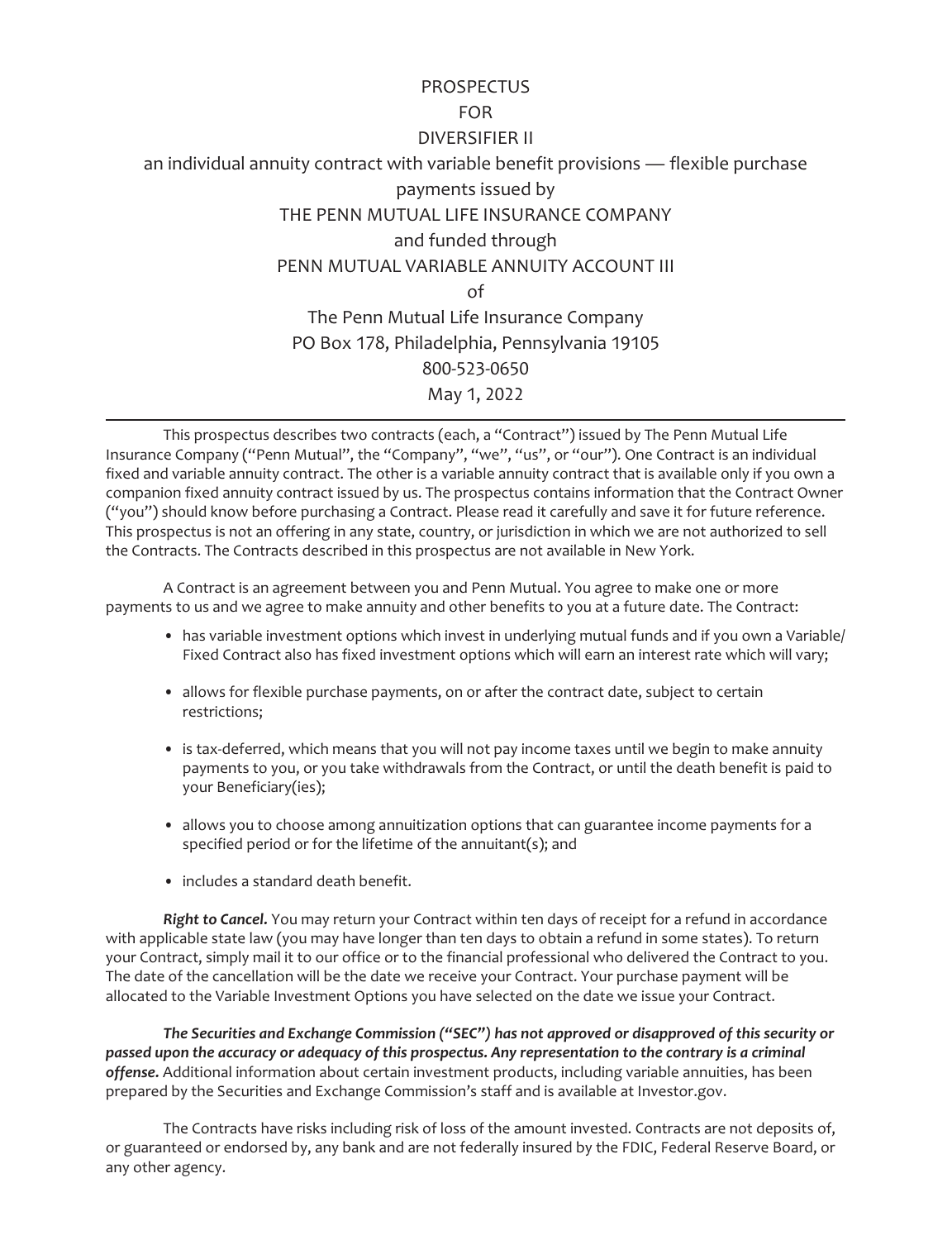#### **GUIDE TO READING THIS PROSPECTUS (TABLE OF CONTENTS)**

This prospectus contains information that you should know before you buy the Diversifier II Variable Annuity (the "Contract") described in this prospectus or exercise any of your rights under the Contract. The purpose of this prospectus is to provide information on the essential features and provisions of the Contract and the investment options available under the Contract. When you receive your Contract, read it carefully for more information about your rights and obligations under the Contract. The prospectus is arranged as follows:

#### **TABLE OF CONTENTS**

| <b>SECTION</b>                                                                    | <b>PAGE</b> |
|-----------------------------------------------------------------------------------|-------------|
| IMPORTANT INFORMATION YOU SHOULD CONSIDER ABOUT THE PENN FREEDOM VARIABLE ANNUITY | 3           |
|                                                                                   | 6           |
|                                                                                   | -9          |
|                                                                                   |             |
|                                                                                   |             |
|                                                                                   |             |
|                                                                                   |             |
|                                                                                   |             |
|                                                                                   |             |
|                                                                                   |             |
|                                                                                   |             |
|                                                                                   |             |
|                                                                                   |             |
|                                                                                   |             |
|                                                                                   |             |
|                                                                                   |             |
|                                                                                   |             |
|                                                                                   |             |
|                                                                                   |             |
|                                                                                   |             |
|                                                                                   |             |
|                                                                                   |             |
|                                                                                   |             |
|                                                                                   |             |
|                                                                                   |             |

#### **\*\*\*\*\*\*\*\*\*\***

*The prospectuses of the available Funds contain important information that you should know about the investments that may be made under the Contract. You should read the fund prospectuses carefully before you invest. You can obtain the fund prospectuses at www.pennmutual.com/for-individuals-and-businesses/ products-and-performance/penn-series-information/prospectuses-and-reports or by calling 1-800-523-0650 or by sending an email request to FundOperations@pennmutual.com.*

*This prospectus (and the variable annuity) is not considered an offering in any jurisdiction where such offering may not be lawfully made. We do not authorize any information or representations regarding the offering described in this prospectus and the Statement of Additional Information ("SAI") other than as contained in these materials or any supplements to them, or in any other materials or supplemental sales material we authorize.*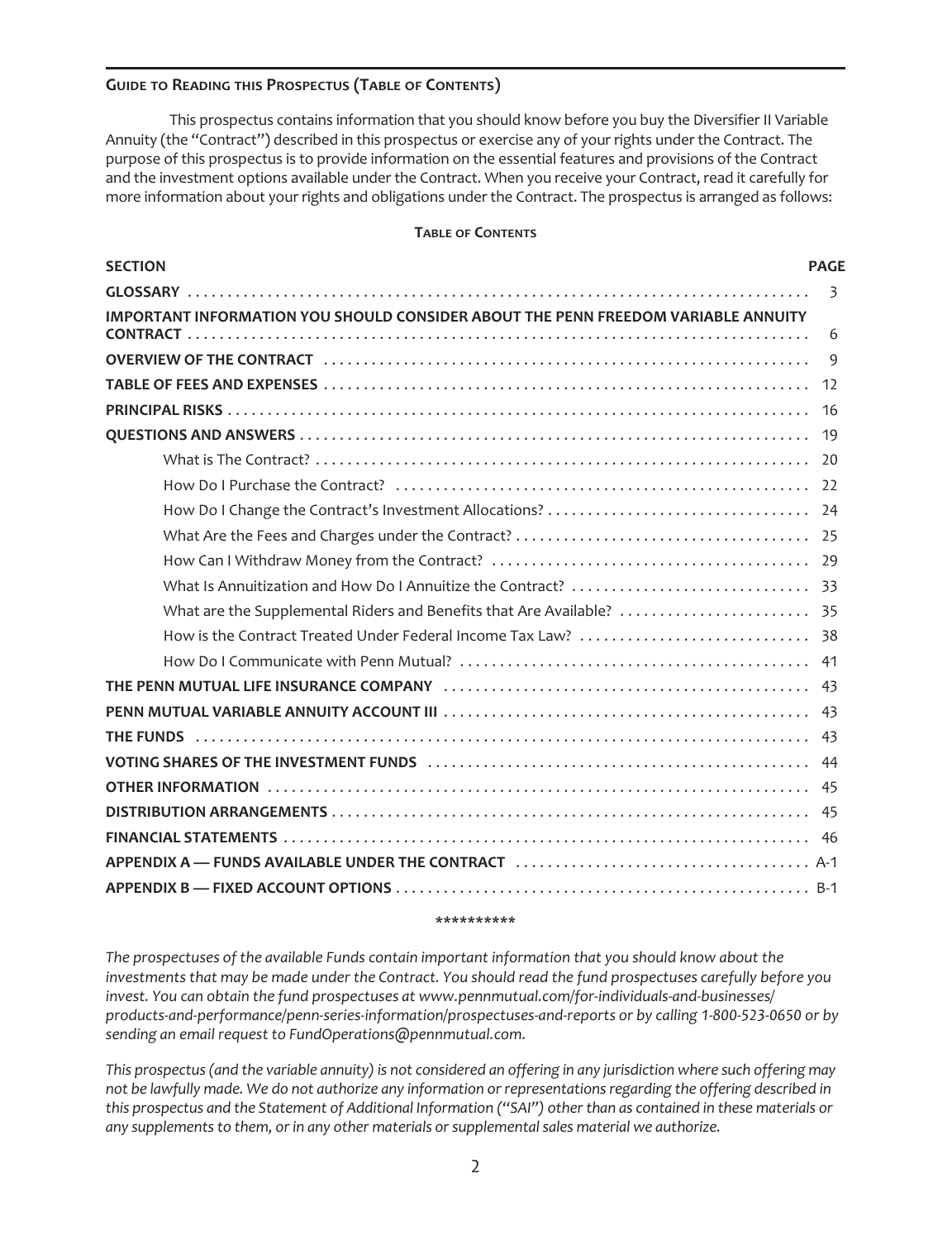#### <span id="page-3-0"></span>**DEFINITIONS**

More detailed information concerning the terms defined below is in the appropriate sections of the Prospectus.

*Accumulation Period***:** A period that begins with your first Purchase Payment and ends on the Annuity Date.

*Accumulation Unit***:** If you own a Variable/Fixed Contract, this is a unit of measure used to compute the Variable Account Value under the Contract prior to the Annuity Date. If you own a Variable Contract, this is a unit of measure used to compute Contract Value prior to the Annuity Date.

*Administrative Office***:** The Penn Mutual Life Insurance Company, Administrative Office, 600 Dresher Road, Horsham, Pennsylvania 19044.

*Annuitant***:** The individual named in the Contract whose lifetime is used as a measuring life for all annuity options, benefits and features.

*Annuitization***:** The process by which you convert your Contract Value into a stream of regular income payments.

*Annuity Date***:** The date on which annuity payments begin, and the Contract transitions from the accumulation phase to the annuitization (income) phase. The date annuity payments are scheduled to begin is shown in the Contract and will never be later than the maximum maturity date set by state law.

*Annuity Payout Period***:** The period of time, starting on the Annuity Date, during which we make annuity payments.

*Annuity Unit***:** A unit of measure used to calculate the amount of each variable annuity payment.

*Beneficiary***:** The person(s) named by the Contract Owner to receive the death benefit payable upon the death of the Contract Owner or Annuitant.

*Code***:** The Internal Revenue Code of 1986, as amended.

*Company***:** The Penn Mutual Life Insurance Company.

*Contingent Deferred Sales Charge***:** A fee imposed during the Contingent Deferred Sales Charge Period, when a withdrawal is taken in excess of the Free Withdrawal Amount, as a percentage of either (i) the amount of the Contract Value withdrawn (for Variable/Fixed Contracts) or (ii) the lesser of the amount withdrawn and the sum of the Purchase Payments made in the last seven years (for Variable Contracts).

*Contingent Deferred Sales Charge Period***:** The number of Contract Years during which the Contract is subject to a Contingent Deferred Sales Charge.

*Contract***:** The combination variable and fixed annuity Contract or the variable annuity Contract described in this prospectus.

*Contract Anniversary***:** Any subsequent anniversary date of the Contract Date. All values determined on a Contract Anniversary are based on the next close of regular trading on the NYSE. To the extent the Contract Anniversary falls on a date other than a business day any value to be determined as of the Contract Anniversary will be determined as of the close of regular trading of the NYSE on the next business day.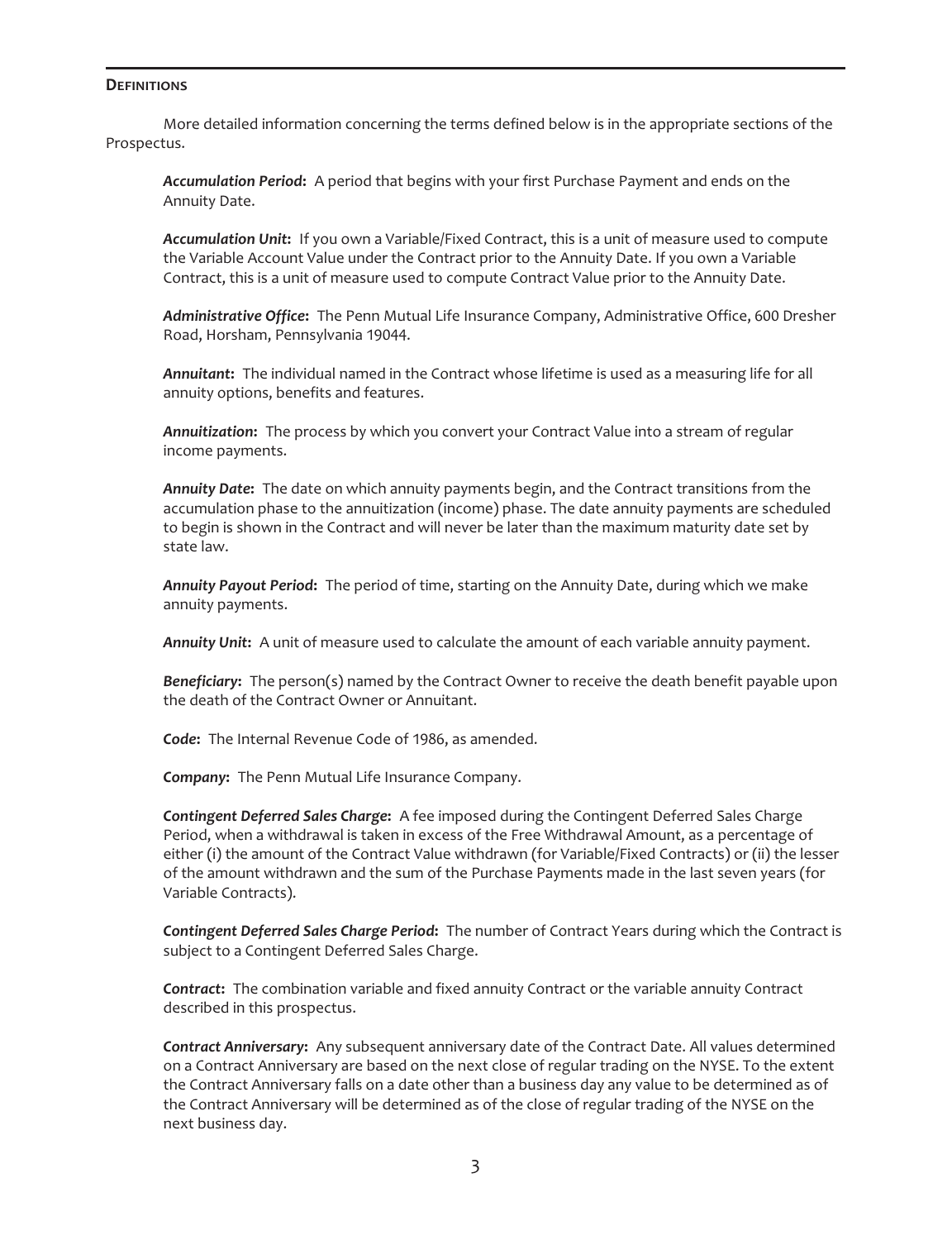*Contract Date***:** The date the Contract is issued.

*Contract Owner or Owner***:** The person or entity, named in the Contract, unless amended by any subsequent change in ownership, entitled to exercise all of the ownership rights under the Contract.

*Contract Value***:** The sum of the Variable Account Value and the Fixed Account Value (if applicable).

*Contract Year***:** The time period between Contract Anniversaries; the first Contract Year runs from the Contract Date to the first Contract Anniversary.

*Fixed Account***:** For Variable/Fixed Contracts, the account in which amounts are held for the Contract under any Fixed Account Options prior to the Annuity Date.

*Fixed Account Options***:** For Variable/Fixed Contracts, the investment options available under the Company's fixed account.

*Fixed Account Value***:** The value of the amounts held under the Variable/Fixed Contract in all Fixed Account Options of the Fixed Account.

*Free Withdrawal Amount***:** The amount, expressed as a percentage of either Contract Value (for Variable/Fixed Contracts) or Purchase Payments (for Variable Contracts), a Contract Owner may withdraw each year during the Contingent Deferred Sales Charge Period without incurring a Contingent Deferred Sales Charge.

*Funds***:** The mutual fund portfolios that are available for investment through the Variable Investment Options of the Separate Account.

*Initial Purchase Payment***:** The sum of all deposits made into the Contract on the Contract Date.

*Interest Period***:** The period of time for which a Fixed Account interest rate declared by the Company is guaranteed. The period begins on a specified day of the calendar month in which the allocation or transfer is made, as declared by the Company.

*NYSE***:** New York Stock Exchange.

*Non-Qualified Contract***:** A non-qualified annuity may be purchased by any individual or entity; contributions to non-qualified annuities are made with after-tax dollars.

*Purchase Payment***:** Any deposit made into the Contract.

*Qualified Contract***:** A qualified annuity is purchased as part of, or in conjunction with, an employer provided retirement plan such as a defined benefit pension plan or an individual retirement arrangement such as an Individual Retirement Annuity (IRA). Penn Mutual does not issue contracts through 401(k) or similar defined contribution pension plans.

*Separate Account***:** Penn Mutual Variable Annuity Account III, a segregated asset account of the Company. The Separate Account is divided into subaccounts — the Variable Investment Options. Each subaccount corresponds to, and invests exclusively in, a particular Fund.

*Spousal Step-In***:** Under Code Section 72(s), upon Contract Owner's death, a spouse who is sole primary Beneficiary of a Contract may take the Contract as their own.

*Standard Death Benefit***:** The amount of the death benefit under the Contract, calculated as described under "Benefits Available under the Contract — Death Benefit."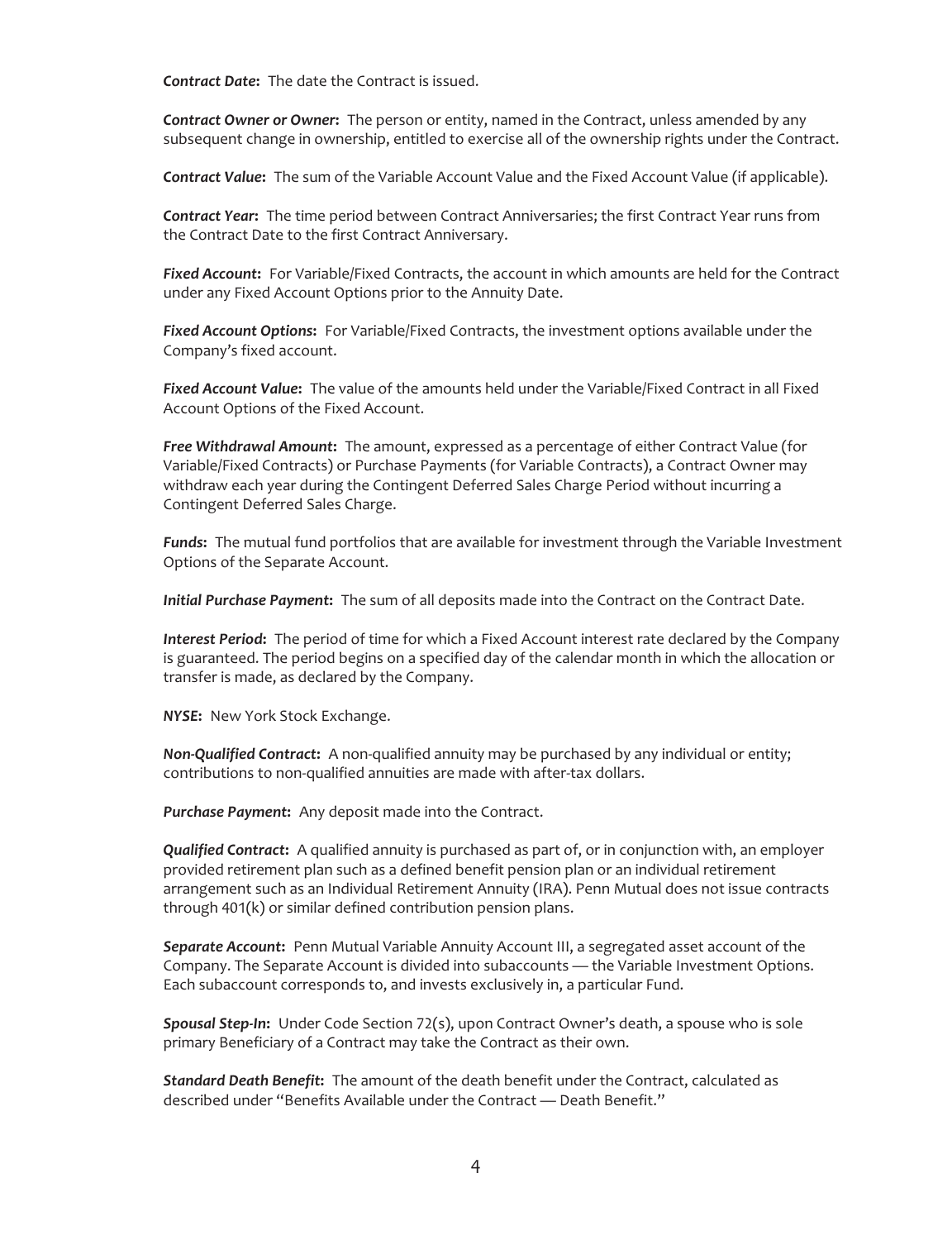*Subsequent Purchase Payment***:** Any deposit made into the Contract after the Contract Date.

*Surrender Value***:** Contract Value less any charges and fees imposed upon surrender.

*Valuation Period***:** The period from one valuation of Separate Account assets to the next. Valuation is performed on each day the NYSE is open for trading.

*Variable Account***:** The account under which amounts are held for the Contract Owner under all Variable Investment Options prior to the Annuity Date.

*Variable Account Value***:** The sum of the values of the Accumulation Units held in the Variable Investment Options for this Contract.

*Variable Contract:* The variable annuity contract described in this prospectus.

*Variable/Fixed Contract:* The combination variable and fixed annuity contract described in this prospectus.

*Variable Investment Options***:** The subaccounts of the Separate Account, each of which invests exclusively in a specified Fund.

*We (Our, Us)***:** The Penn Mutual Life Insurance Company (the **"Company"**).

*You, Your***:** The Contract Owner, who can make decisions regarding allocation of Purchase Payments, transfers, withdrawals, surrender, naming beneficiary(ies), and other matters (all within the Contract limits).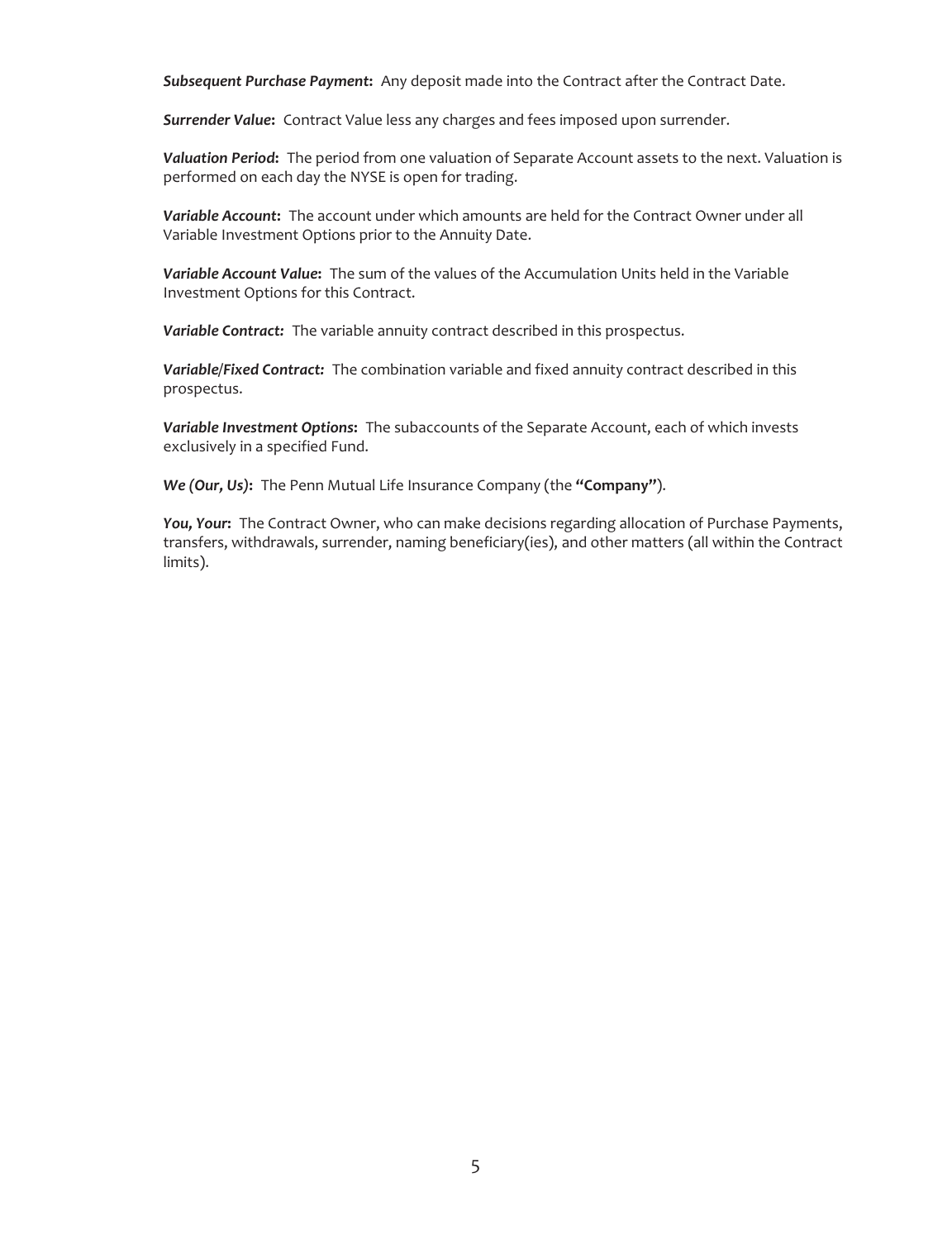# <span id="page-6-0"></span>**IMPORTANT INFORMATION YOU SHOULD CONSIDER ABOUT THE DIVERSIFIER II VARIABLE ANNUITY CONTRACT**

| <b>Fees and Expenses</b>                                   |                                                                                                                                                                                                                                                                                                                                                                                                                                                                                                 |       |         |                |  |  |
|------------------------------------------------------------|-------------------------------------------------------------------------------------------------------------------------------------------------------------------------------------------------------------------------------------------------------------------------------------------------------------------------------------------------------------------------------------------------------------------------------------------------------------------------------------------------|-------|---------|----------------|--|--|
| <b>Charges for</b><br>Early                                | If you surrender your Contract or withdraw money during the Contingent Deferred Sales<br>Charge Period, you may be assessed a Contingent Deferred Sales Charge.                                                                                                                                                                                                                                                                                                                                 |       |         |                |  |  |
| Withdrawals                                                | For Variable/Fixed Contracts, the period is within 7 years following your initial Purchase<br>Payment if no Purchase Payments are made after the first Contract Year, or within<br>10 years if Purchase Payments have been made after the first Contract Year. The<br>Contingent Deferred Sales Charge will be up to 7% of the amount withdrawn.                                                                                                                                                |       |         |                |  |  |
|                                                            | For Variable Contracts, the period is within 7 years of each Purchase Payment. The<br>contingent deferred sales charge will be the lesser of:                                                                                                                                                                                                                                                                                                                                                   |       |         |                |  |  |
|                                                            | (1)<br>5% of the sum of the Purchase Payments made within 7 years prior to<br>the date of the withdrawal, or                                                                                                                                                                                                                                                                                                                                                                                    |       |         |                |  |  |
|                                                            | (2)<br>5% of the amount withdrawn.                                                                                                                                                                                                                                                                                                                                                                                                                                                              |       |         |                |  |  |
|                                                            | No Contingent Deferred Sales Charge will be made on any withdrawal in any Contract<br>Year after the tenth Contract Year.                                                                                                                                                                                                                                                                                                                                                                       |       |         |                |  |  |
|                                                            | For example, if you make a withdrawal in the first year from a Variable/Fixed Contract,<br>you could pay a Contingent Deferred Sales Charge of up to \$7,000 on a \$100,000<br>investment.                                                                                                                                                                                                                                                                                                      |       |         |                |  |  |
|                                                            | In addition, if you take a withdrawal from a Fixed Account Option that has an Interest<br>Period of more than one year, then the Company may impose a Premature Withdrawal<br>Charge on the amount withdrawn of up to 1/2 of the Fixed Account Option's interest<br>rate, in addition to Contingent Deferred Sales Charges. If you make a withdrawal in the<br>first year from the Fixed Account Option, you could pay total withdrawal charges of up to<br>\$10,000 on a \$100,000 withdrawal. |       |         |                |  |  |
|                                                            | For more detailed information, see Contingent Deferred Sales Charge and Premature<br>Withdrawal Charge under What Are the Fees and Charges Under the Contract? in the<br>prospectus.                                                                                                                                                                                                                                                                                                            |       |         |                |  |  |
| <b>Transaction</b><br>Charges                              | As of the date of this prospectus, the Company does not assess any additional charges,<br>other than the contingent deferred sales charge, related to Contract Owner transactions.                                                                                                                                                                                                                                                                                                              |       |         |                |  |  |
|                                                            | For more detailed information, see Table of Fees and Expenses; What are the Fees and<br>Charges Under the Contract?                                                                                                                                                                                                                                                                                                                                                                             |       |         |                |  |  |
| <b>Ongoing Fees</b><br>and Expenses<br>(annual<br>charges) | The table below describes the fees and expenses that you may pay each year, depending<br>on the options you choose. Please refer to your Contract specifications page for<br>information about the specific fees you will pay each year based on the options you have<br>elected.                                                                                                                                                                                                               |       |         |                |  |  |
|                                                            | <b>Annual Fee</b>                                                                                                                                                                                                                                                                                                                                                                                                                                                                               |       | Minimum | <b>Maximum</b> |  |  |
|                                                            | Base Contract <sup>1</sup>                                                                                                                                                                                                                                                                                                                                                                                                                                                                      |       | 1.29%   | 1.29%          |  |  |
|                                                            | 0.34%                                                                                                                                                                                                                                                                                                                                                                                                                                                                                           | 1.25% |         |                |  |  |
|                                                            | Expressed as an annual percentage of Variable Account Value.<br>1<br>Expressed as an annual percentage of daily net assets in the Fund. This range is for the year<br>2<br>ended December 31, 2021 and could change from year to year.                                                                                                                                                                                                                                                          |       |         |                |  |  |
|                                                            | To help you understand the cost of owning your Contract, the following table shows<br>the lowest and highest cost you could pay each year, based on current charges. The<br>estimate assumes that you do not take withdrawals from the Contract, which could<br>add contingent deferred sales charges and premature withdrawal charges that<br>substantially increase costs.                                                                                                                    |       |         |                |  |  |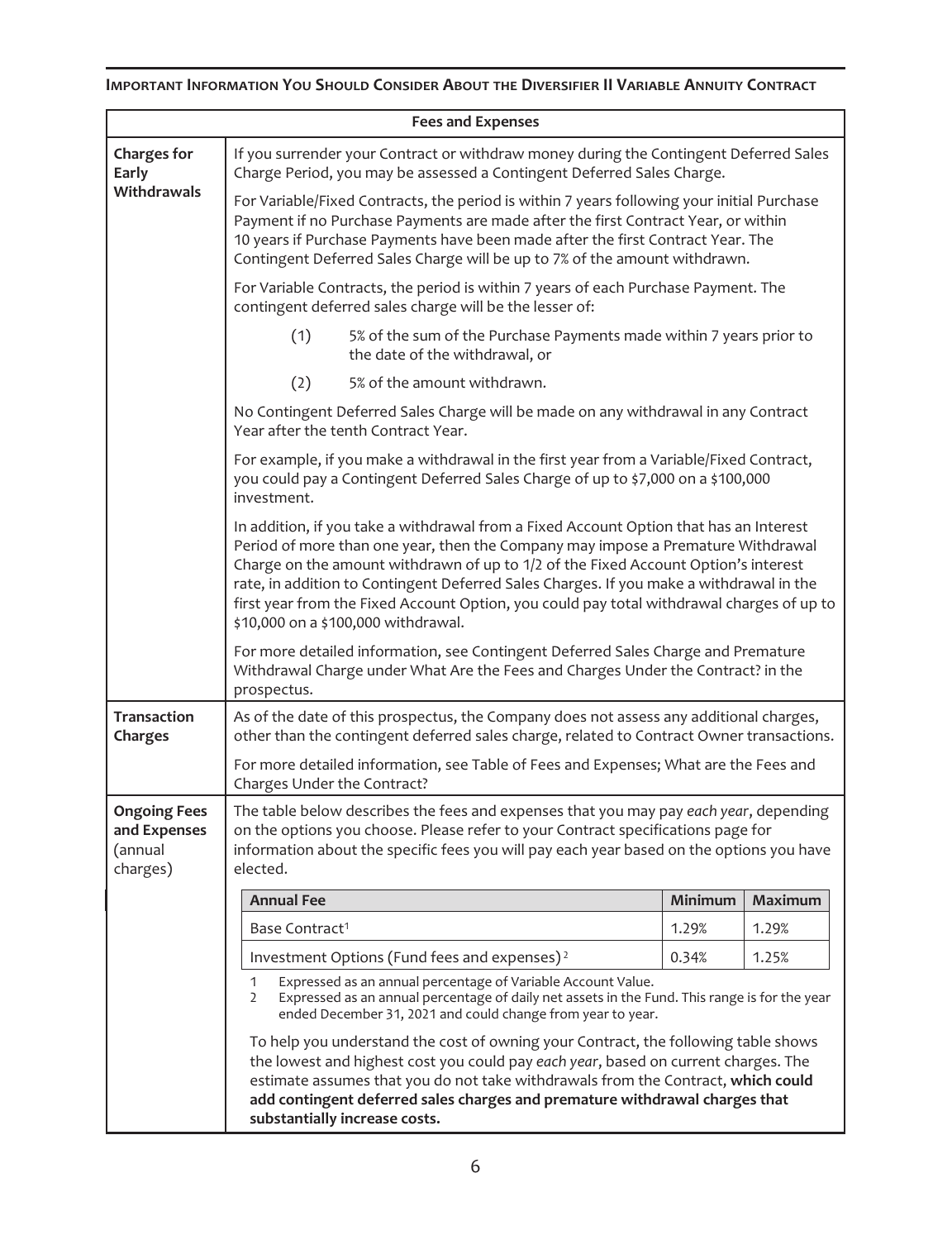|                                          | <b>Lowest Annual Cost:</b><br>\$1,655                                                                                                                                       | <b>Highest Annual Cost:</b><br>\$2,569                                                                                                                                |  |  |  |  |
|------------------------------------------|-----------------------------------------------------------------------------------------------------------------------------------------------------------------------------|-----------------------------------------------------------------------------------------------------------------------------------------------------------------------|--|--|--|--|
|                                          | Assumes:                                                                                                                                                                    | Assumes:                                                                                                                                                              |  |  |  |  |
|                                          | Investment of \$100,000<br>$\bullet$                                                                                                                                        | • Investment of \$100,000                                                                                                                                             |  |  |  |  |
|                                          | 5% annual appreciation                                                                                                                                                      | • 5% annual appreciation                                                                                                                                              |  |  |  |  |
|                                          | Least expensive Fund fees<br>$\bullet$                                                                                                                                      | • Most expensive Fund fees and                                                                                                                                        |  |  |  |  |
|                                          | and expenses                                                                                                                                                                | expenses                                                                                                                                                              |  |  |  |  |
|                                          | No sales charges<br>٠<br>No additional purchase                                                                                                                             | • No sales charges<br>• No additional purchase                                                                                                                        |  |  |  |  |
|                                          | payments, transfers or                                                                                                                                                      | payments, transfers or                                                                                                                                                |  |  |  |  |
|                                          | withdrawals                                                                                                                                                                 | withdrawals                                                                                                                                                           |  |  |  |  |
|                                          | <b>Risks</b>                                                                                                                                                                |                                                                                                                                                                       |  |  |  |  |
| <b>Risk of Loss</b>                      | You can lose money by investing in this Contract, including loss of your Purchase<br>Payments (principal).                                                                  |                                                                                                                                                                       |  |  |  |  |
|                                          | For more detailed information, see Summary of Principal Risks of Investing in the Contract.                                                                                 |                                                                                                                                                                       |  |  |  |  |
| Not a<br><b>Short-Term</b>               | The Contract is not designed for short-term investing and is not appropriate for an<br>investor who needs ready access to cash. The Contract is designed to provide for the |                                                                                                                                                                       |  |  |  |  |
| Investment                               | accumulation of retirement savings and income on a long-term basis. As such, you                                                                                            |                                                                                                                                                                       |  |  |  |  |
|                                          |                                                                                                                                                                             | should not use the Contract as a short-term investment or savings vehicle. A contingent                                                                               |  |  |  |  |
|                                          | deferred sales charge and premature withdrawal charge may apply in certain<br>circumstances and any withdrawals may also be subject to potentially significant              |                                                                                                                                                                       |  |  |  |  |
|                                          | reduction in the standard death benefit and federal and state income taxes and tax                                                                                          |                                                                                                                                                                       |  |  |  |  |
|                                          | penalties.                                                                                                                                                                  |                                                                                                                                                                       |  |  |  |  |
|                                          | For more detailed information, see Summary of Principal Risks of Investing in the Contract.                                                                                 |                                                                                                                                                                       |  |  |  |  |
| <b>Risks</b><br><b>Associated with</b>   | An investment in the Contract is subject to the risk of poor investment<br>performance of the Funds you choose, and the value of an investment can vary                     |                                                                                                                                                                       |  |  |  |  |
| Investment                               | depending on the performance of the Funds.                                                                                                                                  |                                                                                                                                                                       |  |  |  |  |
| <b>Options</b>                           | Each investment option (the Variable Investment Options and the Fixed Account<br>$\bullet$                                                                                  |                                                                                                                                                                       |  |  |  |  |
|                                          | Options, if applicable) has its own unique risks. You should review these                                                                                                   | investment options before making an investment decision. The performance of the                                                                                       |  |  |  |  |
|                                          | Funds will vary, and some are riskier than others.                                                                                                                          |                                                                                                                                                                       |  |  |  |  |
|                                          | $\bullet$                                                                                                                                                                   | A discussion of the risk of allocating your investment to one or more Funds can be<br>found in the prospectuses for the Funds. You should review the prospectuses for |  |  |  |  |
|                                          | the Funds before making an investment decision.                                                                                                                             |                                                                                                                                                                       |  |  |  |  |
|                                          | For more detailed information, see Summary of Principal Risks of Investing in the Contract;                                                                                 |                                                                                                                                                                       |  |  |  |  |
|                                          | Appendix A - Funds Available Under the Contract; Appendix B - Fixed Account Options.                                                                                        |                                                                                                                                                                       |  |  |  |  |
| <b>Insurance</b><br><b>Company Risks</b> | An investment in the Contract is subject to the risks related to The Penn Mutual Life<br>Insurance Company (the Company), including:                                        |                                                                                                                                                                       |  |  |  |  |
|                                          |                                                                                                                                                                             | Any obligations, guarantees, and benefits of the Contract (including the Fixed<br>Account Options, if applicable, and the standard death benefit), are subject to the |  |  |  |  |
|                                          | claims-paying ability and financial strength of the Company.                                                                                                                |                                                                                                                                                                       |  |  |  |  |
|                                          | cybersecurity and infectious disease outbreak risks.                                                                                                                        | • There are risks relating to the Company's administration of the Contract, including                                                                                 |  |  |  |  |
|                                          | If the Company experiences financial distress, it may not be able to meet its<br>obligations to you.                                                                        |                                                                                                                                                                       |  |  |  |  |
|                                          | available upon request from the Company at 1-800-523-0650.                                                                                                                  | More information about the Company, including its financial strength ratings, is                                                                                      |  |  |  |  |
|                                          | Statements; Summary of Principal Risks of Investing in the Contract - Insurance<br>Company Risks; Other Information.                                                        | For more detailed information, see The Penn Mutual Life Insurance Company; Financial                                                                                  |  |  |  |  |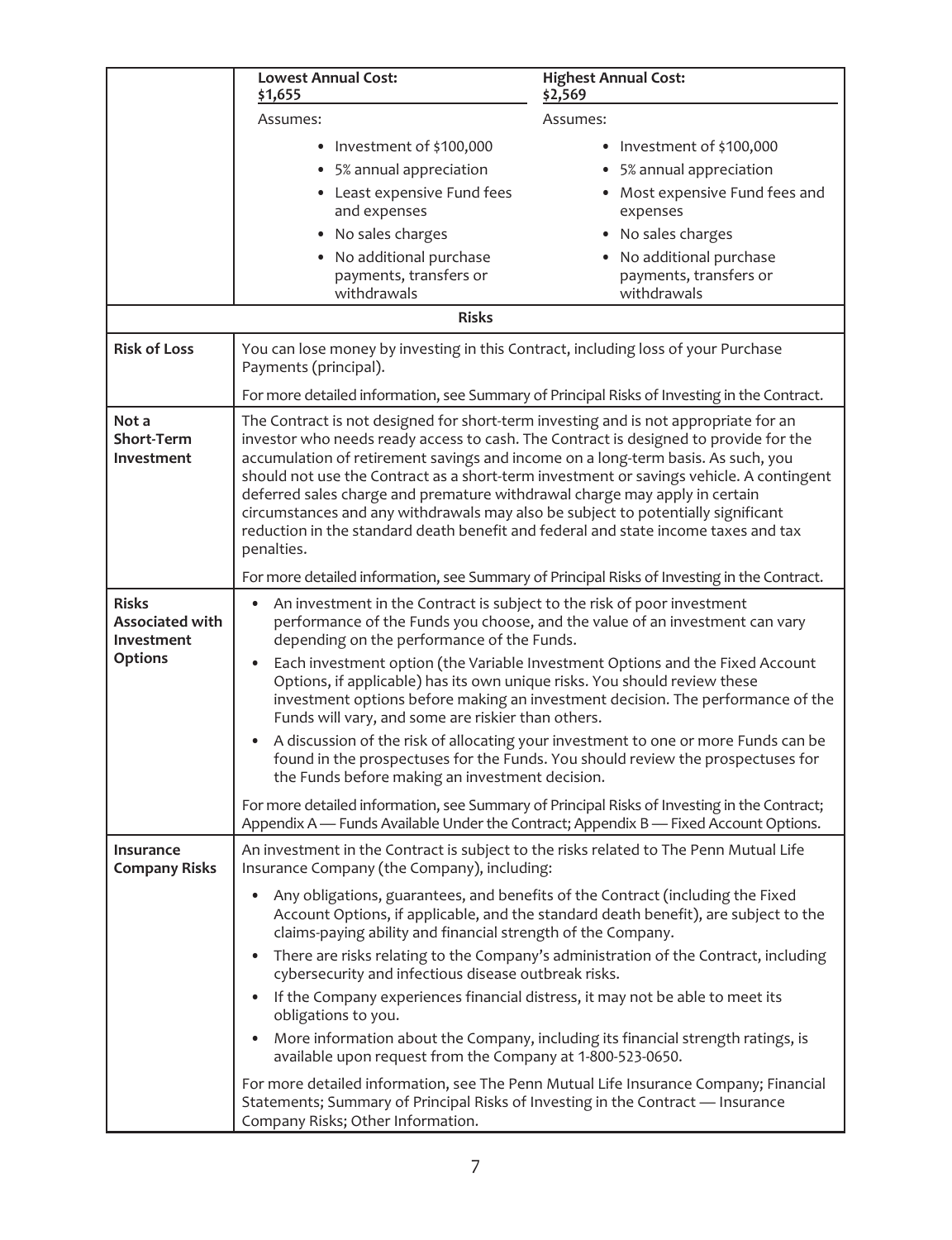| <b>Restrictions</b>                        |                                                                                                                                                                                                                                                                                                                                                                                                                            |  |  |
|--------------------------------------------|----------------------------------------------------------------------------------------------------------------------------------------------------------------------------------------------------------------------------------------------------------------------------------------------------------------------------------------------------------------------------------------------------------------------------|--|--|
| <b>Investments</b>                         | You can allocate your Purchase Payments to the Variable Investment Options (that<br>$\bullet$<br>invest in the Funds) and the Fixed Account Options, if applicable.                                                                                                                                                                                                                                                        |  |  |
|                                            | The minimum amount that may be transferred is \$250 or, if less, the total amount<br>$\bullet$<br>held in the Investment Option.                                                                                                                                                                                                                                                                                           |  |  |
|                                            | The Company reserves the right to remove or substitute any of the Funds as<br>investment options that are available under the Contract.                                                                                                                                                                                                                                                                                    |  |  |
|                                            | In addition, we may limit your ability to make transfers involving the Variable<br>Investment Options if a transfer may disadvantage or potentially harm or hurt the<br>rights or interests of other Contract Owners.                                                                                                                                                                                                      |  |  |
|                                            | We will also reject or reverse a transfer request if for any reason any of the Funds<br>do not accept the purchase of its shares.                                                                                                                                                                                                                                                                                          |  |  |
|                                            | Amounts held in the Fixed Account Options (if applicable) may not be transferred<br>to another Investment Option prior to the end of the Fixed Account Option's<br>Interest Period, which could be up to 7 years. In addition, amounts withdrawn from<br>a Fixed Account Option with an Interest Period of longer than one year will be<br>subject to a Premature Withdrawal Charge.                                       |  |  |
|                                            | For more detailed information, see How Do I Change the Contract's Investment<br>Allocations? and Appendix B - Fixed Account Options.                                                                                                                                                                                                                                                                                       |  |  |
| Optional<br><b>Benefits</b>                | The Contract offers a selection of optional benefits, which are currently available at no<br>additional charge. We may modify or stop offering any optional benefit at any time.                                                                                                                                                                                                                                           |  |  |
|                                            | For more detailed information, see What Are the Supplemental Riders and Benefits<br>That Are Available?                                                                                                                                                                                                                                                                                                                    |  |  |
|                                            | <b>Taxes</b>                                                                                                                                                                                                                                                                                                                                                                                                               |  |  |
| Tax<br><b>Implications</b>                 | Consult with a tax professional to determine the tax implications of an investment<br>٠<br>in and payments received under this Contract.                                                                                                                                                                                                                                                                                   |  |  |
|                                            | If you purchase the Contract through a tax-qualified plan or individual retirement<br>account (IRA), you do not get any additional tax benefit.                                                                                                                                                                                                                                                                            |  |  |
|                                            | Withdrawals from your Contract are taxed at ordinary income tax rates, and may<br>٠<br>be subject to a tax penalty before age 59 $\frac{1}{2}$ .                                                                                                                                                                                                                                                                           |  |  |
|                                            | For more detailed information, see Summary of Principal Risks of Investing in the<br>Contract - Tax Risks; How Is the Contract Treated Under Federal Income Tax Law?                                                                                                                                                                                                                                                       |  |  |
|                                            | <b>Conflicts of Interest</b>                                                                                                                                                                                                                                                                                                                                                                                               |  |  |
| Investment<br>Professional<br>Compensation | Your investment professional may receive compensation for selling this Contract to<br>you, in the form of commissions, asset-based compensation, allowances for expenses,<br>and other compensation programs, and the Company may share the revenue it earns<br>on this Contract with the professional's firm. (Your investment professional may be<br>your broker, investment adviser, insurance agent, or someone else). |  |  |
|                                            | For these reasons, these investment professionals may have a financial incentive to<br>recommend this Contract over another annuity contract or investment.                                                                                                                                                                                                                                                                |  |  |
|                                            | For more detailed information, see Distribution Arrangements.                                                                                                                                                                                                                                                                                                                                                              |  |  |
| <b>Exchanges</b>                           | Some investment professionals may have a financial incentive to offer you a new<br>Contract in place of the one you own. You should only exchange your contract if you<br>determine, after comparing the features, fees, and risks of both contracts, that it is<br>preferable for you to purchase the new contract rather than continue to own your<br>existing contract.                                                 |  |  |
|                                            | For more detailed information, see How Do I Purchase the Contract? - Tax Free<br>"Section 1035" Insurance Contract Exchanges.                                                                                                                                                                                                                                                                                              |  |  |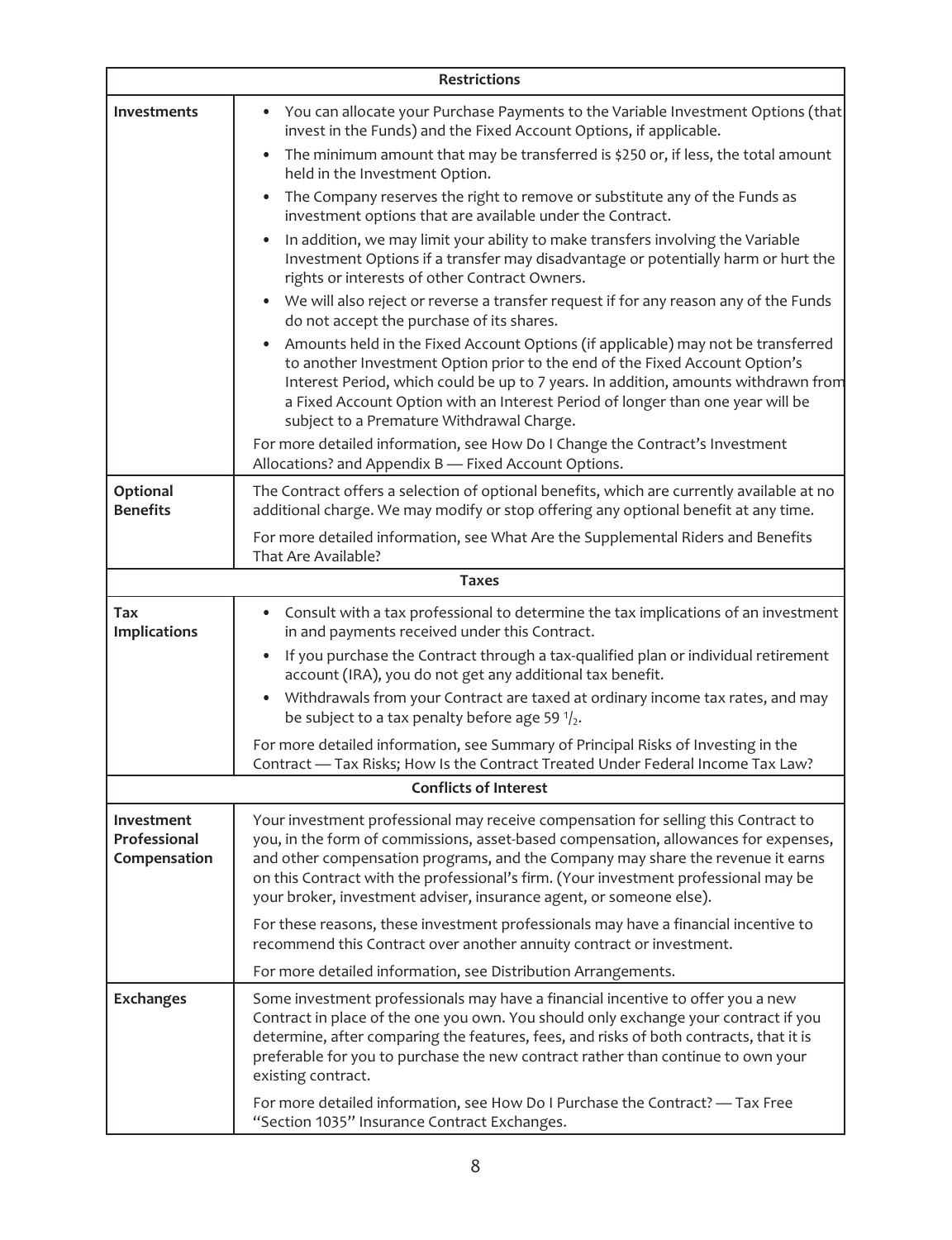#### <span id="page-9-0"></span>**OVERVIEW OF THE DIVERSIFIER II VARIABLE ANNUITY CONTRACT**

The following provides an overview of the Contract's primary features. Please read the full descriptions in the rest of this prospectus, and your Contract, for more information regarding these features and other provisions of the Contract.

# *1. Purpose of the Contract*

The Diversifier II variable annuity contract is designed to accumulate Contract Value and to provide income over a certain period of time or for life subject to certain conditions. The Contract can supplement your retirement income by providing a stream of income payments during the Annuity Payout Period. Depending upon the option you select, the benefits offered under the contract may be a variable or fixed amount, if available, or a combination of both. The Contract also offers a Death Benefit payable to your designated Beneficiaries upon the death of the Contract Owner or Annuitant.

This Contract may be appropriate if you have a long investment time horizon. It is not intended for people who may need to make early or frequent withdrawals or intend to engage in frequent trading in the Variable Investment Options.

# *2. Phases of the Contract*

Your contract has two phases: (1) an accumulation (savings) phase called the Accumulation Period, prior to the Annuity Date; and (2) a payout (income) phase called the Annuity Payout Period, after the Annuity Date.

# **Accumulation (Savings) Period**

To help you accumulate assets during the Accumulation Period, you can invest your payments and earnings in different Investment Options as follows:

- The Contract allows you to allocate among the different Variable Investment Options which each invest in a specified mutual fund portfolio (each, a "Fund"). Your Contract Value will increase *or decrease* to reflect the investment performance of the Funds you select; you bear the investment risk and you can lose money invested in the Funds. *Appendix A of this prospectus lists the Funds currently available in the Contract and includes additional information about the Funds.*
- In addition to the Variable Investment Options, the Contract allows you to allocate your Contract Value to the Fixed Account Options (in the case of the Variable/Fixed Contract) or to transfer to a separate fixed annuity contract (in the case of the Variable Contract). The Fixed Account Options are designed to be safe investments that provide fixed returns, where the Company pays a fixed rate of interest (that it declares periodically, subject to a minimum) and where the Company bears the investment risk. *The Fixed Account Options are described in Appendix B to this prospectus.*
- You can change the Investment Options in which you invest throughout the life of the Contract.

# **Annuity (Income) Payout Period**

You can elect to annuitize your Contract and turn your Contract Value into a stream of income payments (called annuity payments), at which time the Accumulation Period of the Contract ends. These payments may continue for a fixed period of years, for your entire life, or for the longer of a fixed period or your life. If you annuitize, your investments will be converted to income payments and you may no longer be able to choose to make withdrawals from your Contract. All benefits (including death benefits) terminate upon annuitization.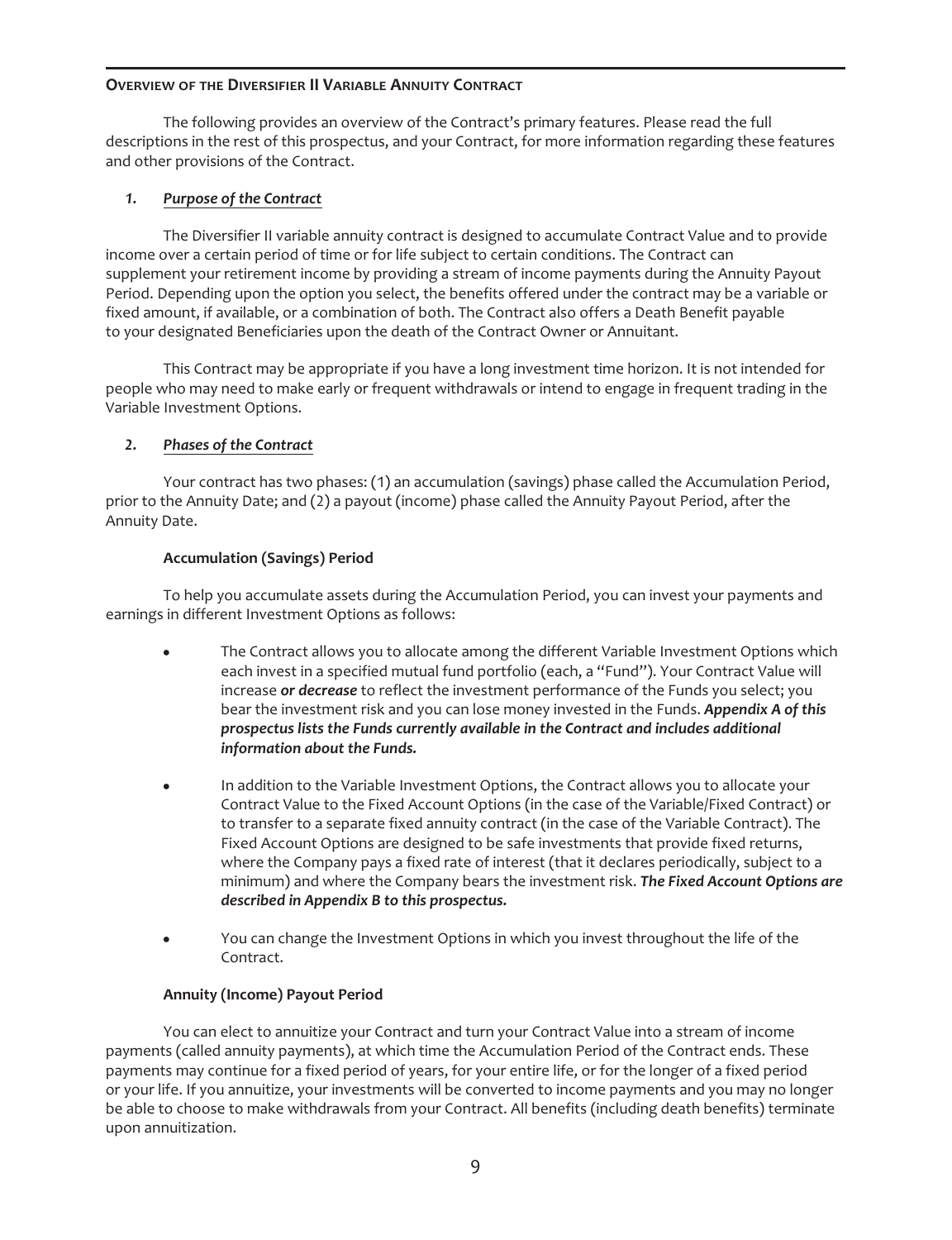#### *3. Contract Features*

The Diversifier II Variable Annuity Contract offers a contingent deferred sales charge period that varies depending on whether the selected Contract is a Variable/Fixed Contract or a Variable Contract, but will not exceed 10 contract years, base contract expenses of 1*.25%* on an annual basis, and an Annual Contract Administration Charge that is the lesser of \$30 or 2% of the Variable Account Value.

#### **Transfers**

Within limitations, you may transfer Contract value from one Variable Investment Option to another and to and from the Fixed Account Options (if any). However, you may not transfer amounts held in the Fixed Account Options to another Investment Option prior to the end of the Fixed Account Option's Interest Period which could be up to 7 years. In addition, the Contract offers two automated transfer programs — a dollar cost averaging program and an asset rebalancing program. You can elect to have your account value automatically rebalanced at no additional charge. We offer rebalancing programs that you can use to automatically reallocate your account value among your Variable Investment Options. You can also elect to allocate your investments using a dollar cost averaging program at no additional charge. Generally, you may not elect both a dollar cost averaging program and a rebalancing option.

#### **Contract Value**

The contract value includes the amount in the Variable Investment Options and the Fixed Account Options (if any). The value of your Contract will increase or decrease based upon the investment performance of the Variable Investment Options you choose, your premium payments, interest credited to the Fixed Account Options (if any), any partial withdrawals, and the charges we deduct.

#### **Surrenders and Withdrawals**

During the Accumulation Period you can surrender the Contract or withdraw part of the Contract Value. However, the Contract is generally not a liquid investment. If you withdraw early, a Contingent Deferred Sales Charge, a Premature Withdrawal Charge, and federal and state taxes may apply and/ or you may incur a tax penalty if you are younger than 591⁄2. Withdrawals will also generally reduce your guaranteed benefits and the amount of the reduction may be greater than the dollar amount of the withdrawal.

# **Free Look Period: 'Ten Day Right to Review Contract'**

You have the right to cancel your Contract within 10 days after you receive it (or longer in some states). This is referred to as the free look period. To cancel your Contract, simply deliver or mail the Contract to our office or to the financial professional who delivered the Contract to you.

# **Death Benefits**

Your contract includes a Death Benefit that will be paid upon the death of either the Contract Owner or the Annuitant. Upon the death of the Annuitant, the Death Benefit is equal to the greatest of: the Contract Value; Purchase Payments adjusted for withdrawals and contract transfers; and a value based on the most recent seven-year contract period as described in What are the Supplemental Riders and Benefits That Are Available? – Death Benefit. Upon the death of the Contract Owner who is not the Annuitant, the Death Benefit will be equal to the Contract Value.

# **Optional Benefit Riders**

There are currently no Optional Benefit Riders available with the Diversifier II Variable Annuity.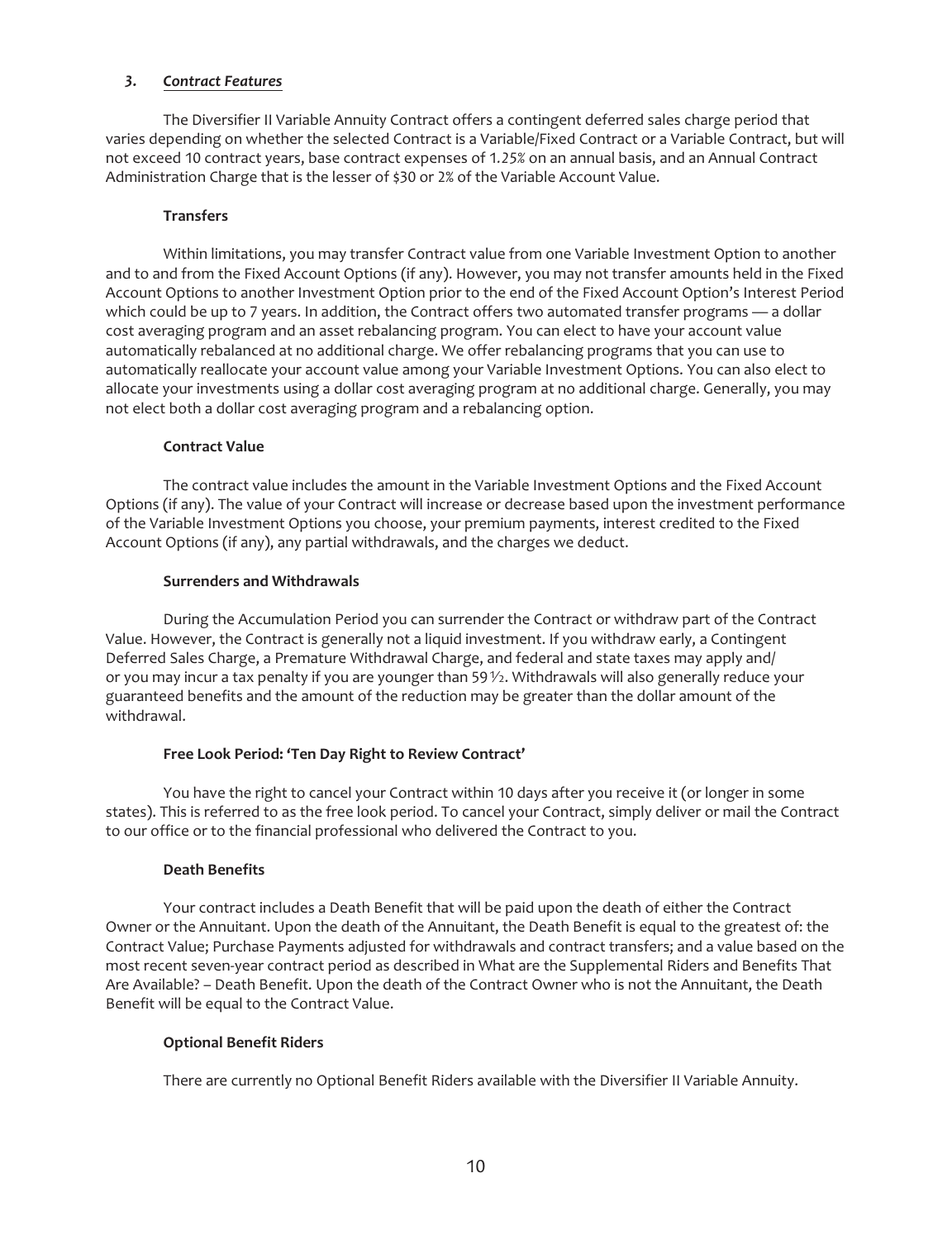#### **Taxes**

You can transfer money between investment options without tax implications, and earnings (if any) on your investments are generally tax-deferred. You are taxed only when: (1) you make a surrender or withdrawal; (2) you receive an income payment from the Contract; or (3) upon payment of a Death Benefit. That means Contract Owners enjoy tax-deferred growth, which provides greater earnings potential compared to a fully taxable investment.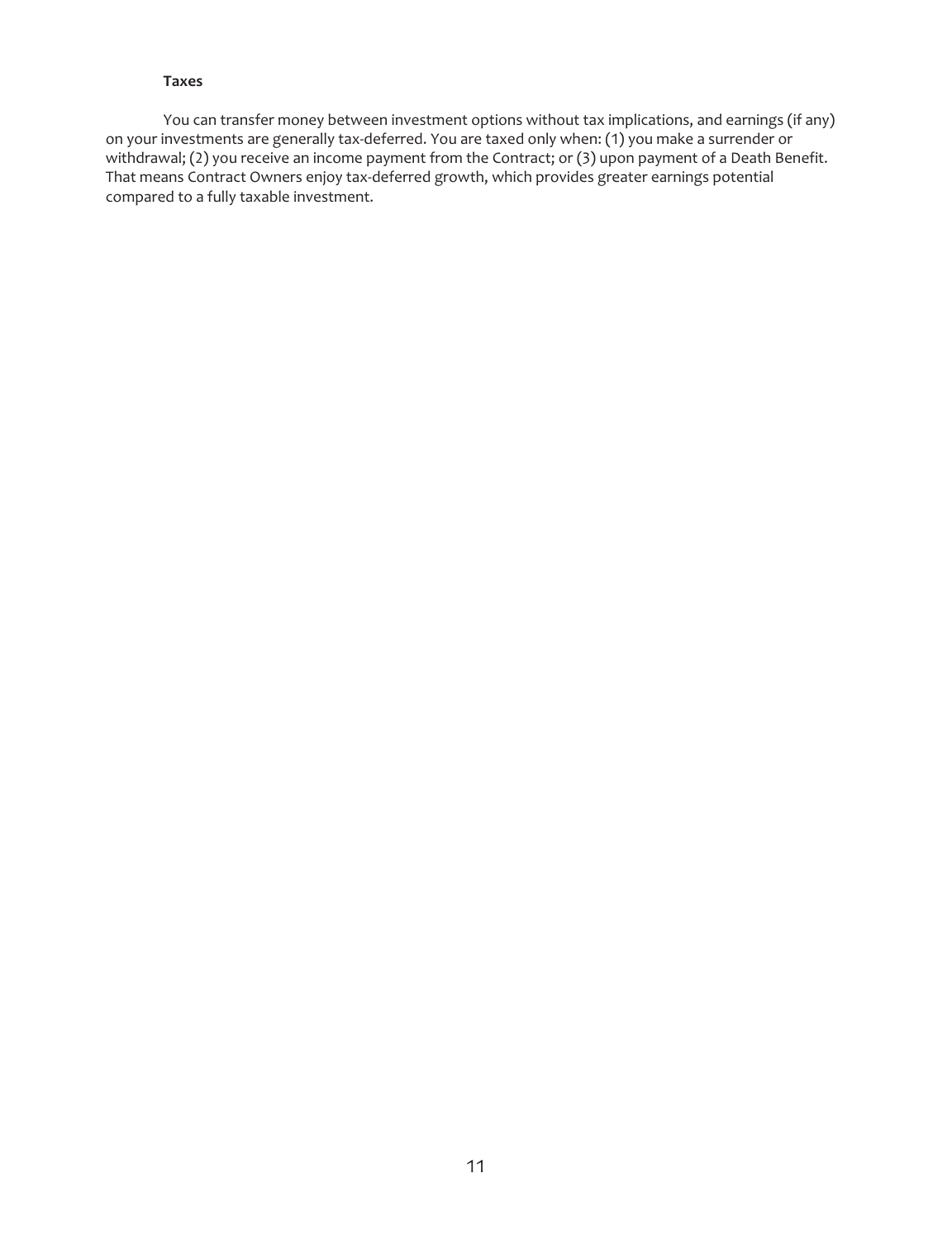#### <span id="page-12-0"></span>**TABLE OF FEES AND EXPENSES**

**The following tables describe the fees and expenses that you will pay when buying, owning, and surrendering or making withdrawals from the Contract. Please refer to your Contract specifications page for information about the specific fees you will pay each year based on the options you have elected.**

**The first table describes the fees and expenses that you will pay at the time that you buy the Contract, surrender or make withdrawals from the Contract, or transfer Contract Value between Investment Options. State premium taxes may also be deducted(1).**

# *Transaction Expenses*

| Sales Load Imposed on Purchases (as a percentage of purchase payments)    | None                    |
|---------------------------------------------------------------------------|-------------------------|
| <b>Maximum Contingent Deferred Sales Charges</b>                          |                         |
| Variable/Fixed Contract (as a percentage of the amount withdrawn)         | $7.00\%$ <sup>(2)</sup> |
| Variable Contract (as a percentage of amount withdrawn or as a percentage |                         |
|                                                                           | $5.00\%$ <sup>(3)</sup> |
| Premature Withdrawal Charge (as a percentage of Fixed Account Option      | $1/2$ x Fixed Account   |
|                                                                           | Option Rate             |
|                                                                           | None                    |

(1) As of the date of this prospectus state premium taxes range from 0% to 3.5%.

 $(2)$  You pay this charge as a percentage of the amount that you withdraw. This charge will never be more than 8 1/2% of the purchase payments that you allocate to the Separate Account. After your first Contract Year, you will not pay this charge on your first withdrawal in a Contract Year unless it exceeds 10% of your Contract Value. If no Purchase Payments have been made after the first Contract Year, the deferred sales charge will equal:

| <b>Withdrawal During Contract Year</b> | Contingent Deferred Sales Charge as a<br>Percentage of Amount Withdrawn |
|----------------------------------------|-------------------------------------------------------------------------|
|                                        | 7.0%                                                                    |
|                                        | 6.0%                                                                    |
|                                        | 5.0%                                                                    |
| 4                                      | 4.0%                                                                    |
|                                        | 3.0%                                                                    |
| 6                                      | 2.0%                                                                    |
|                                        | 1.0%                                                                    |
| 8                                      | 0.0%                                                                    |

If Purchase Payments have been made in any Contract Year after the first, the deferred sales charge will equal:

| <b>Withdrawal During Contract Year</b> | Contingent Deferred Sales Charge as a<br>Percentage of Amount Withdrawn |
|----------------------------------------|-------------------------------------------------------------------------|
|                                        | 7.0%                                                                    |
|                                        | 6.0%                                                                    |
|                                        | 5.0%                                                                    |
| 4                                      | 4.0%                                                                    |
|                                        | 3.0%                                                                    |
| 6                                      | 2.0%                                                                    |
|                                        | 1.0%                                                                    |
| 8                                      | 0.0%                                                                    |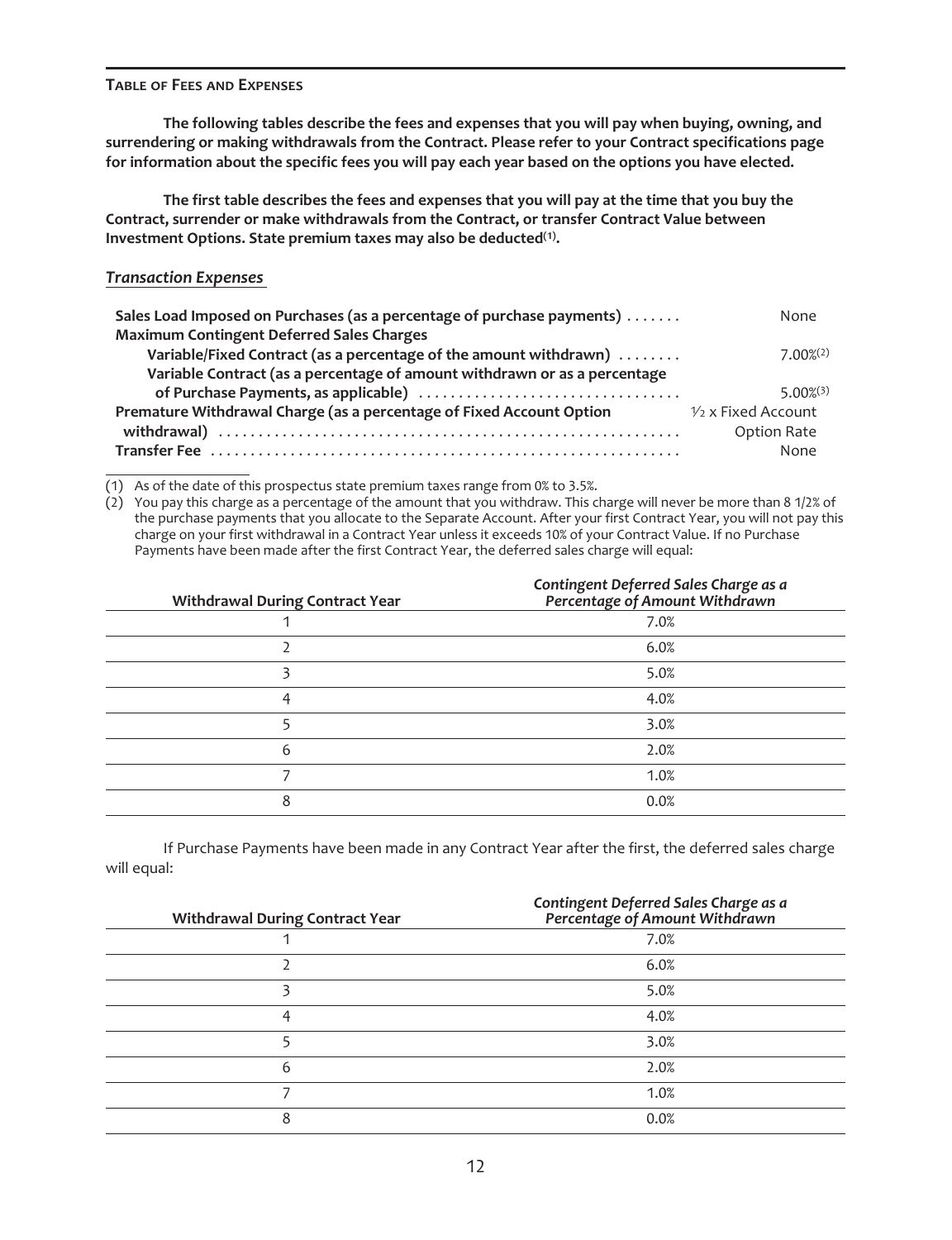(3) You pay this charge as a percentage of the amount that you withdraw, or as a percentage of the total purchase payments that you made within seven years of the withdrawal, whichever is less. Under no circumstances will the cumulative charges ever exceed 5% of total purchase payments. You will not pay this charge on that portion of the first withdrawal that you make in a Contract Year that does not exceed 10% of the purchase payments that you made one year or more prior to the withdrawal.

#### **The next table describes the fees and expenses that you will pay** *each year* **during the time that you own the Contract (not including Fund fees and expenses).**

#### *Annual Contract Expenses*

|                                                                                    | $$30^{(1)}$ |
|------------------------------------------------------------------------------------|-------------|
| Separate Account Annual Expenses (as a percentage of Variable Account Value) 1.25% |             |

(1) You pay \$30 or 2% of the Variable Account Value, whichever is less.

#### **Funds' Annual Operating Expenses**

**The next table shows the minimum and maximum total operating expenses charged by the Funds that you may pay periodically during the time that you own the Contract. A complete list of Funds available under the Contract, including their annual expenses, may be found in Appendix A at the back of this document.**

| Annual Fund Expenses <sup>(1)</sup>                                                                                                                                                                                          | Minimum l | Maximum |
|------------------------------------------------------------------------------------------------------------------------------------------------------------------------------------------------------------------------------|-----------|---------|
| Total Annual Fund Operating Expenses (expenses that are deducted from fund<br>assets, including management fees, distribution (12b-1) fees, and other expenses)                                                              | 0.34%     | 1.25%   |
| Net Annual Fund Operating Expenses (expenses that are deducted from fund<br>assets, including management fees, 12b-1 fees, and other expenses, after any<br>expense reimbursement or fee waiver arrangements) <sup>(2)</sup> | 0.34%     | 1.25%   |

<sup>(1)</sup> Expressed as a percentage of average net assets for the fiscal year ended December 31, 2021. Fund expenses may be higher or lower in the future. This information is provided by the Funds and their agents. The information is based on 2021 expenses.

<sup>(2)</sup> The range of Net Annual Fund Operating Expenses takes into account contractual arrangements for the Funds that require a Fund's investment adviser to reimburse or waive Fund expenses through at least April 30, 2023.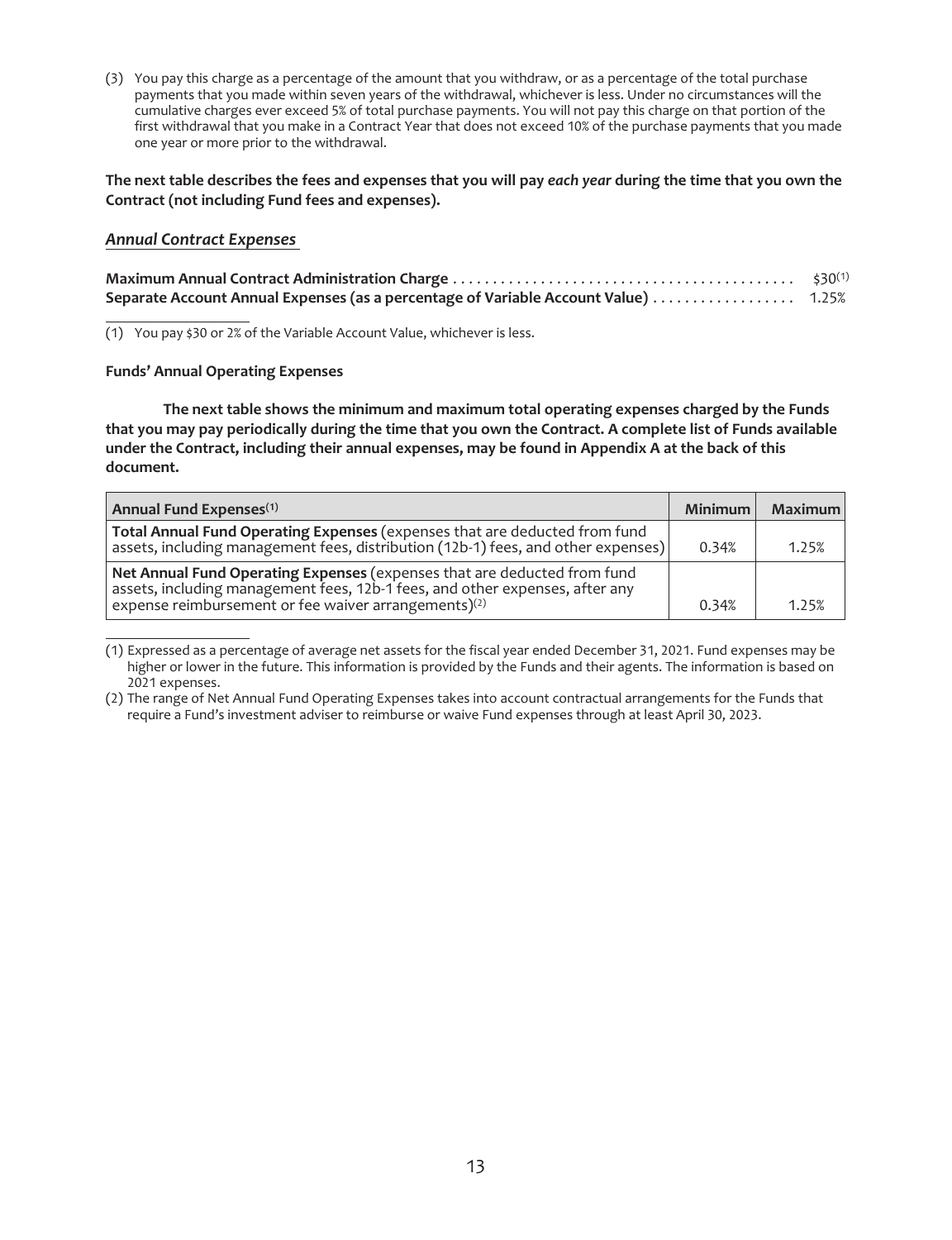#### **EXAMPLES**

**These examples are intended to help you compare the cost of investing in the Contract with the cost of investing in other variable annuity contracts. These costs include transaction expenses, annual Contract expenses, and Annual Fund Expenses.**

**The Examples assume that you invest \$100,000 in the Contract for the time periods indicated. The Example also assumes that your investment has a 5% return each year. The Maximum Expenses Examples assume the most expensive combination of Annual Fund Expenses. The Minimum Expenses Examples assume the least expensive Annual Fund Expenses. Although your actual costs may be higher or lower based on these assumptions, your costs would be:**

#### **MAXIMUM EXPENSES EXAMPLES (VARIABLE ANNUITY)**

If you surrender your Contract at the end of the applicable time period (1):

|                                 | One Three Five<br>Year Years Years Years | <b>Ten</b>                         |
|---------------------------------|------------------------------------------|------------------------------------|
| Diversifier II Variable Annuity |                                          | \$7,569 \$12,777 \$18,493 \$28,732 |

If you do not surrender your Contract or if you annuitize at the end of the applicable time period(1):

|                                 | One Three Five | Year Years Years Years            | Ten |
|---------------------------------|----------------|-----------------------------------|-----|
| Diversifier II Variable Annuity |                | \$2,569 \$7,898 \$13,493 \$28,732 |     |

#### **MAXIMUM EXPENSES EXAMPLES (VARIABLE/FIXED ANNUITY)**

If you surrender your Contract at the end of the applicable time period and made purchase payments only during the first Contract Year.(1)

|                                       | One<br>Year |                                    | Three Five<br>Years Years Years | Ten |
|---------------------------------------|-------------|------------------------------------|---------------------------------|-----|
| Diversifier II Variable/Fixed Annuity |             | \$9,041 \$12,777 \$16,581 \$28,732 |                                 |     |

If you surrender your Contract at the end of the applicable time period and made purchase payments after the first Contract Year<sup>(1)</sup>:

|                                       | One Three Five | Year Years Years Years             | Ten |
|---------------------------------------|----------------|------------------------------------|-----|
| Diversifier II Variable/Fixed Annuity |                | \$9,041 \$12,777 \$17,096 \$29,907 |     |

If you do not surrender your Contract or if you annuitize at the end of the applicable time period(1):

|                                       | One Three Five | Year Years Years Years | Ten                               |
|---------------------------------------|----------------|------------------------|-----------------------------------|
| Diversifier II Variable/Fixed Annuity |                |                        | \$2,569 \$7,898 \$13,493 \$28,732 |

#### **MINIMUM EXPENSES EXAMPLES (VARIABLE ANNUITY)**

If you surrender your Contract at the end of the applicable time period  $(2)$ :

|                                 | One Three Five<br>Year Years Years Years | Ten |
|---------------------------------|------------------------------------------|-----|
| Diversifier II Variable Annuity | $$6,655$ $$10,135$ $$13,853$ $$19,304$   |     |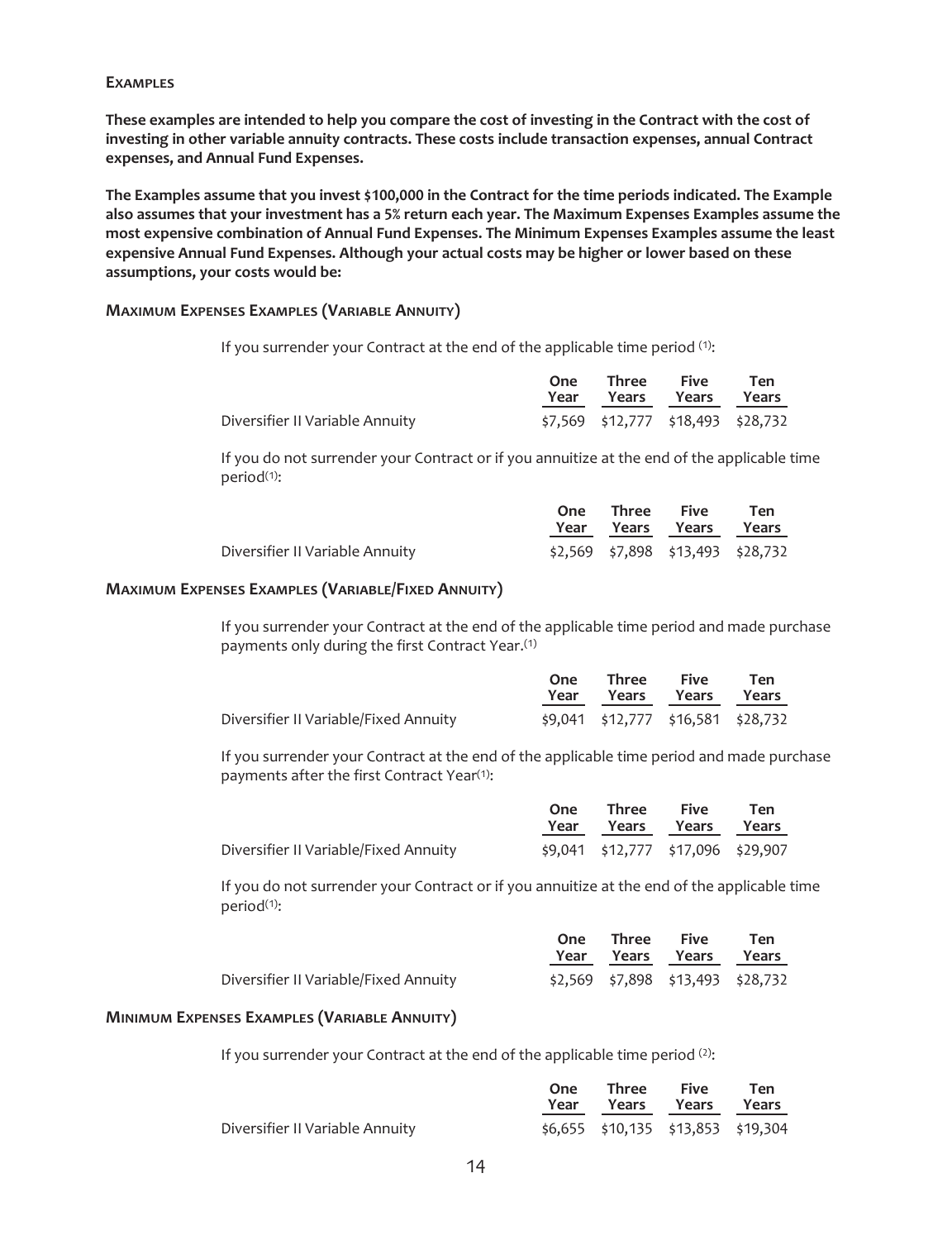If you do not surrender your Contract or if you annuitize at the end of the applicable time period(2):

|                                 | One Three Five<br>Year Years Years Years | Ten                                  |
|---------------------------------|------------------------------------------|--------------------------------------|
| Diversifier II Variable Annuity |                                          | $$1,655$ $$5,135$ $$8,853$ $$19,304$ |

#### **MINIMUM EXPENSES EXAMPLES (VARIABLE/FIXED ANNUITY)**

If you surrender your Contract at the end of the applicable time period and made purchase payments only during the first Contract Year<sup>(2)</sup>:

|                                       | One<br>Year | Three<br>Years Years                   | <b>Five</b> | Ten<br>Years |
|---------------------------------------|-------------|----------------------------------------|-------------|--------------|
| Diversifier II Variable/Fixed Annuity |             | $$8,191$ $$10,158$ $$12,094$ $$19,304$ |             |              |

If you surrender your Contract at the end of the applicable time period and made purchase payments after the first Contract Year<sup>(2)</sup>:

|                                        | One Three Five<br>Year Years Years Years | Ten                                    |
|----------------------------------------|------------------------------------------|----------------------------------------|
| Diversifier II Variable/ Fixed Annuity |                                          | $$8,191$ $$10,158$ $$12,635$ $$20,597$ |

If you do not surrender your Contract or if you annuitize at the end of the applicable time period(2):

|                                       | One Three Five<br>Year Years Years Years | Ten                                  |
|---------------------------------------|------------------------------------------|--------------------------------------|
| Diversifier II Variable/Fixed Annuity |                                          | $$1,655$ $$5,135$ $$8,853$ $$19,304$ |

1 This Example assumes maximum Fund expenses of 1.25%.

This Example assumes minimum Fund expenses of 0.34%.

Certain Contract charges are currently assessed at less than their maximum levels. We may increase these current charges in the future up to the guaranteed maximum levels, as determined in the Company's sole discretion. Without limiting the foregoing, the Company may increase current charges due to the Company's experience with respect to mortality, expenses, taxes, persistency, capital requirements, reserve requirements, and changes in applicable laws. Although some underlying Funds may have expense limitation agreements, the operating expenses of the underlying Funds are not guaranteed and may increase or decrease over time.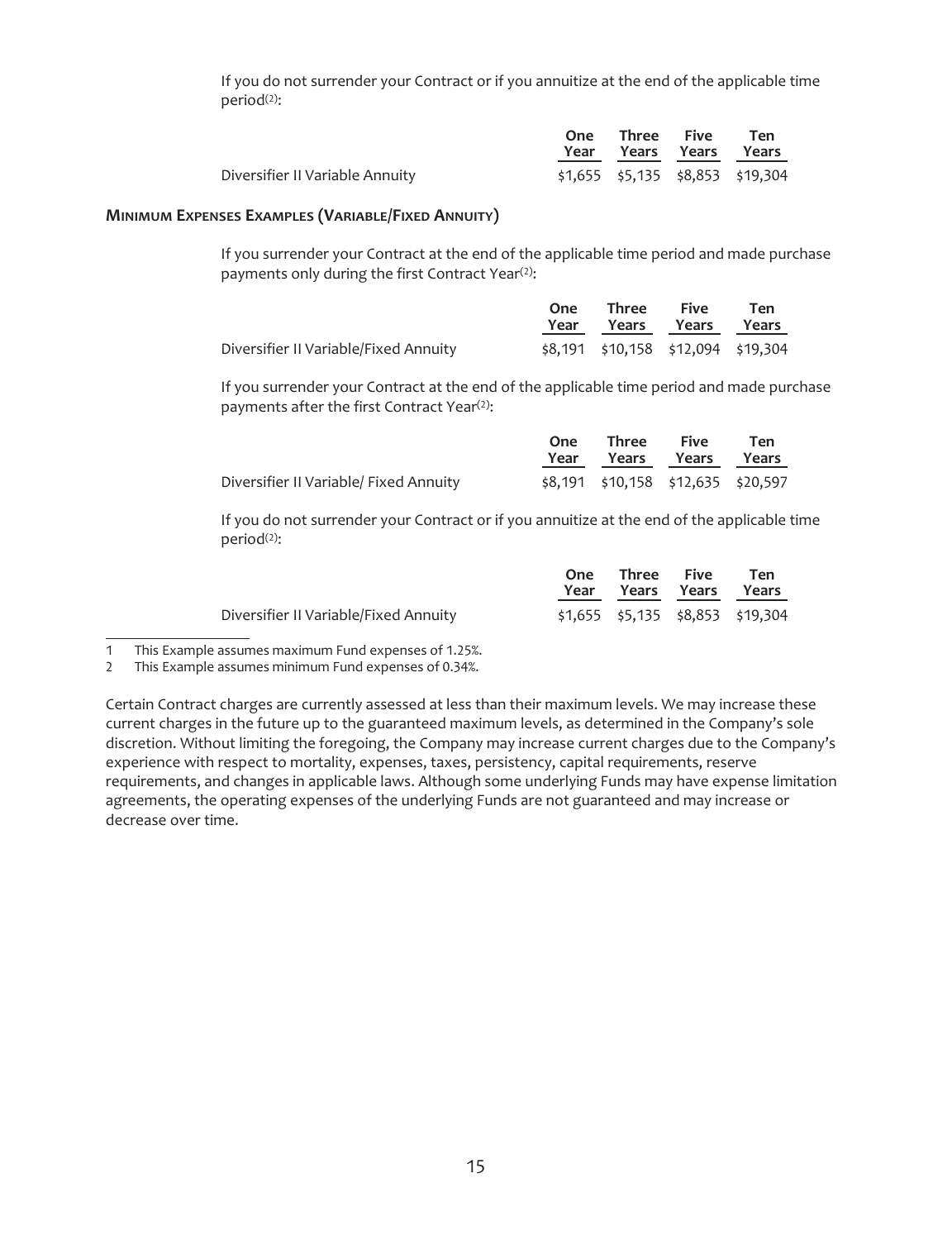#### <span id="page-16-0"></span>**SUMMARY OF PRINCIPAL RISKS OF INVESTING IN THE CONTRACT**

Many benefits of the Diversifier II Variable Annuity Contract have a corresponding risk, and both benefits and risks should be considered before you purchase a Contract. More complete and detailed information about these features is provided later in this prospectus and in the SAI.

#### **Investment Risk**

The value of your Contract, which may be invested in Variable Investment Options, will vary with the investment performance of the options you select. There is a risk that the investment performance of the Variable Investment Options may be unfavorable or may not perform up to your expectations, which may decrease the amount of your Contract Value. If the Variable Investment Options you select for your Contract perform poorly you could lose money, including some or all of the premiums paid. Each Variable Investment Option invests in an underlying Fund, and a comprehensive discussion of the investment risks of each of the underlying Funds may be found in the prospectus for each of the Funds.

Each underlying Fund has its own investment objective and investment strategy. The performance of each will vary, and some Funds are riskier than others. We do not guarantee the investment performance of the Variable Investment Options or Funds. You bear the entire investment risk for all amounts allocated to the Variable Investment Options. Your investment allocation choices should be consistent with your personal investment objective and your risk tolerance. Before allocating money to a Variable Investment Option, please read the prospectus for the underlying Fund carefully.

Under a Variable/Fixed Contract, the value of your Contract may also be invested in Fixed Account Options. Purchase Payments and Contract Value allocated to the Fixed Account Options may be kept there for an extended period of time due to restrictions on transfers out of the Fixed Account Options. There is a risk that other investment options will perform more favorably than the Fixed Account Options while your Contract Value remains there. There is also the risk that the Fixed Account Options will not be credited with an interest rate higher than the Minimum Guaranteed Interest Rate.

In addition, a variable annuity is designed to provide for the accumulation of retirement savings or to help meet other long-term financial objectives. Substantial fees, expenses, and tax implications generally make variable annuities unsuitable as a short-term savings vehicle.

#### **Liquidity Risk; Limitations on Access to Contract Value**

The Contract is generally not a liquid investment. Depending on the Contract you select, contingent deferred sales charges will apply for up to 10 Contract Years. The Contract is designed for long-term investment. It is not suitable as a short-term investment vehicle. There are limitations on your ability to access your Contract Value through surrenders and partial withdrawals, including contingent deferred sales charges, premature withdrawal charges, possible tax consequences, adverse impacts on Contract benefits, and administrative requirements.

You should carefully consider the risks associated with taking a withdrawal or surrendering the Contract. The proceeds of your withdrawal or surrender may be subject to ordinary income taxes, including a tax penalty if you are younger than age 59 $\frac{1}{2}$ . You should also consider the impact that a withdrawal may have on the standard benefits under your Contract. For example, under the Standard Death Benefit, early withdrawals may reduce the value of the guaranteed benefit.

#### **Risk of an Increase in Fees and Expenses**

Certain insurance charges are currently assessed at less than their maximum levels. We may increase these current charges in the future up to the guaranteed maximum levels, as determined in the Company's sole discretion. (See "*Table of Fees and Expenses*" above for more information.) Without limiting the foregoing, the Company may increase current charges due to the Company's experience with respect to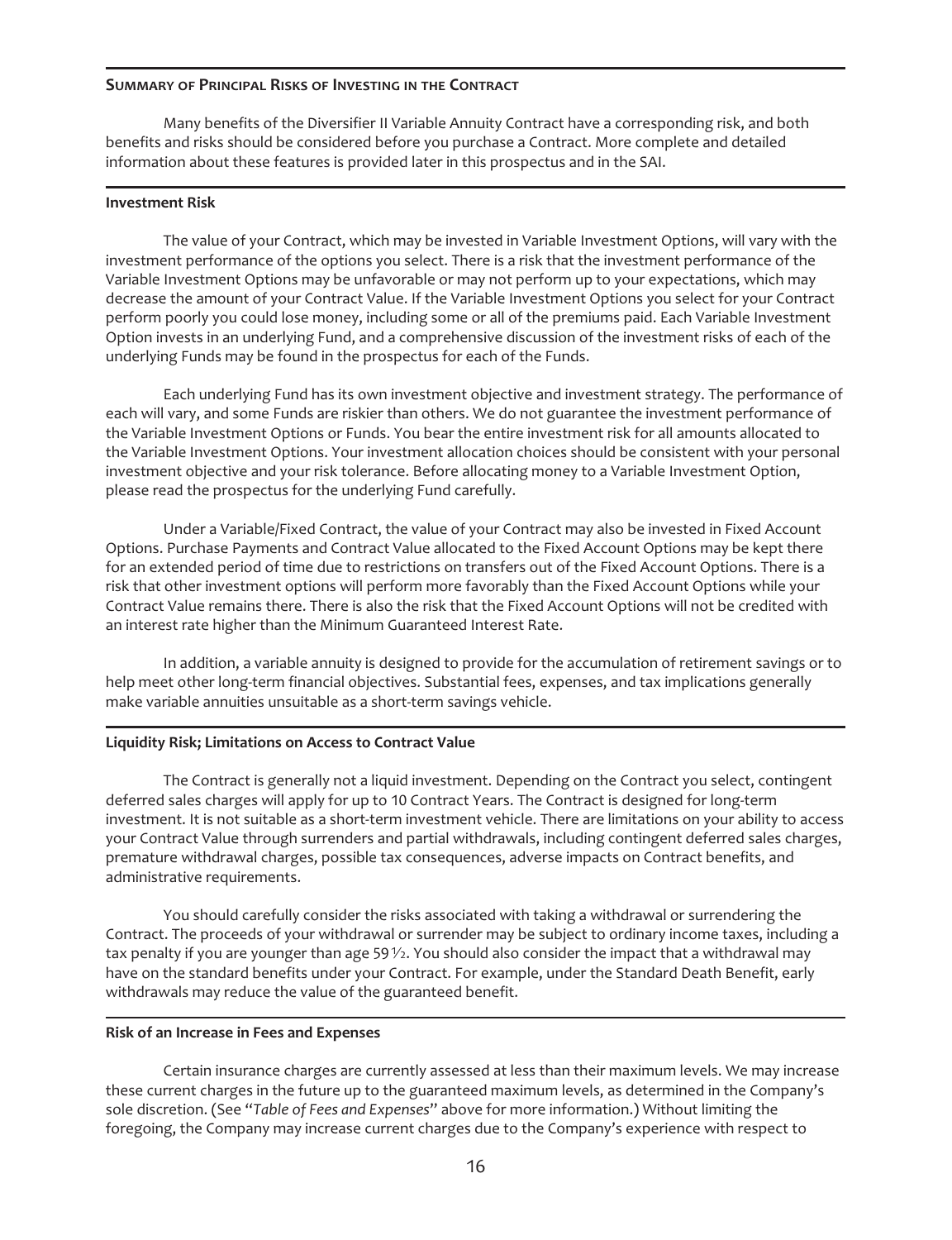mortality, expenses, reinsurance costs, taxes, persistency, capital requirements, reserve requirements, and changes in applicable laws, or for any other reason.

In addition, the operating expenses of the underlying Funds are not guaranteed and may increase (or decrease). Although some underlying Funds may have expense limitation agreements, those agreements are temporary.

#### **Taxes and Tax Risks**

The federal income tax law that applies to life insurance companies and to the Contract is complex and subject to change. The tax considerations discussed in this prospectus are general in nature and describe only federal income tax law (not state, local, foreign or other federal tax laws). Moreover, the tax aspects that apply to a particular person's Contract may vary depending on the facts applicable to that person. Tax rules may change without notice. Changes in the law could adversely affect the current tax advantages of purchasing the Contract.

The information in this prospectus is based on our understanding of the present federal income tax laws as they are currently interpreted by the Internal Revenue Service. We reserve the right to make changes in the Contract in the event of a change in the tax law for the purpose of preserving the current tax treatment of the Contract. You may wish to consult counsel or other competent tax advisers for more complete information.

#### **Potentially Harmful Transfer Activity**

This Contract is not designed as a vehicle for market timing. Accordingly, your ability to make transfers under the Contract is subject to limitation if we determine, in our sole opinion, that the exercise of that privilege may disadvantage or potentially hurt the rights or interests of other Contract Owners. We have limitations and restrictions on transfer activity but we cannot guarantee that these limitations and restrictions will be effective in detecting and preventing all transfer activity that could potentially disadvantage or hurt the rights or interests of other Contract Owners. Potentially harmful transfer activity could result in reduced performance results for one or more Variable Investment Options, due to among other things:

- fund management decisions driven by the need to maintain higher than normal liquidity or the inability to sustain an investment objective;
- $\bullet$  increased administrative and fund brokerage expenses; and/or
- $\bullet$  dilution of the interests of long-term investors.

An underlying Fund may reject any order from us if it suspects potentially harmful transfer activity, thereby preventing us from implementing your request for a transfer.

#### **Insurance Company Risks**

Our business activity and operations, and/or the activities and operations of our service providers and business partners, are subject to certain risks, including, those resulting from information systems failures, cyberattack, or current or future outbreaks of infectious diseases, epidemics or pandemics ("serious infectious disease outbreaks"). These risks are common to all insurers and financial service providers and may materially impact our ability to administer the Contract (and to keep Contract Owner information confidential).

Unlike the assets in our Separate Account, the assets in our general account (including all of the Fixed Account Options, if applicable) are subject to liabilities arising from any of our other business. Our ability to pay general account guarantees, including amounts under the Fixed Account Options, the death benefit, and other insurance guarantees, is subject to our financial strength and claims paying ability.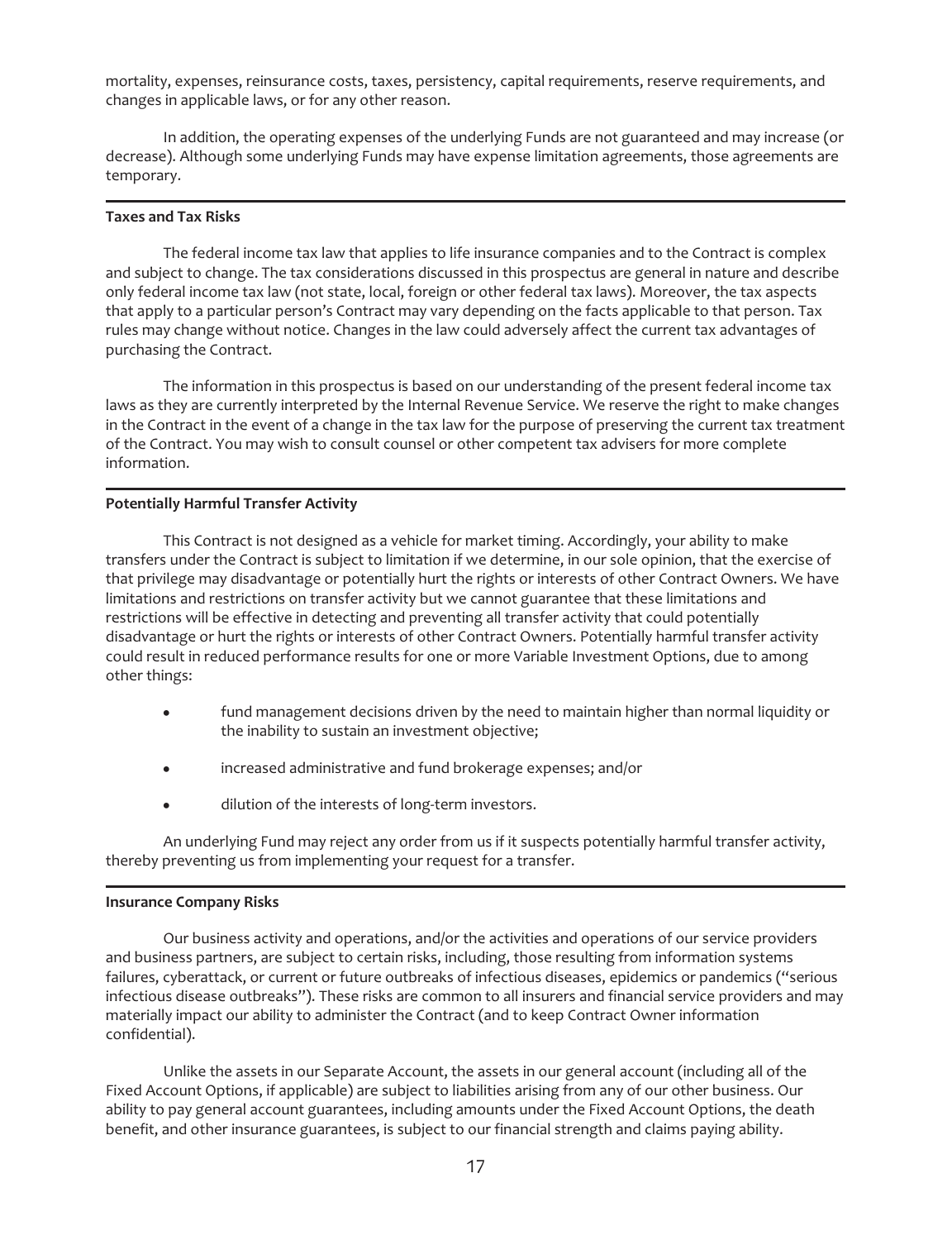#### **Information Systems, Technology Disruption and Cyber Security Risks**

We rely heavily on interconnected computer systems and digital data to conduct contract activity. As such, contract activity is highly dependent upon the effective operation of our internal computer systems and those of our service providers. All systems are vulnerable to disruptions as the result of natural disasters, man-made disasters, hacking, criminal activity, pandemics, utility outages and other events beyond our control and are susceptible to operational and information security risks resulting from information systems failure, including hardware and software malfunctions and cyberattacks. Cyberattacks may interfere with contract transaction processing, or cause the release and/or destruction of Contract Owner or business information including the securities in which the underlying funds invest, which may cause the underlying funds to lose value. There can be no assurance that we, the underlying funds or our service providers will avoid losses affecting policies that result from cyberattacks or information security breaches in the future. These risks also apply to other insurance and financial services companies and businesses.

We have established policies, standards, procedures and practices to limit the effect of business interruptions and protect the confidentiality, integrity, availability and privacy of Contract Owner information. Safeguards are maintained to reasonably protect our systems and information against anticipated threats or hazards. Controls have been implemented to safeguard data in transit, at rest, and to restrict access to Contract Owner data including, but not limited to, antivirus and anti-malware software, periodic vulnerability assessments and penetration tests, and, comprehensive business continuity planning. There can be no assurance that these policies, procedures and controls will be effective or successful.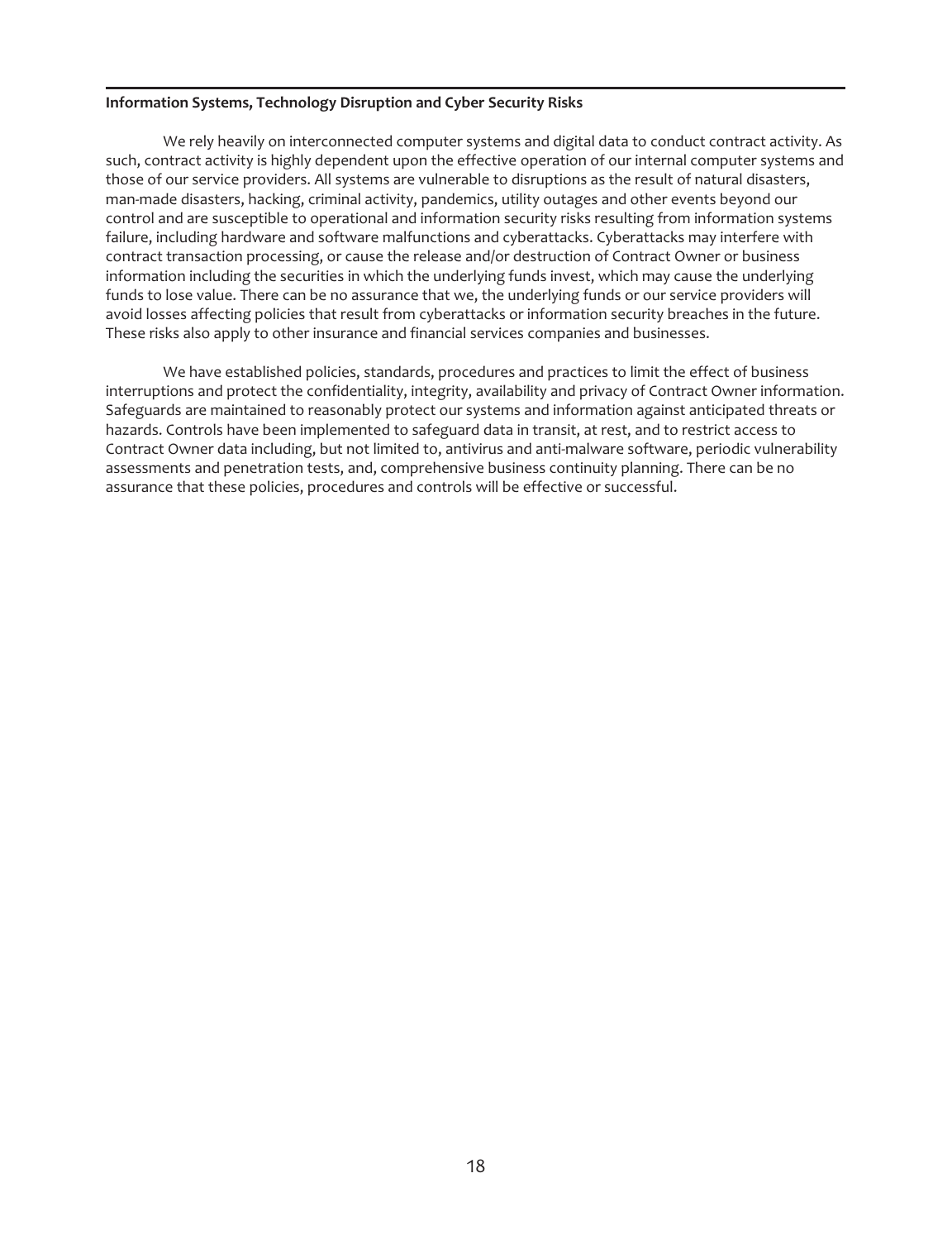# <span id="page-19-0"></span>**QUESTIONS AND ANSWERS**

This part of the prospectus provides answers to important questions about the Contract. The questions, and answers to the questions, are on the following pages.

| Question | Page |
|----------|------|
|          |      |
|          |      |
|          |      |
|          |      |
|          |      |
|          |      |
|          |      |
|          |      |
|          |      |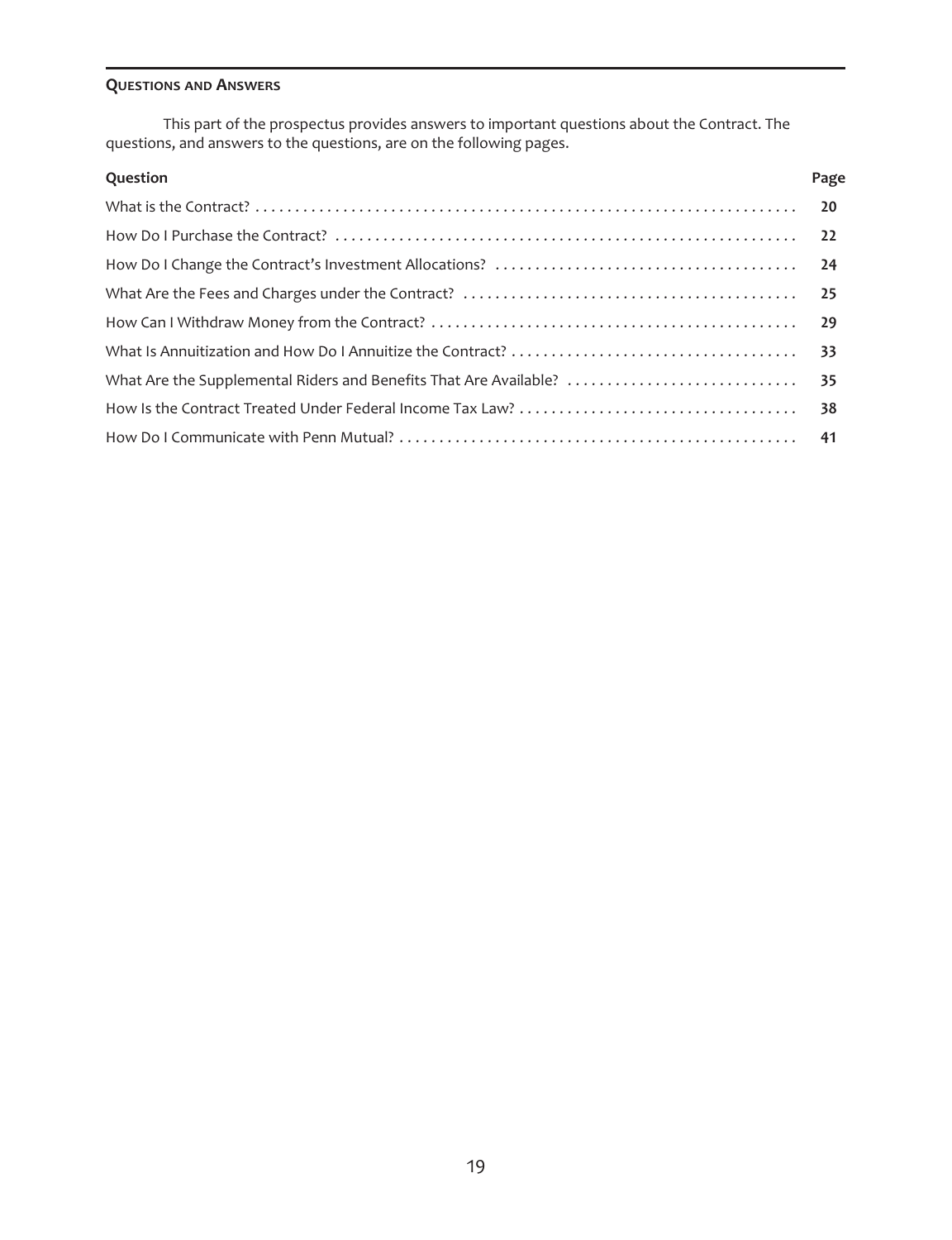#### <span id="page-20-0"></span>**What Is the Contract?**

The Contracts described in this prospectus are not currently offered to new investors. Contracts issued before the date of this prospectus may have different features and charges.

Your Contract is an Annuity with flexible purchase payments, which provides for tax-deferred accumulation of Purchase Payments, annuitization options that can guarantee income payments for a specified period or for the lifetime of the Annuitant(s), and a Standard Death Benefit.

Your Contract has:

- an Accumulation Period, during which you make one or more Purchase Payments and we invest your payments as you direct us; and
- an Annuity Payout Period, during which we make annuity payments to you. Your Annuity Payout Period begins on your Annuity Date.

The Contract allows you to invest in:

- the Separate Account, through which you may invest in one or more of the available Funds; and
- the Fixed Account Options (with respect to the Variable /Fixed Contract) or to transfer amounts from your Contract to a fixed interest account in a separate fixed annuity contract issued by Penn Mutual (for the Variable Contract). The Fixed Accounts (either in the Variable/Fixed Contract or in the separate fixed annuity contract) are guaranteed and funded by Penn Mutual through its general account.

You decide, within Contract limits,

- how often you make a Purchase Payment and how much you invest (subject to minimum and maximum limits of the Contract);
- the Variable Investment Options and/or the Fixed Account Options into which your Purchase Payments are invested;
- whether or not to transfer money among the available Variable Investment Options and/or the Fixed Account Options (subject to limitations of the Contract);
- the type of annuity that we pay and who receives the annuity payments;
- the Beneficiary or Beneficiaries to whom we pay a death benefit (subject to limitations of the Contract); and
- the amount and frequency of withdrawals from the Contract Value (subject to limitations of the Contract).

We may amend your Contract at any time to comply with legal requirements. State law may require us to obtain your approval for any Contract amendment. We reserve the right to add, combine, or remove any Variable Investment Options when permitted by law. We may, with any required approval of the SEC and the governing state insurance department, substitute another mutual fund for any of the Funds currently available. In the event of a Fund merger, any future Purchase Payments will be allocated to the successor or acquiring Fund. In the event of the liquidation of a Fund, you will be required to provide a new allocation to one of the available Funds for future Purchase Payments. We will notify you of any material contract amendment and any mutual fund substitutions, liquidations, or mergers.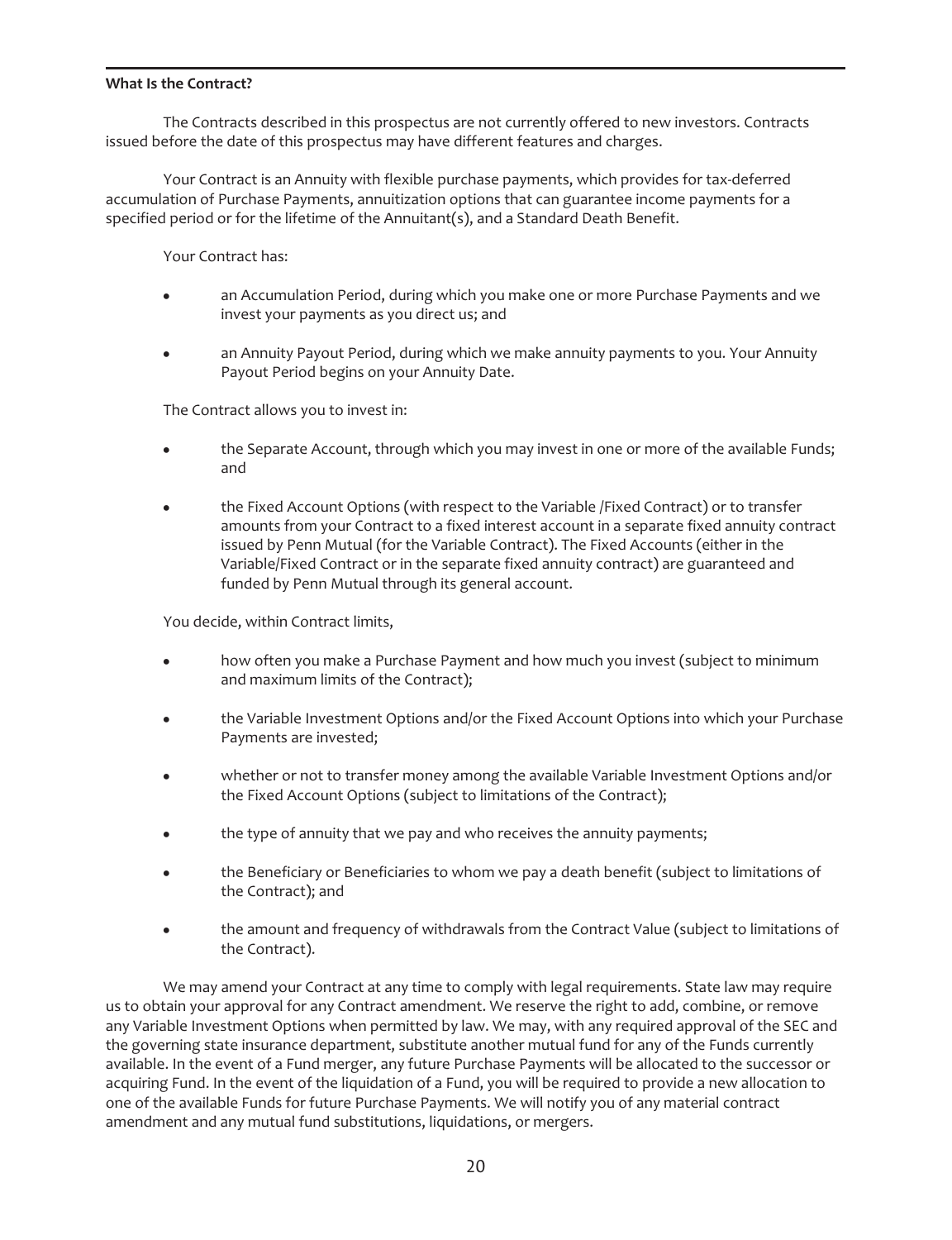The Contract is available to individuals, business entities and trusts. The Contract may be issued as an individual retirement annuity (IRA) on a contributory and rollover basis. The Contract may be suitable for certain qualified plans, where a separate individual annuity is issued per participant, and each participant is a single Annuitant. It is not suitable for group qualified plans because it is an individual annuity, not a group Contract.

#### *Contract Changes*

Written notice from the Contract Owner(s) is required to process any Contract change. You may request the following changes to your Contract:

#### **Annuity Date Change**

Approval of your request will be subject to the maximum maturity date determined by state law.

**Beneficiary Change —** Approval of your request will be subject to provisions of the Contract, as well as any transactions made by the Contract Owner or actions taken by the Company prior to receipt of this notice; the change form is provided by the Company.

**Ownership Change (Absolute Assignment) —** Upon written notice to the Company, and upon receipt of all the information required to process the request, you may assign the Contract to a new Contract Owner. A service form that indicates the required information will be provided by the Company for your convenience. Approval of your request is subject to restrictions. Changes in Contract Owner designation, unless specified otherwise, shall take effect on the date the Contract Owner(s) sign the notice of change. Approval of any ownership change is subject to any transactions that you make or actions taken by the Company prior to receipt of this notice. The Company shall not be liable for the validity of the assignment. The Contract will allow a maximum of two natural persons as Owner(s) and Annuitant(s). The new Contract Owner(s) and Annuitant(s) must meet the issue age requirements and all other requirements specified in the Contract at the time of designation. We may restrict the Contract Owner designation change if required for purposes of satisfying applicable laws or regulations. Change of ownership can also have tax consequences and you should consult your tax advisor prior to requesting a change.

Annuitant cannot be changed, except when the Contract Owner becomes the Annuitant as a result of such change, or as a consequence of Annuitant's death or divorce (when Annuitant or Joint Annuitant is replaced with a new spouse or removed from the Contract).

#### *Accumulation / Annuity Payout Period*

Your Contract has an Accumulation Period, during which you make one or more Purchase Payments and we invest your payments as you direct us, and an Annuity Payout Period, during which we make annuity payments to you. Your Annuity Payout Period begins on your Annuity Date. Please see "*What is Annuitization and How Do I Annuitize the Contract?*" below for more information.

#### *Contract Termination*

The Contract will terminate when one or more of the following events occur, unless otherwise specified in any Endorsement attached to the Contract:

- the Death Benefit is paid,
- the Annuity Payments end,
- there is a full surrender of the Contract.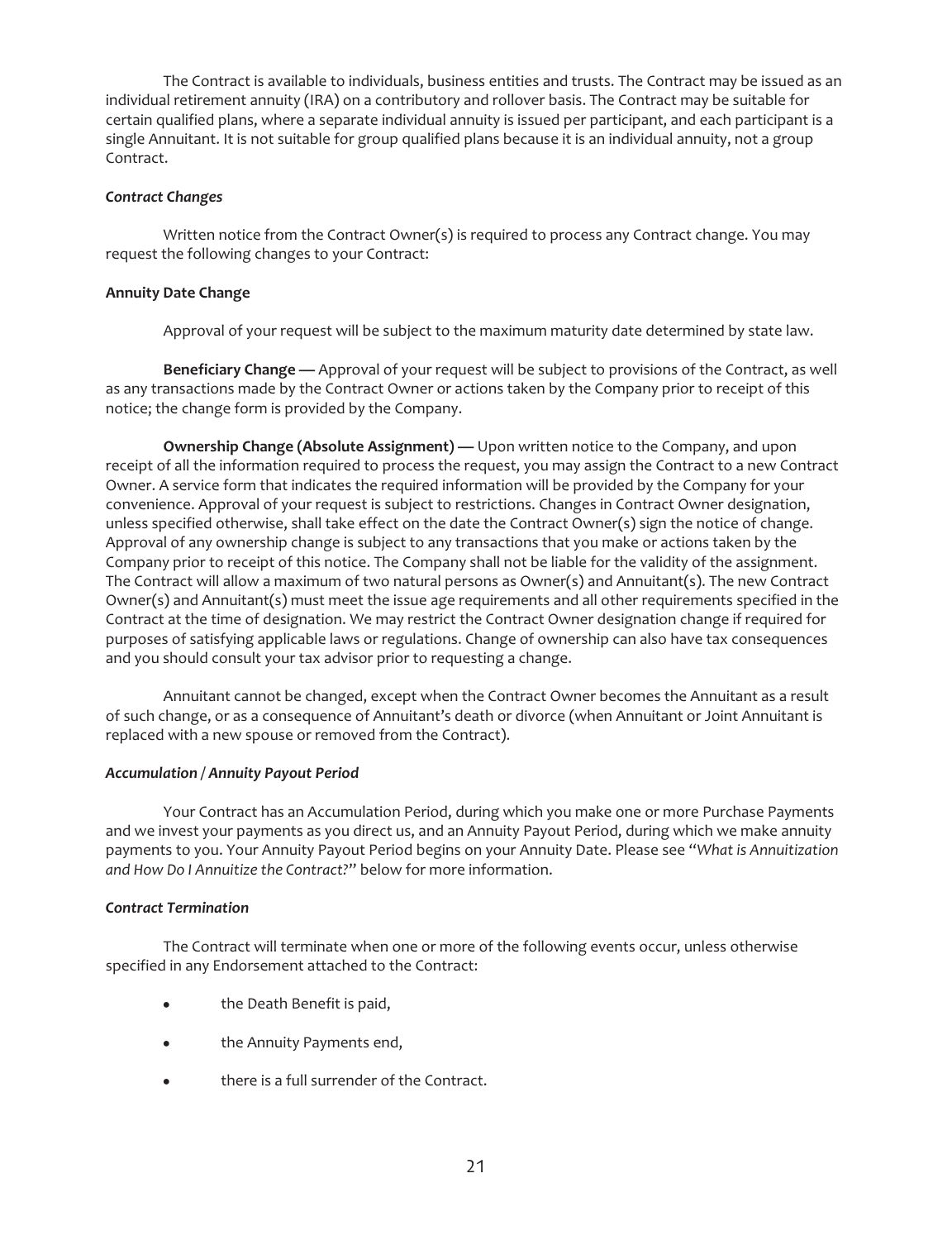#### <span id="page-22-0"></span>**How Do I Purchase the Contract?**

Your financial professional will assist you in completing an application and sending it with a check for your first Purchase Payment, to our Administrative Office.

We accept a complete application to purchase a Contract within two business days after we receive it at our Administrative Office. If you send us an incomplete application, we will return your Purchase Payment to you within five business days unless you ask us to keep it while you complete the application.

All Subsequent Purchase Payments should be sent to the address specified in "Additional Information — Contact Information."

#### *Purchase Payment Requirements*

#### **Minimum Purchase Payment**

The Contract will not be issued until Penn Mutual has received the minimum payment required to open the contract. The table below summarizes the minimum Initial and Subsequent Purchase Payment requirements for the Contract.

| <b>Market Type</b> | Payment Type                        | Variable/Fixed<br>Contract | Variable<br>Contract |
|--------------------|-------------------------------------|----------------------------|----------------------|
| Non-Qualified      | Minimum Initial Purchase Payment    | \$2,500                    | \$1,500              |
|                    | Minimum Subsequent Purchase Payment | \$300                      | \$300                |
| Qualified Plans    | Minimum Initial Purchase Payment    | \$250                      | \$250                |
|                    | Minimum Subsequent Purchase Payment | \$50                       | \$40                 |

#### **Maximum Purchase Payment**

The total Purchase Payments that you make on a Variable/Fixed Contract may not exceed \$1,000,000 in any calendar year without our consent.

#### **Allocation of Initial and Subsequent Purchase Payments**

Your Initial and Subsequent Purchase Payments will be allocated to the Variable Investment Options and to the Fixed Account (if applicable) as you specify in the application for the Contract, unless you direct that the Subsequent Purchase Payments be allocated otherwise. Subsequent Purchase Payments may be made at any time without prior notice to the Company. All Purchase Payments are subject to the minimum and maximum amount limitations.

#### **Owner / Annuitant Requirements**

You must specify the Owner and Annuitant information at the time of application, and the name(s) of Owner(s) and Annuitant(s) that you specify will be displayed on your Contract's specifications page. Designation of Contract Owner(s) and Annuitant(s) will be effective on the Contract Date.

No more than two natural persons may be named in the Contract as Owner(s) and/or Annuitant(s).

If you are the sole Owner of the Contract, you may designate yourself as an Annuitant, or an Annuitant other than yourself. However, if you designate Joint Annuitants, you must be one of the Annuitants.

If your Contract is owned by an entity, joint ownership is not permitted, and there can only be one Annuitant.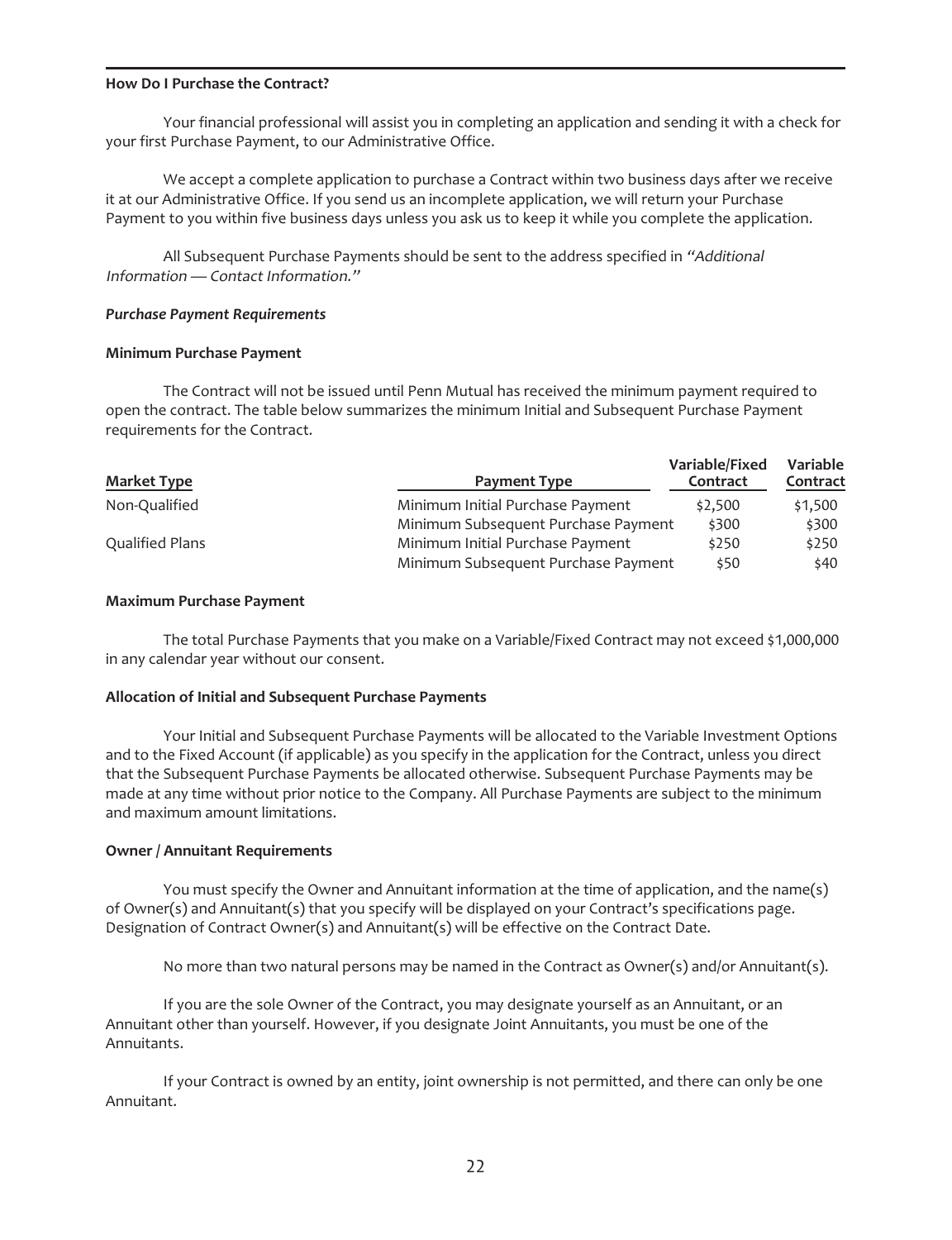If your Contract is jointly owned, both Contract Owners must be natural persons. If the Contract is jointly owned and there is one Annuitant, he/she must be a Contract Owner. If the Contract is jointly owned and there are Joint Annuitants, Annuitants must be the Contract Owners.

# **Tax Free "Section 1035" Insurance Contract Exchanges**

Generally, you can exchange one annuity contract for another in a "tax-free exchange" under Section 1035 of the Internal Revenue Code. Before making an exchange, you should compare both contracts carefully. Remember that if you exchange another contract for the one described in this prospectus, you might have to pay a Contingent Deferred Sales Charge on your old contract. Also, some charges may be higher (or lower), and the benefits may be different. If the exchange does not qualify for Section 1035 treatment, you may have to pay federal income and penalty taxes on the exchange. In addition, Treasury regulations provide that an exchange of a policy may be treated as a reportable policy sale, resulting in the death benefit under the new policy being partially taxable, unless you have a substantial family, business, or financial relationship with the insured at the time of the exchange. You should not exchange another policy for this one unless you determine, after knowing all of the facts, that the exchange is in your best interest.

#### **The Variable Account Value**

Your assets in the Separate Account are held as Accumulation Units of the Variable Investment Options that you select. An Accumulation Unit is a unit of measure used to compute the Variable Account Value under the Contract prior to the Annuity Date. The Variable Account Value is the sum of the values of the Accumulation Units held in the Variable Investment Options for this Contract.

#### **Accumulation Units — Valuation**

We value Accumulation Units as of the close of regular trading on the NYSE (generally, 4:00 p.m. ET). When you invest in, withdraw from, or transfer money to a Variable Investment Option, you receive the Accumulation Unit value next computed after we receive and accept your Purchase Payment or your withdrawal or transfer request at our Administrative Office. Allocation, withdrawal and transfer instructions received from you or the agent of record (pursuant to your instruction) at our Administrative Office after the close of regular trading on the NYSE will be valued based on the Accumulation Unit value computed as of the close of regular trading on the next NYSE business day. In the case of your first Purchase Payment, you receive the price next computed after we accept your application to purchase a Contract.

The value of an Accumulation Unit varies and is determined by multiplying its last computed value by the net investment factor for the Variable Investment Option for the current Valuation Period. The net investment factor measures (1) investment performance of Fund shares held in the Variable Investment Option, (2) any taxes on income or gains from investments held in the Variable Investment Option, and (3) the Mortality and Expense Risk Charge assessed against the Variable Investment Option. Therefore, the investment performance of the Funds, expenses and deduction of certain charges with affect the Accumulation Unit value and the number of Accumulation Units.

#### **The Fixed Account Value**

The Fixed Account Value (if applicable) is determined by the total amount of Purchase Payments allocated to the Fixed Account Options, adjusted by partial withdrawals, transfers, charges and expenses, and accumulated at effective annual rates declared by the Company, but at no less than the minimum guaranteed interest rate specified in your Contract.

#### **Contract Value**

Your Contract Value is the sum of the Variable Account Value and the Fixed Account Value. Variable Account Value is the sum of the values of the Accumulation Units held in the Variable Investment Options. Fixed Account Value is the value of amounts held in all Fixed Account Options of the Fixed Account for the Variable/Fixed Contract.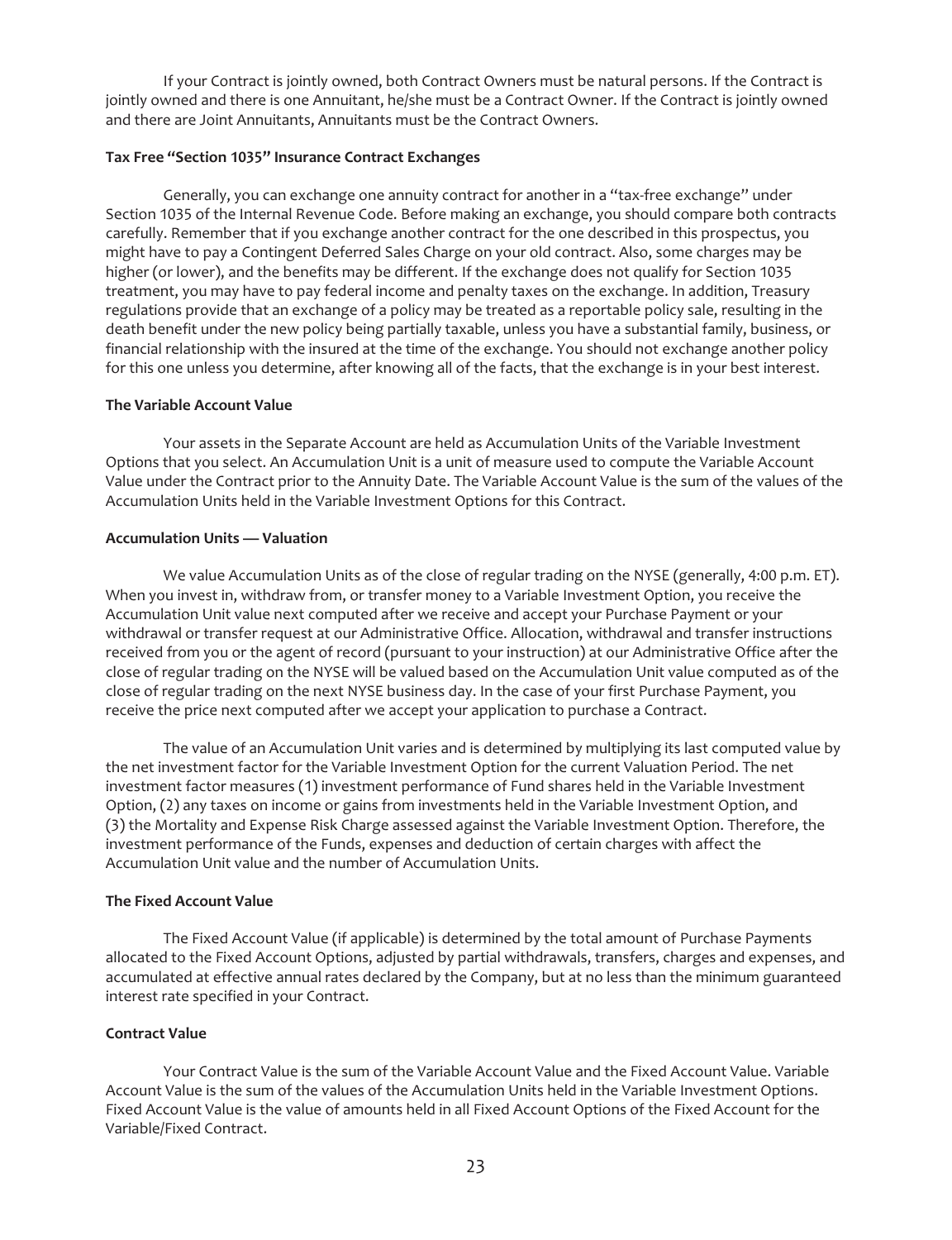# <span id="page-24-0"></span>**How Do I Change the Contract's Investment Allocations?**

#### *Transfer Among Variable Investment Options and Fixed Account Options*

*Variable/Fixed Contracts.* You may transfer amounts from one Variable Investment Option to another Variable Investment Option. Within Contract limits, you also may transfer from a Variable Investment Option to the Fixed Account Options. You may transfer from the Fixed Account Options to Variable Investment Options. The minimum amount that you may transfer is \$250 or the total amount held in the investment account, if less. After the transfer, there must be \$250 remaining in the Investment Option in which you are invested.

*Variable Contract.* You may transfer amounts from one Variable Investment Option to another. The minimum amount that you may transfer is \$250 or the total amount held in the investment account, if less. After the transfer, there must be \$250 remaining in the Variable Investment Options in which you are invested.

*General Rules.* Transfers will be based on values at the end of the Valuation Period in which the transfer request is received at our Administrative Office. A transfer request must be received at our Administrative Office from you or the agent of record (pursuant to your instruction), and all other administrative requirements must be met to make the transfer. We will not be liable for following instructions, including instructions from the agent of record, communicated by telephone that we reasonably believe to be genuine. In certain circumstances, such as periods of market volatility, severe weather, and emergencies, you may experience difficulty providing transaction instructions by telephone. We do not guarantee that we will be able to accept transaction instructions via telephone at all times. We require certain personal identifying information to process a request for transfer made over the telephone. For transfers other than Dollar Cost Averaging and Automatic Asset Rebalancing, we reserve the right to charge a fee, although we have no present intention of doing so.

#### *General Information on Market Timing*

The Contract is not designed for individuals and professional market timing organizations that use programmed and frequent transfers among investment options. We therefore reserve the right to change our telephone and internet transaction policies and procedures at any time to restrict the use of telephone and internet transfers for market timing and to otherwise restrict market timing, up to and including rejecting transactions we reasonably believe are market timing transactions, when we believe it is in the interest of all of our Contract Owners to do so. However, we may not be able to detect all market timing and may not be able to prevent frequent transfers, and any possible harm caused by those we do detect. We will notify you of any actions we take to restrict your ability to make transfers.

*Frequent Trading Risks.* Frequent transfers (exchanges) among the Variable Investment Options and market timing by Contract Owners can reduce the long–term returns of the underlying Funds. The reduced returns could adversely affect the Contract Owners, annuitants, insureds or beneficiaries of any variable annuity or variable life insurance policy issued by any insurance company with respect to values allocated to the underlying Fund. Frequent exchanges may reduce the Fund's performance by increasing costs paid by the Fund (such as brokerage commissions); they can disrupt fund management strategies; and they can have the effect of diluting the value of the shares of long term shareholders in cases in which fluctuations in markets are not fully priced into the Fund's net asset value.

The Funds available through the Variable Investment Options (the subaccounts of the Separate Account) generally cannot detect individual Contract Owner exchange activity because they are owned primarily by insurance company separate accounts that aggregate exchange orders from owners of individual policies. Accordingly, the Funds are dependent in large part on the rights, ability and willingness of the participating insurance companies to detect and deter short-term trading by Contract Owners. We have entered into an agreement with the Funds that requires us to provide the Funds with certain Contract Owner transaction information to enable the Funds to review the individual Contract Owner transaction activity involving the Funds.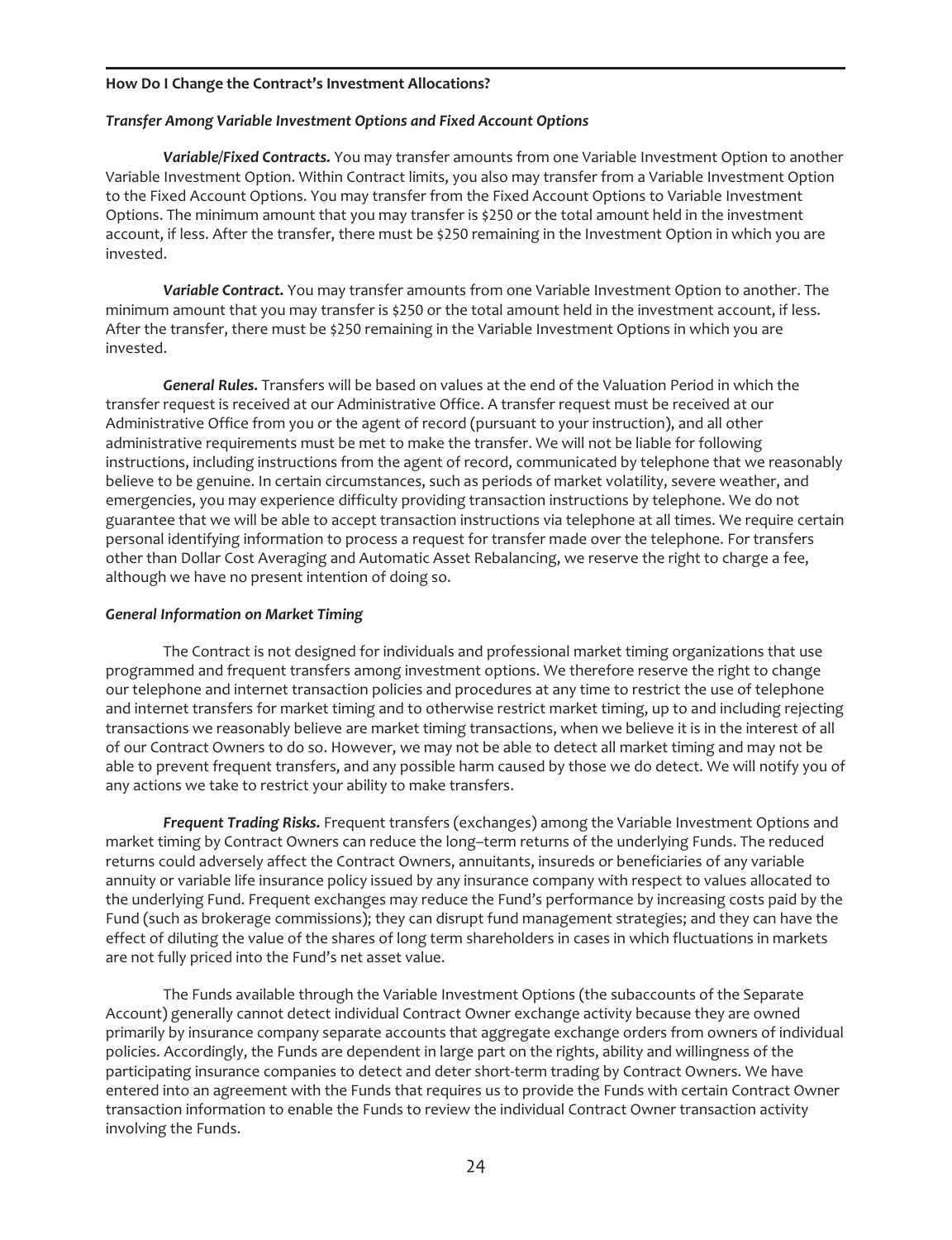**Frequent Trading Policies and Procedures.** We have adopted policies and procedures designed to discourage excessive trading and market timing activities. Transaction reporting has been implemented to monitor activity to identify and detect potential excessive trading and/or marketing timing. Transactions that exceed certain predefined parameters, such as frequency of exchanges, will be evaluated to determine if such activity constitutes excessive trading and/or market timing activity. If activity is determined to be excessive in nature, communication is sent to the Contract Owner and certain account privileges, such as the ability to trade online, may be suspended for a certain period of time requiring subsequent requests to be mailed.

If requested by the investment adviser and/or sub-adviser of a Fund, we will consider additional steps to discourage excessive trading and market timing activities. In addition, we reserve the right to reject any premium payment or transfer request at any time for any reason.

#### *Deferment of Payments and Transfers*

Transfers and distributions of withdrawals from the Variable Account and distribution of the portion of the Standard Death Benefit allocated to the Variable Account will generally be made within seven days after receipt by the Company of all documents required for such transfer or distribution. However, we reserve the right to defer a withdrawal, a transfer of Contract Value, or annuity payments funded by the Separate Account if:

- (a) The NYSE is closed (other than customary weekend and holiday closings);
- (b) Trading on the NYSE is restricted;
- (c) An emergency exists that makes it impractical for us to dispose of securities held in the Separate Account or to determine the value of its assets; or
- (d) The SEC by order so permits for the protection of investors.

Conditions described in (b) and (c) will be decided by, or in accordance with rules of, the SEC.

#### <span id="page-25-0"></span>**What Are the Fees and Charges Under the Contract?**

This section explains the fees and expenses you might incur. The "Table of Fees and Expenses" section of this prospectus summarizes all charges and fees that may be imposed on your Contract. Please, refer to these tables for a quick summary. You also pay expenses of the Funds that you select as investment options in the Separate Account. See the prospectus of Penn Series Funds, Inc. for additional information on Fund expenses.

#### *Transaction Expenses*

# *Contingent Deferred Sales Charge*

If you wish to withdraw more than the Free Withdrawal Amount or decide to surrender your Contract within the Contingent Deferred Sales Charge Period, you may be assessed a Contingent Deferred Sales Charge. This charge is used to pay our sales expenses. Sales expenses that are not covered by the Contingent Deferred Sales Charge are paid from the surplus of the Company, which may include proceeds from Contract charges.

The Contingent Deferred Sales Charge for Variable/Fixed Contracts declines gradually over a period of several years. Contingent Deferred Sales Charges will be applied to all withdrawals which are not "Contingent Deferred Sales Charge-Free Withdrawals." You can request that the charge be taken from the amount withdrawn or the remaining Contract Value. If the charge is taken from the remaining Contract Value,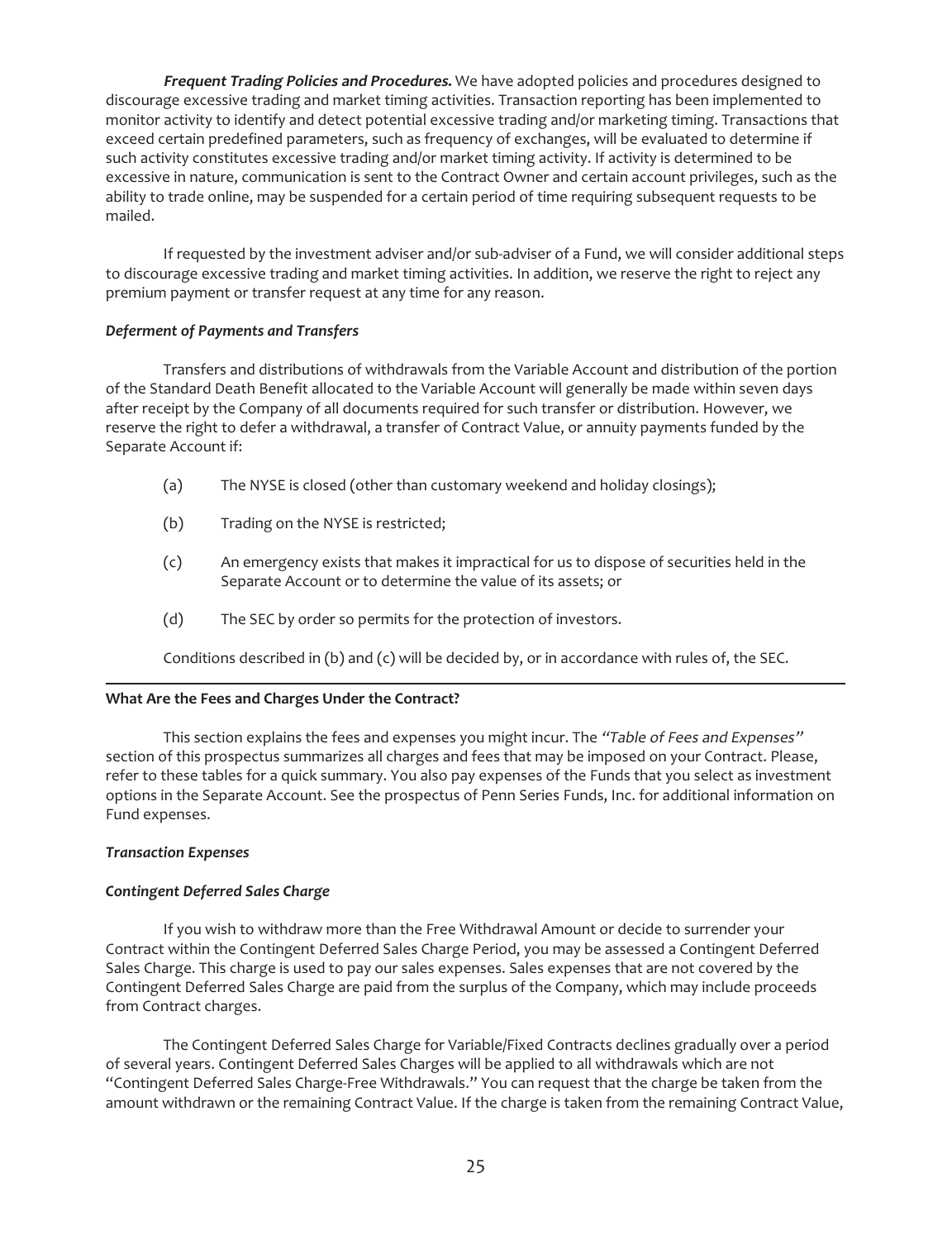it will be taken pro-rata from the Variable Investment Options if you have a Variable Contract (and otherwise in accordance with the "Default Liquidity Order" described under "Partial Withdrawals").

#### *Schedule of Contingent Deferred Sales Charges — Variable/Fixed Contract*

First, if no Purchase Payments have been made after the first Contract Year, the Contingent Deferred Sales Charge will equal:

| <b>Withdrawal During Contract Year</b> | Contingent Deferred Sales Charge as a % of<br>Amount Withdrawn |
|----------------------------------------|----------------------------------------------------------------|
|                                        | 7.0%                                                           |
|                                        | 6.0%                                                           |
|                                        | 5.0%                                                           |
| 4                                      | 4.0%                                                           |
|                                        | 3.0%                                                           |
| 6                                      | 2.0%                                                           |
|                                        | 1.0%                                                           |
| 8                                      | 0.0%                                                           |

Second, if Purchase Payments have been made in any Contract Year after the first, the Contingent Deferred Sales Charge will equal:

| <b>Withdrawal During Contract Year</b> | Contingent Deferred Sales Charge as a % of<br>Amount Withdrawn |
|----------------------------------------|----------------------------------------------------------------|
|                                        | 7.0%                                                           |
| 2                                      | 6.0%                                                           |
| 3                                      | 5.0%                                                           |
| 4                                      | 4.0%                                                           |
| 5                                      | 3.5%                                                           |
| 6                                      | 3.0%                                                           |
| 7                                      | 2.5%                                                           |
| 8                                      | 2.0%                                                           |
| 9                                      | 1.5%                                                           |
| 10                                     | 1.0%                                                           |
| 11                                     | 0.0%                                                           |

The total sum of the Contingent Deferred Sales Charges deducted from amounts withdrawn from the Separate Account will never exceed 8.5% of the total of all Purchase Payments credited to the Separate Account.

#### *Schedule of Contingent Deferred Sales Charges — Variable Contract*

If the Contingent Deferred Sales Charge applies, it will equal the lesser of (a) 5% of the sum of Purchase Payments made within seven years prior to the date of withdrawal, or (b) 5% of the amount withdrawn. Under no circumstances will the cumulative Contingent Deferred Sales Charges ever exceed 5% of total Purchase Payments.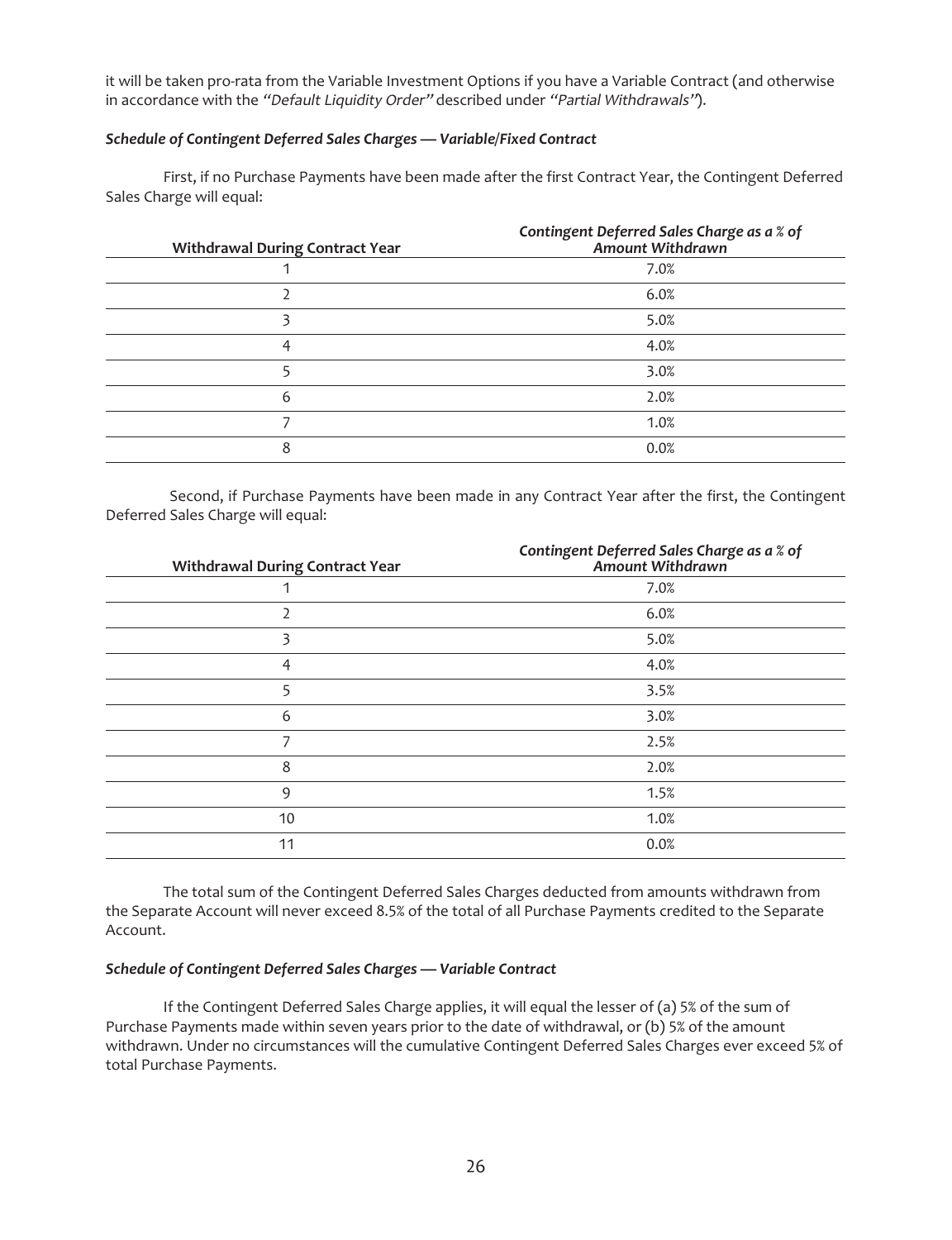#### *Other Information*

The contingent deferred sales charge and other charges may be reduced on Contracts sold to a trustee, employer or similar party pursuant to a retirement plan or to a group of individuals, if such sales are expected to involve reduced sales or other expenses. The amount of reduction will depend upon such factors as the size of the group, any prior or existing relationship with the purchaser or group, the total amount of purchase payments and other relevant factors that might tend to reduce expenses incurred in connection with such sales. The reduction will not unfairly discriminate against any Contract Owner.

#### *Contingent Deferred Sales-Charge Free Withdrawals*

The following withdrawals may be taken free of the Contingent Deferred Sales Charge:

- Free Withdrawal Amount;
- Disability-related withdrawals;
- Purchase Payments out of the Contingent Deferred Sales Charge Period; and
- Earnings, after all Purchase Payments have been withdrawn or are out of Contingent Deferred Sales Charge Period.

#### **Free Withdrawal Amount**

Fixed/Variable Contracts' Free Withdrawal Amount is based on Contract Value. Once in each Contract Year on or after the last day of the first Contract Year, you may withdraw 10% of the Contract Value (determined as of the date of withdrawal) free of the contingent deferred sales charge. The 10% free withdrawal may be taken either in one sum or, subject to meeting certain minimum amounts, in a series of scheduled amounts during the Contract Year.

Variable Contracts' Free Withdrawal Amount is based on Purchase Payments. You will not pay a charge on that portion of the first withdrawal in a Contract Year that does not exceed 10% of total purchase payments made one year or more prior to the withdrawal. This 10% free withdrawal may be taken either in one sum or, subject to certain minimum amounts, in a series of scheduled amounts during the Contract Year. Further, no charge will be made under the Variable Contract on that portion of the first withdrawal in the eighth, ninth and tenth Contract Years that does not exceed the following percentages of the Contract Value:

| <b>Contract Year</b> | Percentage |
|----------------------|------------|
| Eighth               | 25%        |
| Ninth                | 50%        |
| Tenth                | 75%        |

No charge will be made on any withdrawal in any Contract Year after the tenth Contract Year.

#### *Partial and Systematic Withdrawals in the Same Contract Year*

If you have set up and are receiving Systematic Withdrawals that are free of Contingent Deferred Sales Charges, and then request a Partial Withdrawal during the same Contract Year, the Partial Withdrawal may be subject to Contingent Deferred Sales Charges.

# *Purchase Payments out of the Contingent Deferred Charge Period*

You may withdraw any Purchase Payment that was made after the Contingent Deferred Sales Charge Period without incurring the Contingent Deferred Sales Charge. All withdrawals will be deducted from the oldest Purchase Payments first (first in first out basis).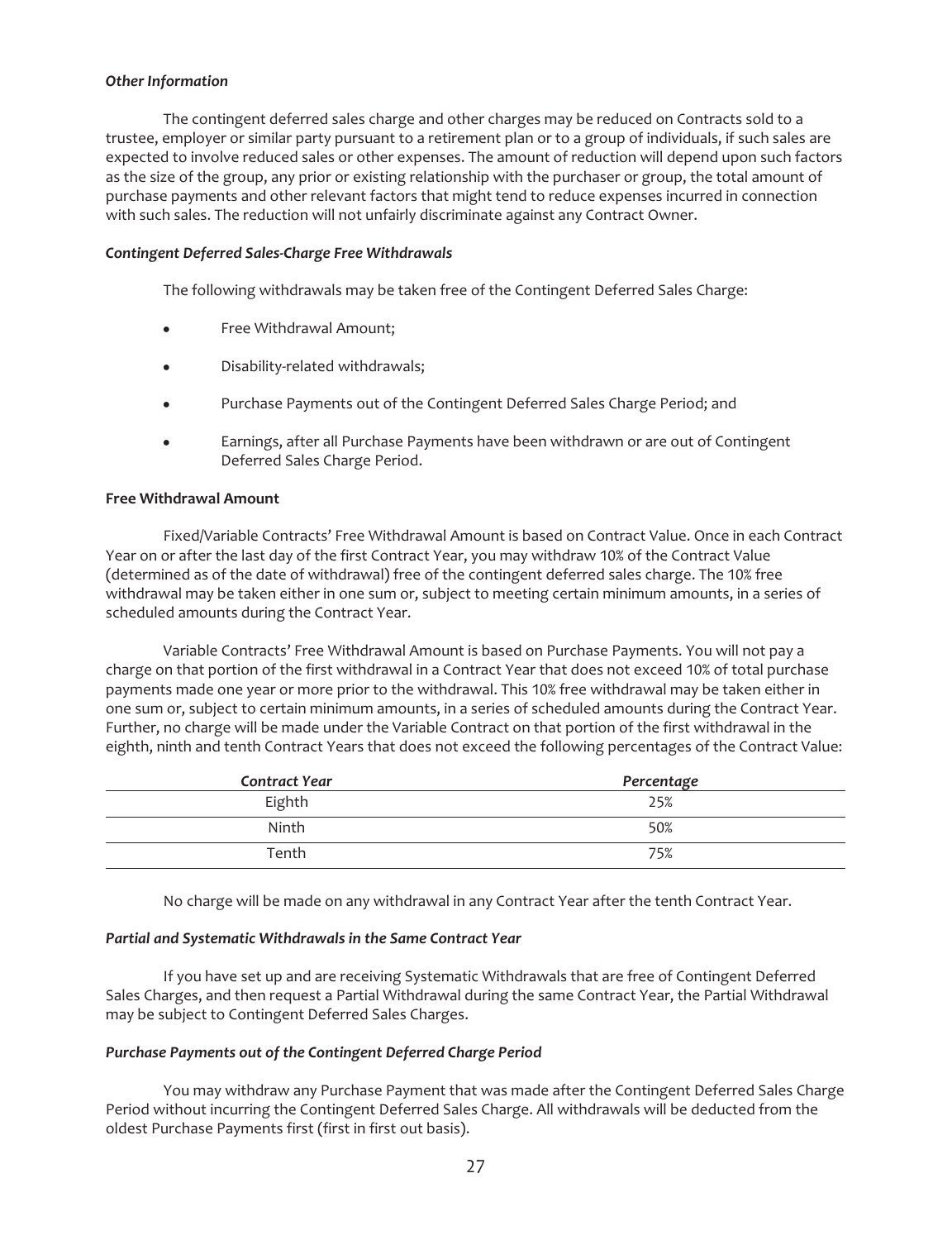#### *Disability Related Withdrawal*

You may request the waiver of Contingent Deferred Sales Charges for your Disability Related Withdrawal of all or part of your Contract Value if:

- (1) The Contract Owner (or Annuitant under a qualified retirement plan) becomes totally disabled as defined in section  $72(m)(7)$  of the Code and as applied under the Social Security Act,
- (2) The disability began after the Contract Date, and
- (3) The disability has continued without interruption for four months.

In the event of a qualifying disability, the Contract Owner must notify the Company of the intent to request a Waiver of Contingent Deferred Sales Charge. We must receive the waiver request forms along with the due proof of the disability in writing (including physician's statement of disability). Waiver request forms will be provided to you within ten working days of the request. You must be living as of the date the Disability Related Withdrawal proceeds are paid.

#### *Premature Withdrawal Charge*

A Premature Withdrawal Charge may be deducted from the interest earned on any amount that is withdrawn from the Three Year Guaranteed Account, the Five Year Guaranteed Account or the Seven Year Guaranteed Account during the period for which an interest rate is guaranteed. The Premature Withdrawal Charge is imposed to compensate the Company for the early removal of amounts out of longer-term Fixed Account Options, because the Company would be unable to earn an appropriate rate of income to support interest paid if the amounts deposited are held short-term. The Premature Withdrawal Charge will be determined by multiplying the premature withdrawal rate by the premature withdrawal amount. The premature withdrawal rate for the Three Year Guaranteed Account and the Five and Seven Year Guaranteed Accounts equals one quarter and one-half, respectively, of the most recent effective annual interest rate then applicable to the Fixed Account Option from which the withdrawal is being made (i.e., 3 months' interest and 6 months' interest, respectively). The premature withdrawal amount equals (a) minus the greater of (b) or (c) where: (a) is the total amount withdrawn from the Fixed Account, excluding the One Year Fixed Guaranteed; (b) is the amount for which the declared effective annual interest rate has expired in the immediately preceding 25 days (which reflects that you may make withdrawals up to 25 days after the maturity of a Fixed Interest Option without application of the Premature Withdrawal Charge); and (c) is 10% of Purchase Payments. In no event will the Premature Withdrawal Charge exceed 10% of the amount withdrawn.

#### *Transfer Fee*

We reserve the right to charge a transfer fee, although no charges currently exist.

#### *Annual Contract Expenses*

#### *Annual Contract Administration Charge*

We deduct from your Variable Account Value an Annual Contract Administration Charge that is the lesser of \$30 or 2% of your Variable Account Value. We deduct this charge each year on the date specified in the Contract. This charge will also be deducted if the Variable Account Value is withdrawn or transferred in full on a date other than the deduction date. The charge will not be deducted upon annuitization, or after the Annuity Date. To assess this charge, we cancel Accumulation Units credited to your Contract, pro-rata among the Variable Investment Options in which you invest.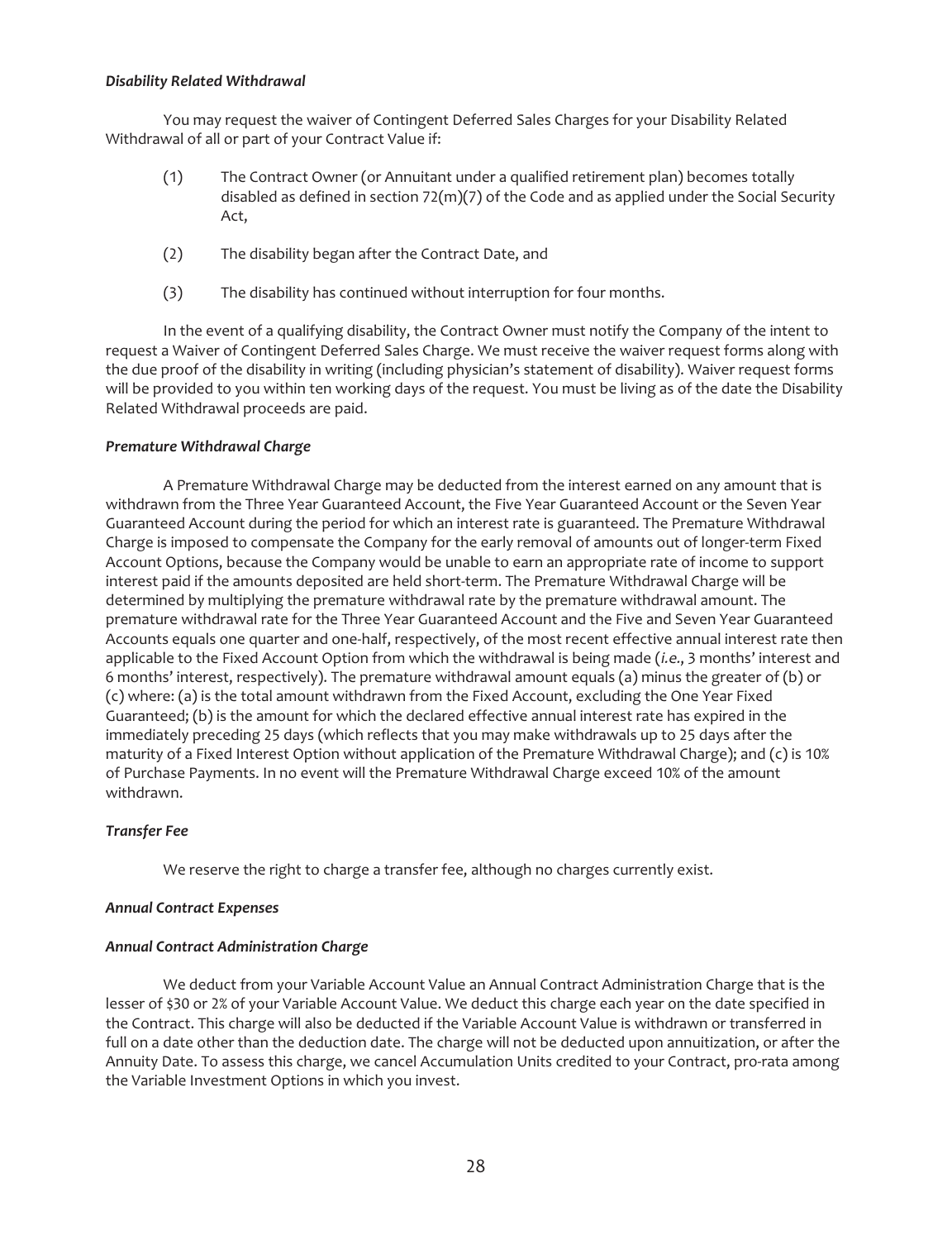#### *Base Contract Expenses*

We deduct from the net asset value of the Separate Account, a daily contract expense consisting of a mortality and expense risk charge. This charge is expressed on an annual basis and will be assessed as a percentage of the daily net asset value of the Separate Account. The following table summarizes the total daily Separate Account charges for the Base Contract. These charges will not be increased for the life of your Contract.

|                               | <b>Diversifier II</b><br>Variable<br>Annuity |  |
|-------------------------------|----------------------------------------------|--|
| <b>Base Contract Expenses</b> | 1.25%                                        |  |

The Base Contract Expenses will be computed and deducted from each Variable Investment Option of the Separate Account in which the Contract Owner is invested. These deductions will be made daily.

The Base Contract Expenses are paid during both the accumulation and variable annuity payout phases of the Contract.

#### *Optional Benefit Expenses*

There are currently no Optional Benefit Riders offered under the Contract.

#### *Description of Underlying Fund Charges*

The Funds underlying the Variable Investment Options must pay investment management fees and other operating expenses. These fees and expenses are different for each Fund and reduce the investment return of each Fund. Therefore, they also indirectly reduce the return you will earn on any Variable Investment Options you select. Expenses of the underlying Funds are not fixed or specified under the terms of your Contract, and those expenses may vary from year to year. Please see *Appendix A* to this prospectus (and the applicable Fund's Prospectus) for more information on fees and expenses of the Funds.

The Company or an affiliate may receive asset-based compensation from the Funds' advisors or their affiliates for, among other things, customer service and recordkeeping services with respect to those assets. These payments are not charges under your Contract and do not increase the underlying Fund or Contract charges described in this section or in the "Table of Fees and Expenses."

#### *Premium Taxes*

Some states and municipalities impose premium taxes on Purchase Payments received by insurance companies. Generally, any premium taxes payable will be deducted upon Annuitization, although we reserve the right to deduct such taxes when due in jurisdictions that impose such taxes on Purchase Payments. Currently, state premium taxes on Purchase Payments range from 0% to 3.5%.

#### <span id="page-29-0"></span>**How Can I Withdraw Money from the Contract?**

#### *General Information on Surrenders and Withdrawals*

You may access your Contract Value in one of the following ways:

- by surrendering your Contract and receiving the Surrender Value,
- by taking a partial withdrawal,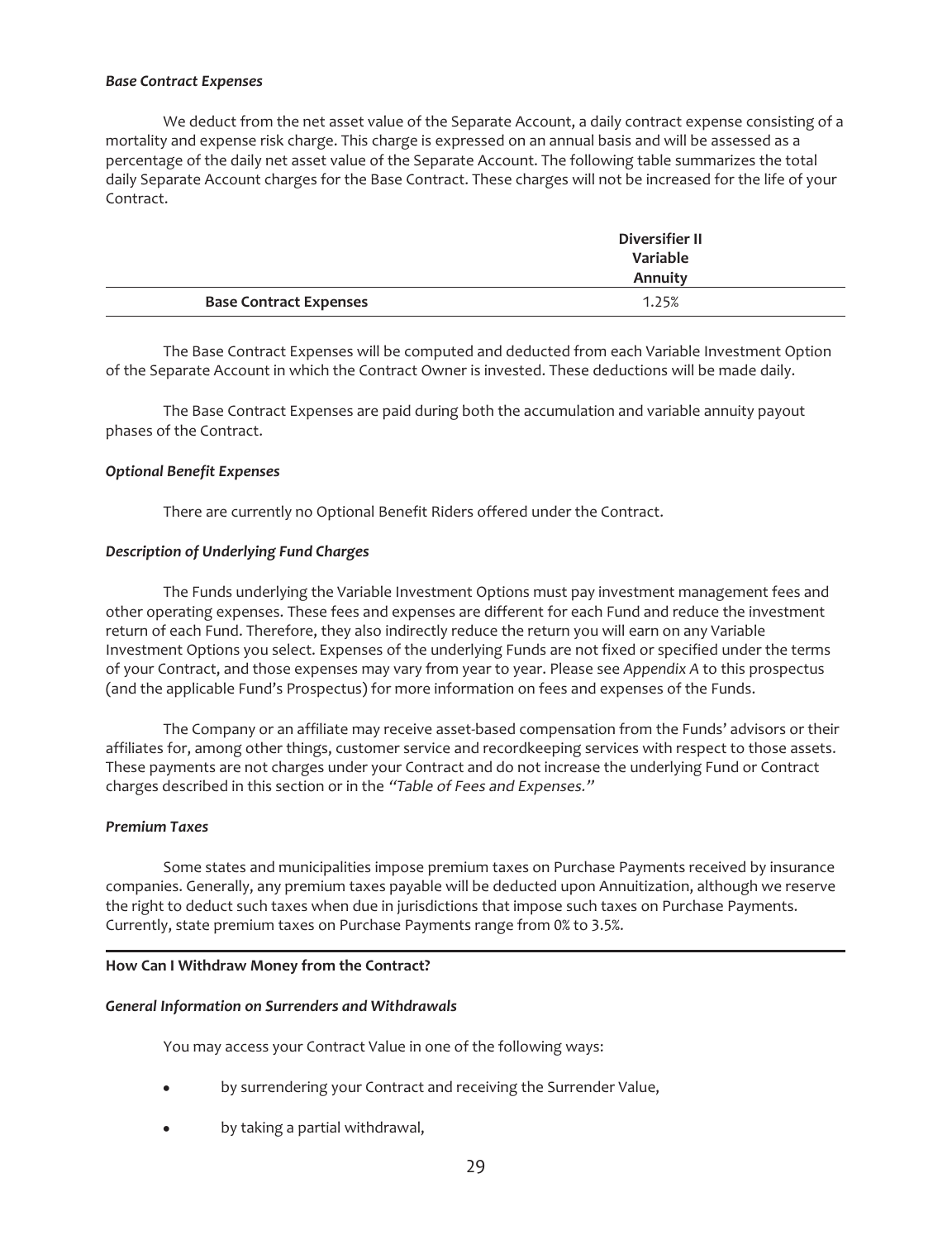- by taking Systematic Withdrawals,
- by taking Required Minimum Distributions (Qualified Contracts only),
- when you start the Annuity Payments based on your Contract Value.

Before the end of the Contingent Deferred Sales Charge Period, you can access a portion of the money in the Contract each Contract Year without being assessed a Contingent Deferred Sales Charge. This is called a Free Withdrawal Amount (see *"Contingent Deferred Sales Charge-Free Withdrawals*" above). However, if you decide to withdraw more than the Free Withdrawal Amount or surrender the Contract during the Contingent Deferred Sales Charge Period, you may be assessed a Contingent Deferred Sales Charge, as further described above. You may also be subject to the Premature Withdrawal Charge for amounts withdrawn from the Fixed Account. See *"What Are the Fees and Charges Under the Contract? — Premature Withdrawal Charge."*

Withdrawals will reduce the Contract Value and may have a negative impact on the death benefit and the impact could be significant. See "*What Are the Supplemental Riders and Benefits That Are Available?*"

You may also be subject to tax in the tax year in which you take a withdrawal from your Contract, including a 10% penalty tax under certain circumstances. See *"How Is the Contract Treated under Federal Income Tax Law?"* for details.

#### *Full Surrender*

You can choose to surrender your Contract for its Surrender Value at any time before the death of the Contract Owner or Annuitant, and before the Annuity Date by sending a written request to our Administrative Office. Upon your request to surrender the Contract, all benefits under the Contract will terminate as of the date of receipt of your written request by the Company. You will receive the Contract Value reduced by any applicable charges, such as: Contingent Deferred Sales Charge, Premature Withdrawal Charge and Annual Contract Administration Charge. We base this value on your Contract Value next determined after we receive proper authorization from the Contract Owner at our Administrative Office. We will pay you within seven days, except in limited circumstances. Please see "*Deferment of Payments and Transfers*" for more information on these limited circumstances.

#### **Partial Withdrawal**

You may take a partial withdrawal from your Contract Value before the Annuity Date and the death of the Contract Owner or Annuitant. We base your withdrawal on your Contract Value next determined after we receive proper authorization from the Contract Owner at our Administrative Office. We will pay you within seven days, except in limited circumstances. Please see "*Deferment of Payments and Transfers*" for more information on these limited circumstances. You may pay a Contingent Deferred Sales Charge or a Premature Withdrawal Charge when you withdraw part of your Contract Value. See the "*Contingent Deferred Sales Charge"* and *"Premature Withdrawal Charge"* paragraphs under *"What Are the Fees and Charges Under the Contract?"* for details. You may also be subject to tax in the tax year in which you make a withdrawal, including an additional 10% tax under certain circumstances. See *"How is the Contract Treated Under Federal Income Tax Law?"* below.

The following rules and restrictions apply to partial withdrawals:

- **Minimum Withdrawal.** The minimum withdrawal is \$250. (If your Required Minimum Distribution is less than \$250, you may take a Partial Withdrawal for that amount.)
- Minimum Remaining Balance. You may take a partial withdrawal only if the amount remaining in the Contract after the withdrawal is at least equal to the Minimum Remaining Balance of \$250.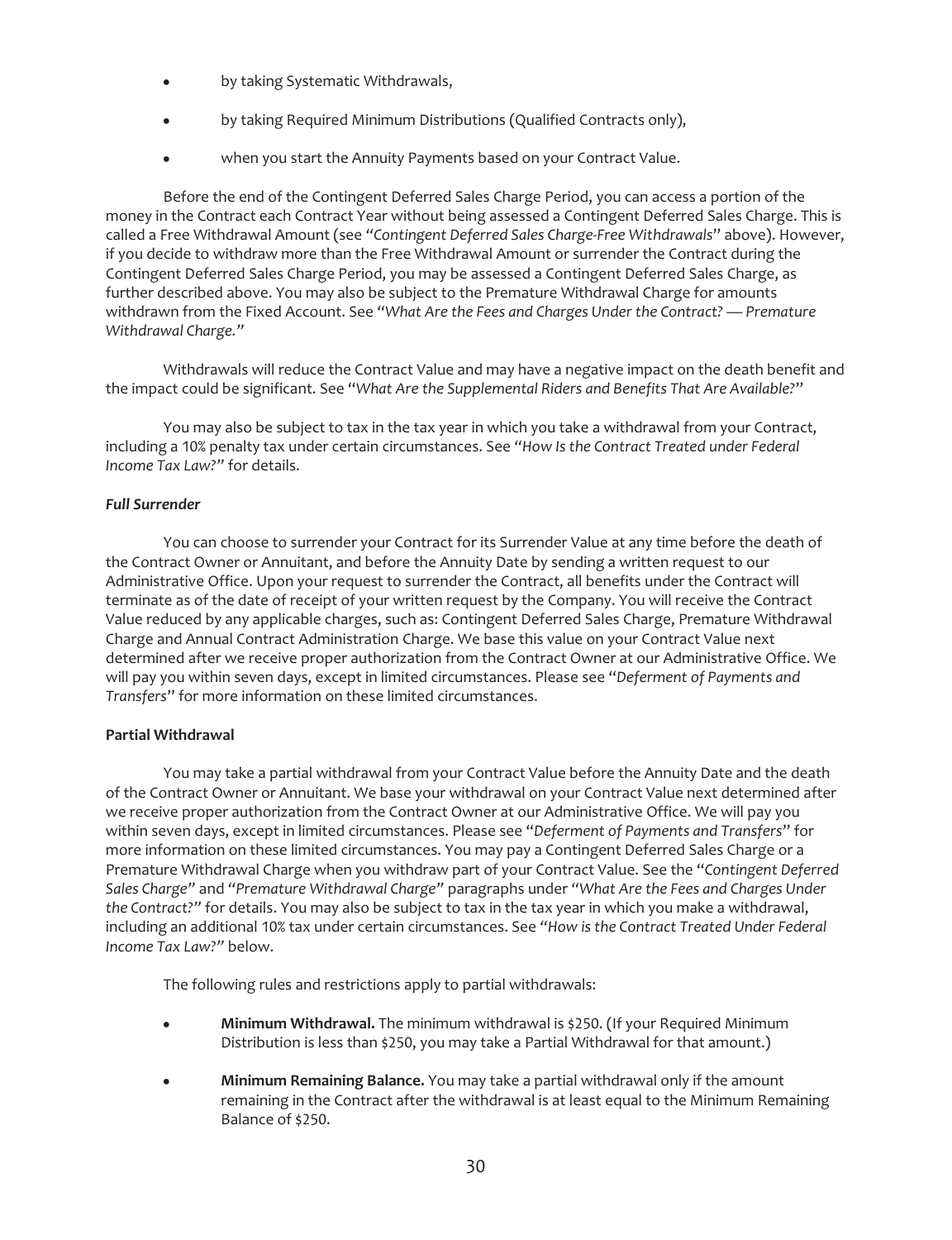- Zero Contract Value. If you take a withdrawal that brings the Contract Value to zero, your Contract will be terminated.
- Default Liquidity Order. If you do not tell us otherwise, the withdrawal will be taken pro-rata from the Variable Investment Options if you own a Variable Contract. If you own a Variable/ Fixed Contract, the withdrawal will be taken first from the Fixed Holding Account. If the withdrawal exhausts your Fixed Holding Account Value, any remaining withdrawal will be taken pro rata from the Variable Investment Options. If the withdrawal exhausts your Variable Account Value, then any remaining withdrawal will be taken from a Fixed Account Option beginning with the Fixed Account Option with the shortest interest period.

#### *Systematic Withdrawals*

Systematic Withdrawals are regular payments that we make to you on a monthly, quarterly, semi-annual or annual basis. It is a convenient way for you to withdraw your annual Free Withdrawal Amount without incurring a Contingent Deferred Sales Charge, as well as to take Required Minimum Distributions. Systematic Withdrawals are available if you have not exhausted your Free Withdrawal Amount in the current Contract Year.

The withdrawals can be taken on a monthly, quarterly, semi-annual or annual basis, and the minimum amount of each withdrawal payment is \$50. We will adjust the frequency of your payments so that payments are at least \$50 each. For example, if you would like to withdraw \$100 a year, you can set up annual or semiannual withdrawals, but not quarterly or monthly. Your payments will begin on the next withdrawal date following one modal period after we receive your request. For example, if we receive your request for quarterly withdrawals on January 3<sup>rd</sup>, and the next withdrawal date is the 8<sup>th</sup> of the month, your quarterly withdrawals will begin on April 8th. Please note that no confirmations will be sent on Systematic Withdrawals but will be reflected on statements. For information on the tax treatment of withdrawals, see *"How Is the Contract Treated under Federal Income Tax Law?"* below.

In the Contract Year when the Systematic Withdrawals are elected for the first time, the entire amount of the withdrawal requested will be disbursed among the remaining Systematic Withdrawal payments to be made prior to the next Contract Anniversary. Systematic Withdrawal amounts will then be recalculated upon the next Contract Anniversary to reflect the annual withdrawal amount requested and a full year of systematic payments. For example, if you request your Free Withdrawal Amount be withdrawn with monthly Systematic Withdrawals and there are four months remaining in your Contract Year, you will receive the entire Free Withdrawal Amount divided by the four payments remaining in your Contract Year. Upon your next Contract Anniversary, your monthly Systematic Withdrawal payment will be recalculated to be 1/12 of the annual Free Withdrawal Amount. This could result in lower Systematic Withdrawal payments in your second year of withdrawal. The Free Withdrawal Amount will not be recalculated to reflect Subsequent Purchase Payments until the next Contract Anniversary.

**Default Liquidity Order.** If you do not tell us otherwise, the withdrawal will be taken pro-rata from the Variable Investment Options if you own a Variable Contract. If you own a Variable/Fixed Contract, the withdrawal will be taken first from the Fixed Holding Account. If the withdrawal exhausts your Fixed Holding Account Value, any remaining withdrawal will be taken pro rata from the Variable Investment Options. If the withdrawal exhausts your Variable Account Value, then any remaining withdrawal will be taken from a Fixed Account Option beginning with the Fixed Account Option with the shortest interest period. If amounts are taken from the Fixed Account subject to the Premature Withdrawal Charge, the Premature Withdrawal Charge will apply even if the Contingent Deferred Sales Charge is waived.

**Termination of Systematic Withdrawals.** To stop the Systematic Withdrawals or to change the amount or the frequency of the withdrawals once Systematic Withdrawals are initiated, you must submit a request by sending a written notice to our Administrative Office or calling Customer Service. The Systematic Withdrawals will terminate upon the earlier of the death of the Contract Owner or the Annuitant, or upon Contract Owner's request. Systematic Withdrawals will be subject to a Contingent Deferred Sales Charge if the annual amount withdrawn exceeds the Free Withdrawal Amount. All withdrawals during the Contract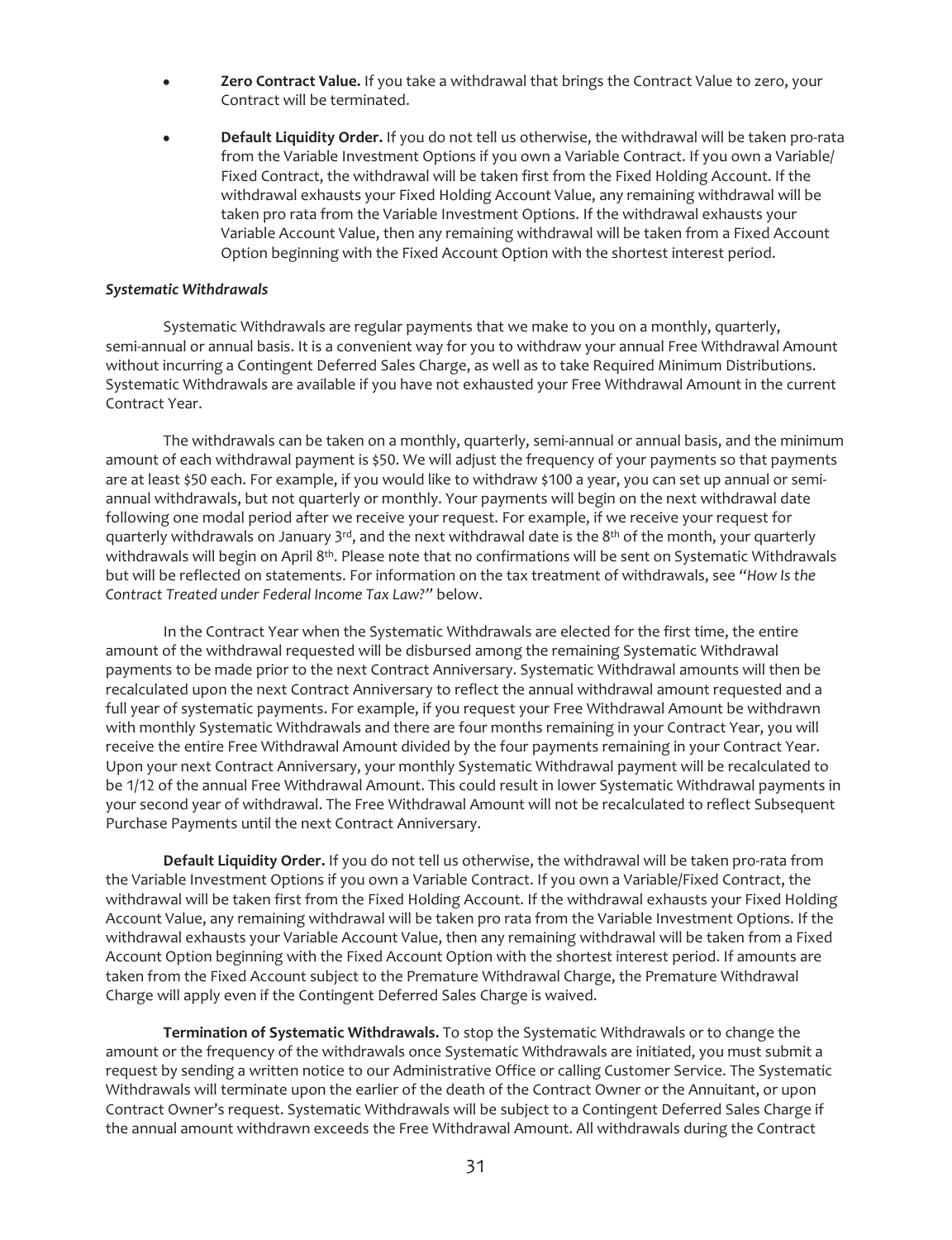Year are considered in the determination of the Free Withdrawal Amount withdrawn and the point at which the Contingent Deferred Sales Charge will be assessed for additional withdrawals.

#### *Substantially Equal Periodic Payments under Code Section 72(q) or 72(t)*

If a withdrawal is taken from the annuity before age 59 $1/2$ , the IRS generally imposes a 10% early withdrawal penalty on such distributions. However, substantially equal periodic payments under IRC Section  $72(q)/72(t)$  are exempt from the 10% penalty tax on early distributions. If you choose to exercise this option, you will be required to irrevocably choose one of the three acceptable methods (as defined by IRS regulations) and receive these payments until the later of five years or attainment of age 59 $\frac{1}{2}$ .

If you wish to take withdrawals under the Code Sections 72(q) or 72 (t) (prior to age 59 $\frac{1}{2}$ , of the Contract Owner, or Annuitant for entity owned Contracts), you may do so systematically. 72 (q)/(t) withdrawals do not receive any special treatment under the Contingent Deferred Sales Charge provisions. If your withdrawal exceeds the annual Free Withdrawal Amount, you will be subject to Contingent Deferred Sales Charges as shown in the "Contingent Deferred Sales Charge" section under "What are the Fees and Charges under the Contract?"

#### *403(b) Withdrawals*

There are restrictions on withdrawals from Contracts qualifying under Section 403(b) of the Code. Generally, withdrawals attributable to Purchase Payments made after December 31, 1988, pursuant to a salary reduction plan, may be made only if the Contract Owner is over the age of 59 1/2, leaves the employment of the employer, dies, or becomes disabled as defined in the Code. Withdrawals (other than withdrawals attributable to income earned on purchase payments) may also be possible in the case of hardship as defined in the Code. The restrictions do not apply to transfers among Variable Investment Options and may also not apply to transfers to other investments qualifying under Section 403(b).

#### *Loans Under Section 403(b) Contracts*

If your Contract qualifies under Section 403(b) of the Code, and if state law permits, you may be able to borrow against money that you have invested in a Fixed Account Option. Review your Contract loan endorsement or consult your financial professionals for a complete description of the terms of the loan privilege, including minimum and maximum loan amounts, repayment terms, and restrictions on prepayments.

When you borrow, an amount equal to your loan will be transferred, as collateral, from your Variable Investment Options to an account in our general account called the "Restricted Account." Amounts transferred to the Restricted Account currently earn interest at a rate of 2 1/2 percentage points less than the rate of interest that we charge you on the loan. On your Contract Anniversary, the accrued interest in the Restricted Account will be transferred to your Variable Investment Options in accordance with your current payment allocation instructions.

Loan repayments are due quarterly. When you repay part of your loan, we transfer an amount equal to the principal portion of the repayment from the Restricted Account to the Fixed Holding Account. You may then transfer amounts from the Fixed Holding Account to the other Investment Options offered under the Contract.

If you are in default, we will report the default to the Internal Revenue Service as a taxable distribution and, if you are then under age 59 1/2, as a premature distribution that may be subject to a 10% penalty. We will repay the loan by withdrawing the amount in default, plus interest and any applicable contingent deferred sales charge, from your Variable Investment Options in accordance with your loan request and agreement. If Section 403(b) prevents us from doing this, your outstanding loan balance will continue to accrue interest and the amount due will be withdrawn when a withdrawal becomes permissible. While a loan balance is outstanding, any withdrawal or death benefit proceeds must first be used to pay the loan.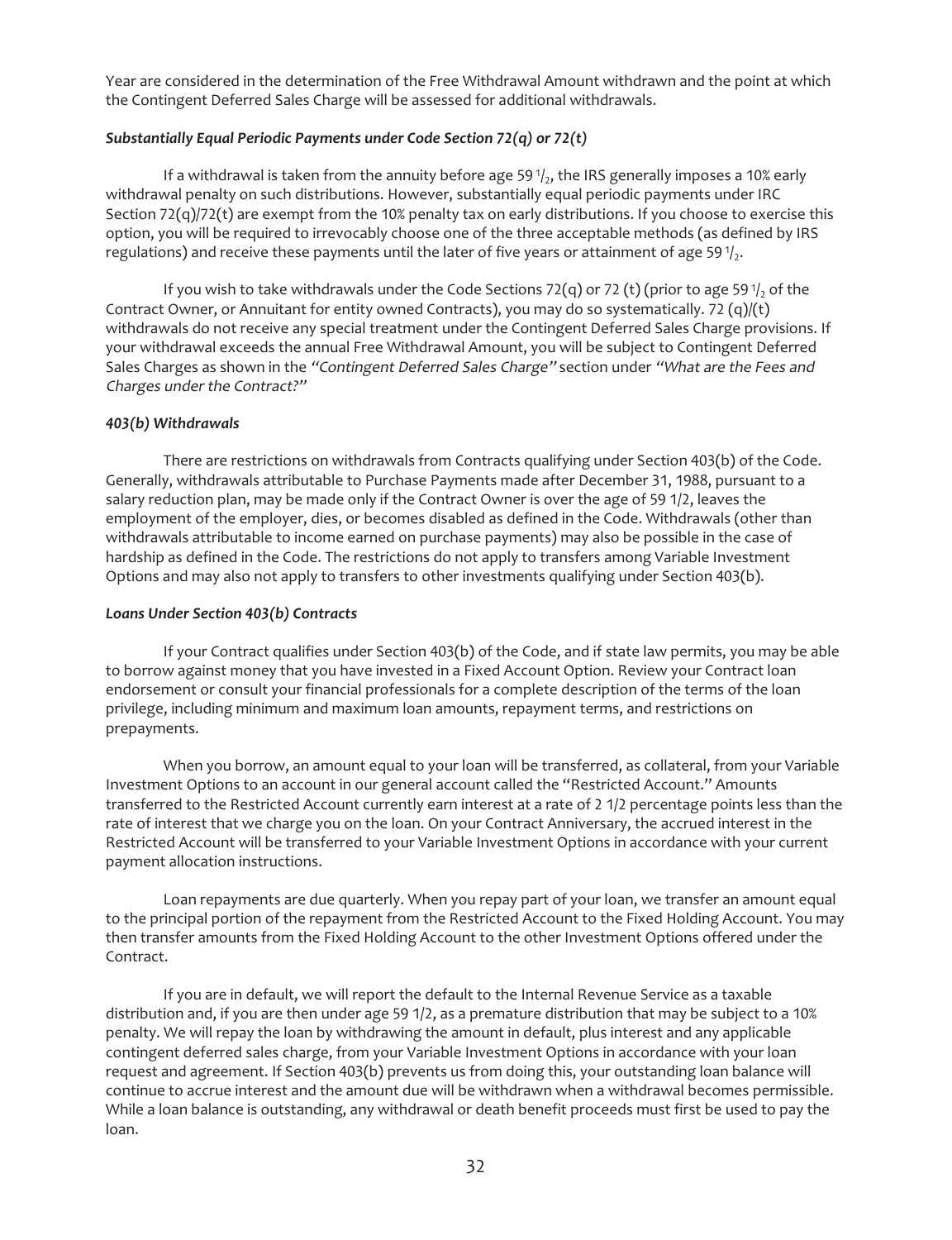Loans are subject to the terms of your Contract, your Section 403(b) plan and the Code, and, in the case of plans subject to the Employee Retirement Income Security Act of 1974 ("ERISA"), the ERISA regulations on plan loans, all of which may impose restrictions. We reserve the right to suspend, modify or terminate the availability of loans. Where there is a plan fiduciary, it is the responsibility of the fiduciary to ensure that any contract loans comply with plan qualification requirements, including ERISA.

#### *Revocation Rights*

You may cancel the Contract within 10 days after its receipt. To return your Contract, simply mail it to our office or to the financial professional who delivered the Contract to you. The Company will refund the amount calculated in accordance with state law, which is generally the Contract Value as of the date the notification and the Contract are received. You may have longer than 10 days to obtain a refund in some states.

#### <span id="page-33-0"></span>**What is Annuitization and How Do I Annuitize the Contract?**

#### *Annuitization*

Annuitization is a process by which your Contract Value is converted into a stream of regular income payments.

#### *Annuity Date*

The Annuity Date is the date on which annuity payments begin, transitioning from the accumulation phase to the annuitization phase, based on the elected Annuity Option.

#### *Annuity Options*

You may choose from the following options:

- An annuity for a set number of years Annuity payments will continue for a specified number of years, which may not be for less than 5 nor more than 25 for a Variable /Fixed Contract or 30 for a Variable Contract;
- **A life annuity** Annuity payments will continue until the Annuitant's death (If the Annuitant dies before the first payment has been made, then no payments will be made under this option);
- A life annuity with payments guaranteed for 10 or 20 years Annuity payments will continue until the Annuitant's death with payments for 10 or 20 years guaranteed regardless of when the Annuitant dies;
- **A joint and survivor life annuity —** Annuity payments will continue until the death of the surviving joint Annuitant (If both Annuitants die before the first payment has been made, then no payments will be made under this option); or
- Any other form of annuity that we and you may agree upon.

#### *Annuity Payments*

You may choose a person other than yourself to be the Annuitant. The shorter the expected length of the Annuity Payout Period, the larger each payment will be. After annuity payments begin, no withdrawals made be made other than receipt of annuity payments. The Annuity Option cannot thereafter be changed.

*Variable Annuity Payments*. The size of your variable annuity payments will vary depending upon the performance of the Variable Investment Options that you choose for the Annuity Payout Period. Your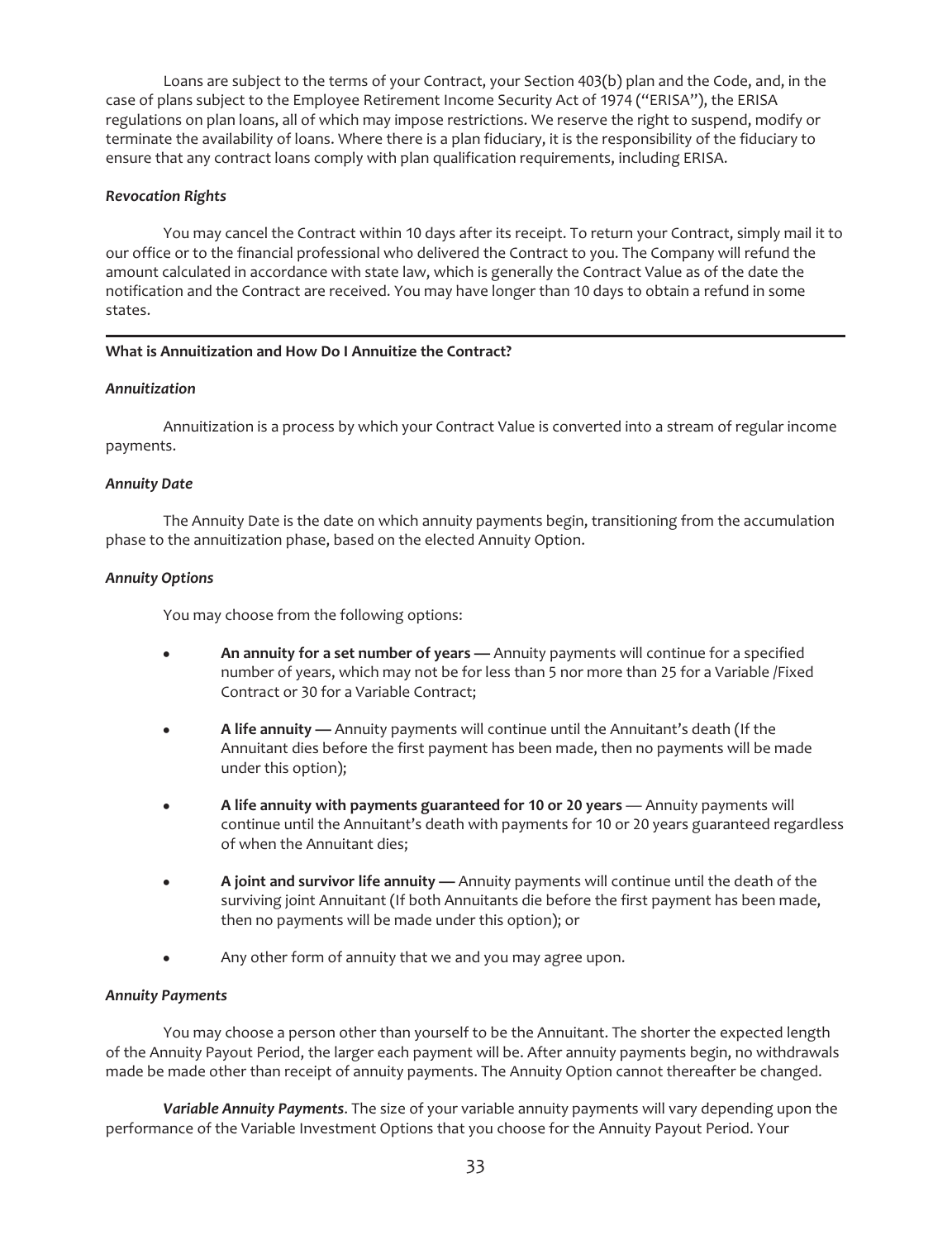payments also will depend on the size of your investment, the type of annuity you choose, the expected length of the annuity period, the frequency with which you receive payments, and the annuity purchase rates and charges in your Contract.

The variable annuity purchase rate assumes an annual net investment return of 4%. If the annual net investment return during the Annuity Payout Period is greater than the assumed rate, your annuity payments will increase. If the annual net investment return is less, your payments will decrease.

You will pay a mortality and expense risk charge during both the Accumulation Period and the Annuity Payout Period under your Contract. We charge this fee while you receive a variable annuity even though we may no longer bear a mortality risk.

*Fixed Annuity Payments under a Variable/Fixed Contract*. The size of your fixed annuity payments will not change. The size of these payments is determined by a number of factors, including the size of your investment, the form of annuity chosen, and the expected length of the annuity period.

*Other Information.* If your Contract is not issued under a qualified retirement plan, annuity payments must commence not later than the first day of the next month after the Annuitant's 85th birthday. If your Contract is issued under a qualified retirement plan, annuity payments must commence not later than the first day of April following the year in which the Annuitant turns the required age under the Code (age 72 effective January 1, 2020).

You or your surviving Beneficiary may change the Annuity Date or your annuity option by giving us written notice at our Administrative Office at least 30 days prior to the current Annuity Date. The Annuity Date under a Variable/Fixed Contract may not be earlier than the first Contract Anniversary.

If your Contract Value is less than \$5,000, we may pay you in a lump sum. We usually make annuity payments monthly, starting with the Annuity Date, but we will pay you quarterly, semiannually or annually, if you prefer. The less frequently we make payments, the larger each payment will be. If necessary, we will adjust the frequency of your payments so that payments are at least \$50 each.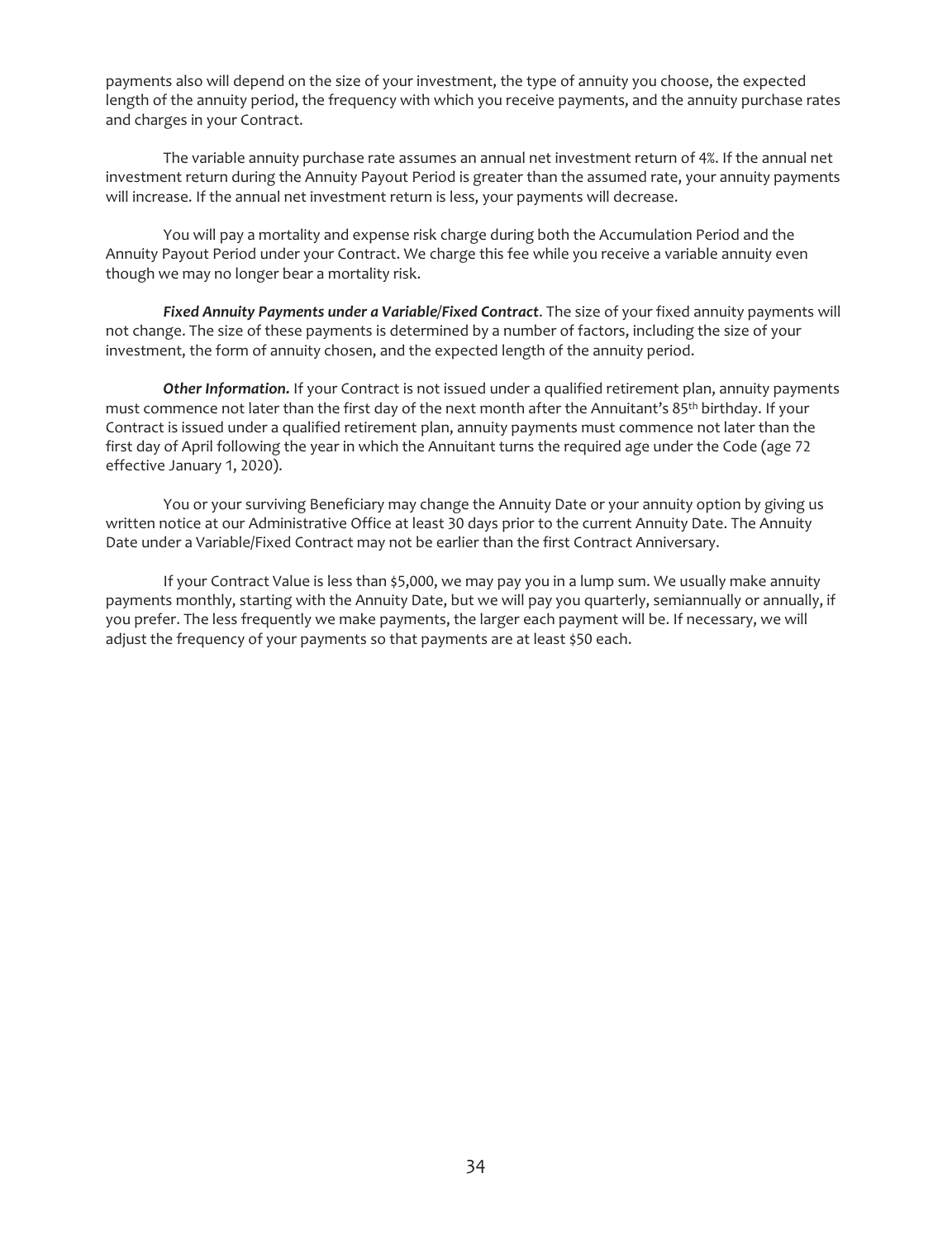#### <span id="page-35-0"></span>**What are the Supplemental Riders and Benefits That Are Available?**

# *Summary of Benefits*

| Name of Benefit                                  | <b>Purpose</b>                                                                                                                                                                                       | <b>Is Benefit</b><br>Standard or<br>Optional | <b>Maximum Fee</b>      | <b>Brief Description of</b><br><b>Restrictions/</b><br>Limitations                                                                                                |
|--------------------------------------------------|------------------------------------------------------------------------------------------------------------------------------------------------------------------------------------------------------|----------------------------------------------|-------------------------|-------------------------------------------------------------------------------------------------------------------------------------------------------------------|
| <b>Standard Death</b><br>Benefit                 | Guarantees<br>beneficiaries will<br>receive a benefit at<br>least equal to your<br>Contract Value                                                                                                    | Standard                                     | No additional<br>charge | Withdrawals<br>could<br>significantly<br>reduce benefit                                                                                                           |
| Dollar Cost<br>Averaging<br>Program              | Allows you to<br>transfer amounts<br>automatically from<br>a Dollar Cost<br>Averaging Option to<br>a Variable<br>Investment Option<br>so that the cost of<br>the securities is<br>averaged over time | Optional                                     | No additional<br>charge | Must have a<br>Contract Value of<br>at least \$10,000<br>Minimum<br>transfer amount<br>must be at least<br>\$50                                                   |
| <b>Automatic Asset</b><br>Rebalancing<br>Program | Automatically<br>reallocates your<br>contract value<br>among the Variable<br><b>Investment Options</b><br>in accordance with<br>the proportions you<br>originally selected                           | Optional                                     | No additional<br>charge | Must have a<br>Contract Value of<br>at least \$10,000<br>Dollar cost<br>averaging and<br>automatic asset<br>rebalancing may<br>not be elected at<br>the same time |

The following table summarizes information about the benefits available under the Contract:

There are currently no optional benefit riders available under this Contract.

# *Death Benefit*

You may designate a Beneficiary in your application. If you fail to designate a Beneficiary, your Beneficiary will be your estate. You may change your Beneficiary at any time before the death of the Annuitant. If you die before the Annuity Date and you are not the Annuitant, we will pay your Beneficiary the Contract Value as of the date our Administrative Office receives proof of death, *i.e.*, a death certificate or other official document establishing death, and other information required to process the payment. If you are the Annuitant, we will pay your Beneficiary the death benefit described in the following paragraphs.

Variable/Fixed Contracts sold in most states provide that if the Annuitant dies prior to the Annuity Date, we will pay your Beneficiary the greatest of

- the sum of all purchase payments, adjusted for withdrawals and contract transfers,
- the Contract Value for the Valuation Period in which proof of death, *i.e.*, a death certificate or other official document establishing death, and any other required information needed to make payment is received in our Administrative Office, or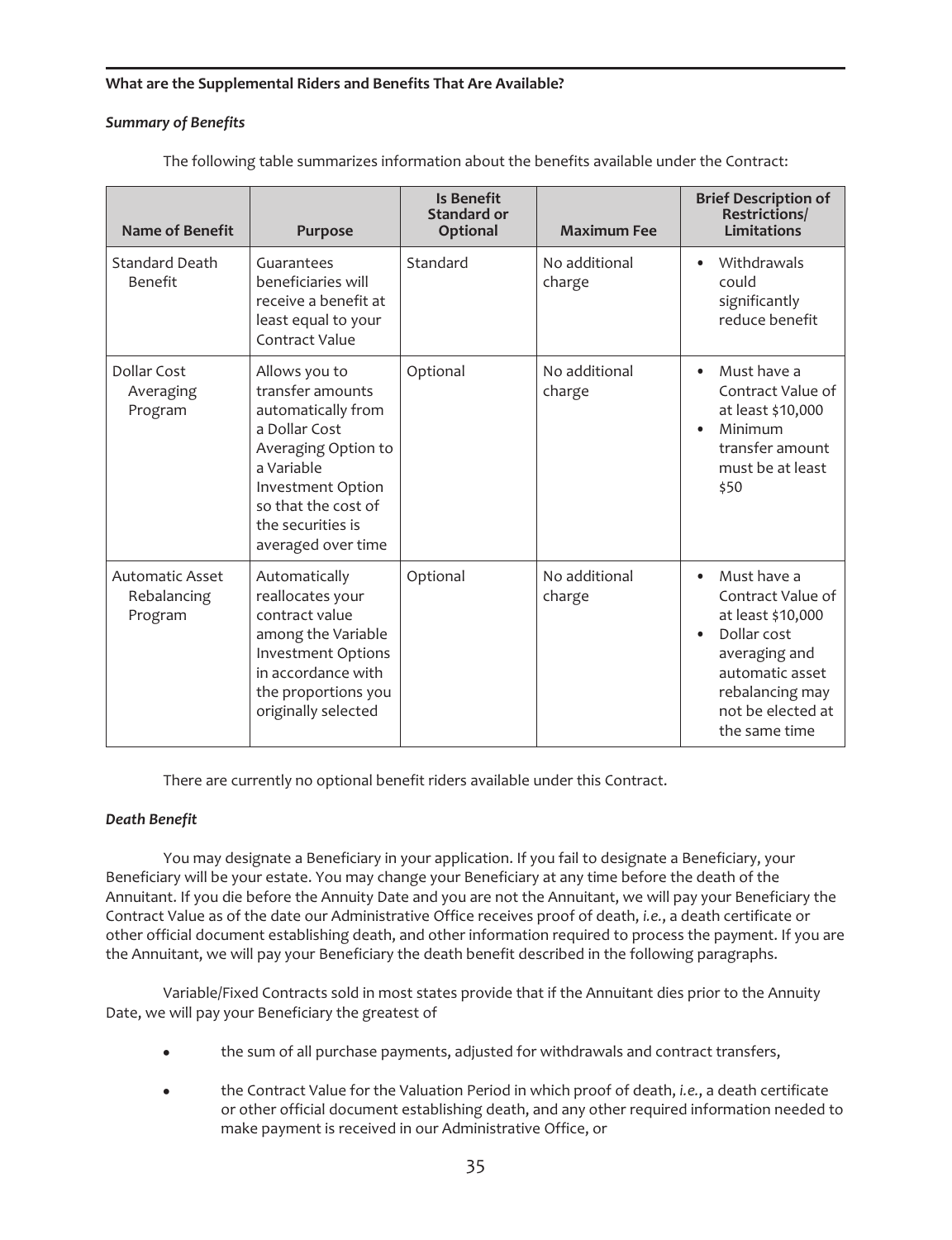the Variable Account Value, as of the contract date or, if later, as of the end of the most recent seven-year contract period occurring prior to the Contract Owner's 81st birthday, adjusted for subsequent purchase payments and adjusted for withdrawals and contract transfers, plus the value of the Fixed Account under your Contract.

Similarly, Variable Contracts sold in most states provide that if the Annuitant dies prior to the Annuity Date, we will pay your Beneficiary the greatest of

- the sum of all Purchase Payments, adjusted for withdrawals and contract transfers,
- the Contract Value for the Valuation Period in which proof of death and any other required information needed to make payment is received in our Administrative Office, or
- the Contract Value, as of the contract date or, if later, as of the end of the most recent seven-year contract period occurring prior to the Contract Owner's 81st birthday, adjusted for subsequent purchase payments and adjusted for withdrawals and contract transfers.

With respect to Contracts sold in Texas, if the Annuitant dies prior to the Annuity Date, we will pay the greater of

- the sum of all purchase payments, adjusted for withdrawals and contract transfers, or
- the Contract Value for the Valuation Period in which proof of death and any other required information needed to make payment is received at Penn Mutual's service office.

We generally pay the death benefit within seven days after we receive proof of death and all required information.

Example. Assume that there is a single initial Purchase Payment of \$100,000 for a Variable Contract and prior to any withdrawals there is a Contract Value on the seventh anniversary of \$95,000. A withdrawal in the amount of \$10,000 is taken in year 8.

If the Contract Value on the tenth anniversary is \$80,000, the Standard Death Benefit will be the greatest of:

 $(1)$  \$100,000 - \$10,000 = \$90,000

 $(2)$  \$80,000

 $(3)$  \$95,000 - \$10,000 = \$85,000

The Standard Death Benefit in this example is therefore \$90,000.

*Choosing a Lump Sum or Annuity*. Your Beneficiary has one year from your death to choose to receive the death benefit in a lump sum or as an annuity. Your Beneficiary has only 60 days to make this election if the death benefit is paid upon death of an Annuitant other than you.

- If the Beneficiary chooses a lump sum, he or she may ask us to postpone payment of the lump sum for up to five years (until paid out, the death benefit will be allocated to Variable Investment Options and/or the Fixed Account, if applicable, as directed by the Beneficiary).
- If the Beneficiary chooses an annuity, we will begin annuity payments no later than one year from the date of death. Payments will be made over the Beneficiary's life or over a period not longer than the Beneficiary's life expectancy.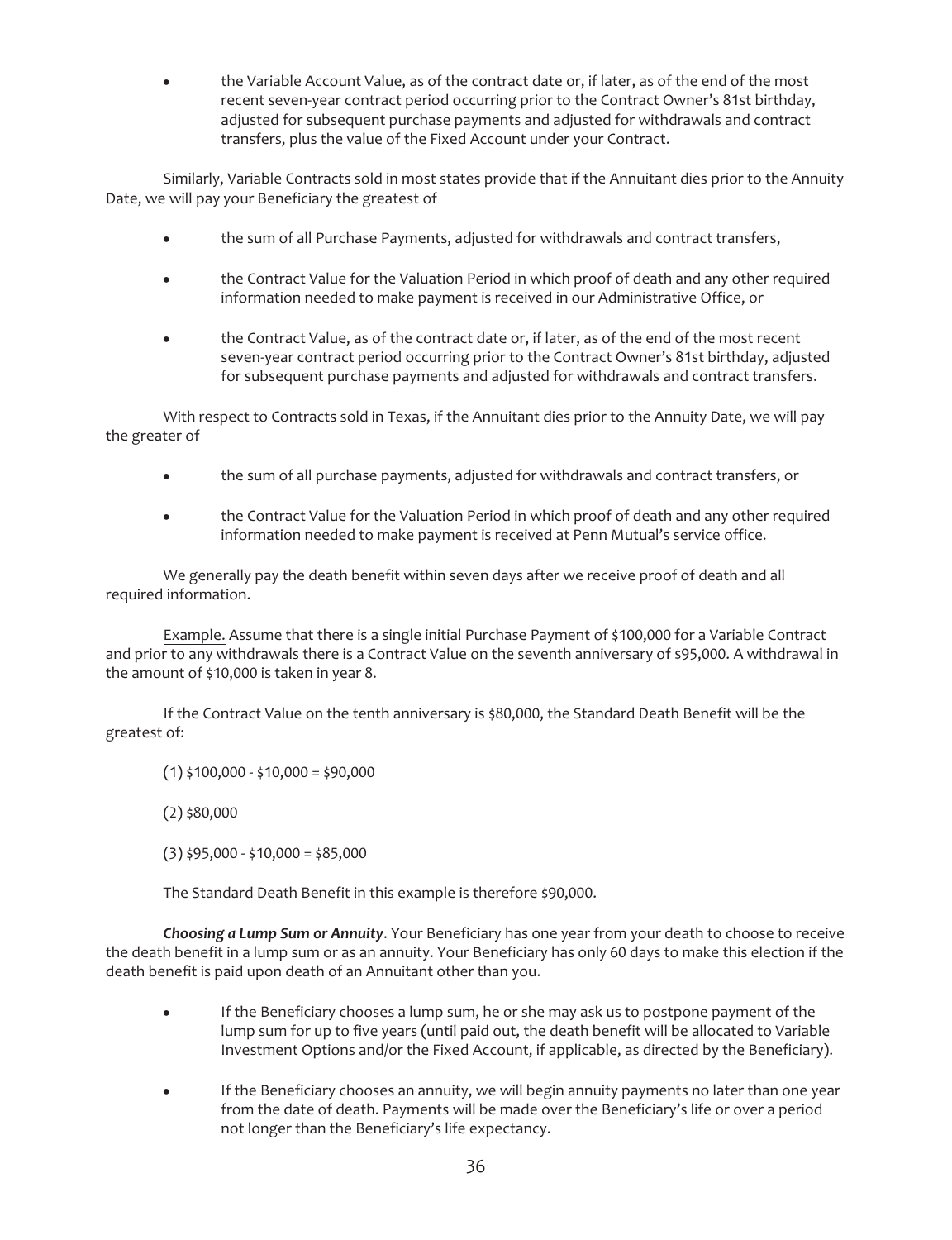If an election is not made within one year of the date of death of the Contract Owner or within 60 days of the death of an Annuitant other than you, the death benefit will be paid to the Beneficiary in a lump sum.

If your Beneficiary is your surviving spouse, he or she may become the Contract Owner rather than receive the death benefit. If the spouse elects to become the Contract Owner, the Contract Value will continue. Further, the spouse may exchange the continued Contract for a new variable contract of the same policy form, or a form designated by us if this form is no longer available for sale, and the Contract Value transferred to the new contract in the exchange will not be subject to a contingent deferred sales charge.

If there is more than one surviving Beneficiary, they must choose their portion of the death benefit in accordance with the above options.

If the Annuitant dies on or after the Annuity Date, the death benefit payable, if any, will be paid in accordance with your choice of annuity.

For individual retirement annuity (IRA) contracts, if the owner/annuitant of the IRA dies, the Beneficiary is entitled to receive the standard death benefit as described above. There are additional options for IRA Beneficiaries. With some exceptions, IRA beneficiaries must receive their entire death benefit by December 31st following the tenth anniversary of the IRA owner's death. However, a spouse named as sole primary Beneficiary may assume ownership of the IRA. An eligible designated beneficiary can continue the IRA as a "beneficiary" or a "stretch" IRA, in which case a new Penn Mutual Contract is issued. Please consult your tax advisor for additional information regarding the options of an IRA Beneficiary. The death benefit must be distributed in accordance with applicable regulations and tax laws.

#### *Dollar Cost Averaging Program*

Dollar cost averaging is a way to invest in which securities are purchased at regular intervals in fixed dollar amounts, so that the cost of the securities gets averaged over time and possibly over market cycles. If the Contract Value is at least \$10,000, you can have a fixed percentage of your purchase payments transferred monthly from one account (the Fixed Holding Account or one of the Variable Investment Options described below) to other Variable Investment Options to achieve dollar cost averaging. You may do this for 12 to 60 months, or until you change your allocations or tell us to stop dollar cost averaging. The minimum transfer amount to each Variable Investment Option is \$50. There is no charge for participating in the Dollar Cost Averaging Program.

#### *Variable Dollar Cost Averaging Options*

Dollar Cost Averaging may be done from one of the following Variable Investment Options: Money Market Subaccount, Limited Maturity Bond Subaccount and Quality Bond Subaccount. New Purchase Payments and transfers may be allocated to the selected Variable Investment Option, subject to the Contract Value minimum requirements.

#### *Automatic Asset Rebalancing Program*

Automatic rebalancing is a way to maintain your desired asset allocation percentages. Because the value of your Variable Investment Options will fluctuate in response to investment performance, your asset allocation percentages may change over time. If you have a Contract Value of at least \$10,000 you may elect Automatic Asset Rebalancing. We will transfer funds under your Contract on a quarterly (calendar) basis among the Variable Investment Options to maintain a specified percentage allocation among your selected Variable Investment Options. You may elect to participate in the program when you apply for your Contract or, after you have owned your Contract, by completing an election form or by calling our office. You may discontinue the program at any time. There is no charge for participating in the Automatic Asset Rebalancing Program.

Dollar Cost Averaging and Automatic Asset Rebalancing programs may not be elected at the same time and are not available after Annuitization.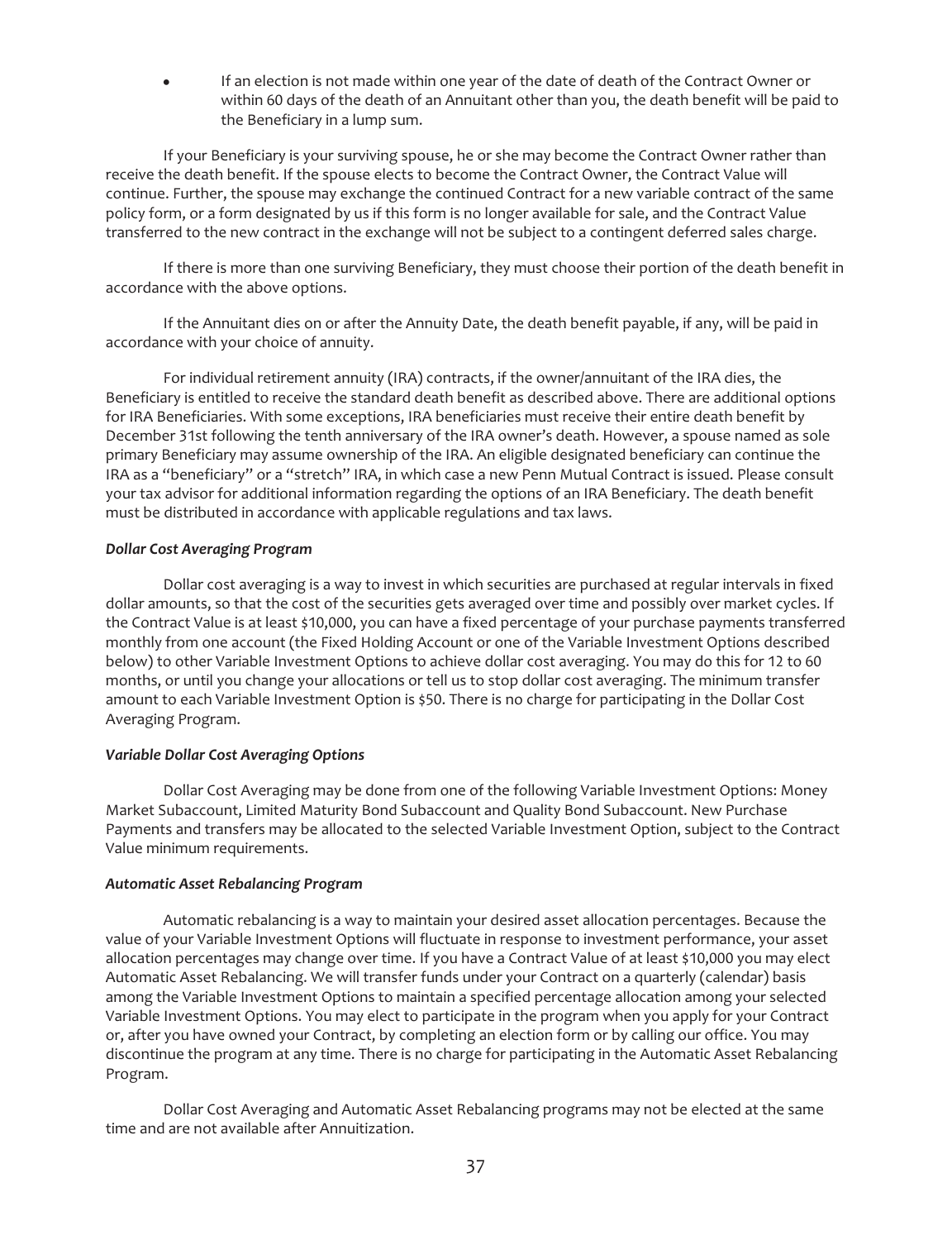#### *Systematic Withdrawals*

Systematic Withdrawals are regular payments that we make to you on a monthly, quarterly, semiannual or annual basis. Details about the Systematic Withdrawal Program can be found in the "Systematic Withdrawals" paragraph under "How Can <sup>I</sup> Withdraw Money From the Contract?".

#### <span id="page-38-0"></span>**How Is the Contract Treated Under Federal Income Tax Law?**

The following summary provides a general description of the federal income tax considerations associated with the Contract and does not purport to be complete or to cover all tax situations. This discussion is not intended as tax advice. Counsel or other competent tax advisors should be consulted for more complete information. This discussion is based upon our understanding of the present federal income tax laws as they are currently interpreted by the IRS. No representation is made as to the likelihood of continuation of the present federal income tax laws or of the current interpretations by the IRS.

You pay no federal income tax on increases in the value of your Contract until money is distributed to you or your Beneficiary as a withdrawal, death benefit or an annuity payment.

#### *Early Withdrawals*

An additional federal income tax of 10% may be imposed on the taxable portion of an early withdrawal prior to age 59 $\frac{1}{2}$  unless one of several exceptions applies. Generally, there will be no additional income tax on:

- early withdrawals that are part of a series of substantially equal periodic payments (not less frequently than annually) made for the life (or life expectancy) of the taxpayer or the joint lives (or joint life expectancies) of the taxpayer and a Beneficiary;
- $\bullet$  withdrawals made on or after age 59 1/2;
- $\bullet$  distributions made on or after death; or
- withdrawals attributable to disability, as determined under the Code.

If you receive systematic payments that you intend to qualify for the "substantial equal periodic payments" exception described above, any modification (except due to death or disability) to your systematic payments before the age of 59  $\frac{1}{2}$  or within five years after the beginning of those payments, whichever is later, will result in the retroactive imposition of the 10% additional income tax with interest.

Other exceptions to taxes imposed on early withdrawals in this context may apply, potentially including exceptions that the Internal Revenue Service has provided in connection with the COVID-19 pandemic. You should consult a tax advisor to determine if an early withdrawal will result in the imposition of a 10% penalty tax.

#### *Multiple Contracts*

All nonqualified Contracts that are issued by Penn Mutual to the same Contract Owner during any calendar year are treated as one annuity for purposes of determining the amount includable in such Contract Owner's taxable income when a taxable distribution (other than an annuity payment) occurs. A Nonqualified Contract is generally a Contract that does not qualify for favorable tax treatment as a qualified plan (described in more detail below), individual retirement annuity ("IRA"), Roth IRA, Simplified Employee Pension IRA, or tax-sheltered annuity.

#### *Ownership*

Subject to certain exceptions, a Contract must be held by or on behalf of a natural person in order to be treated as an annuity contract under federal income tax law and to be accorded the tax treatment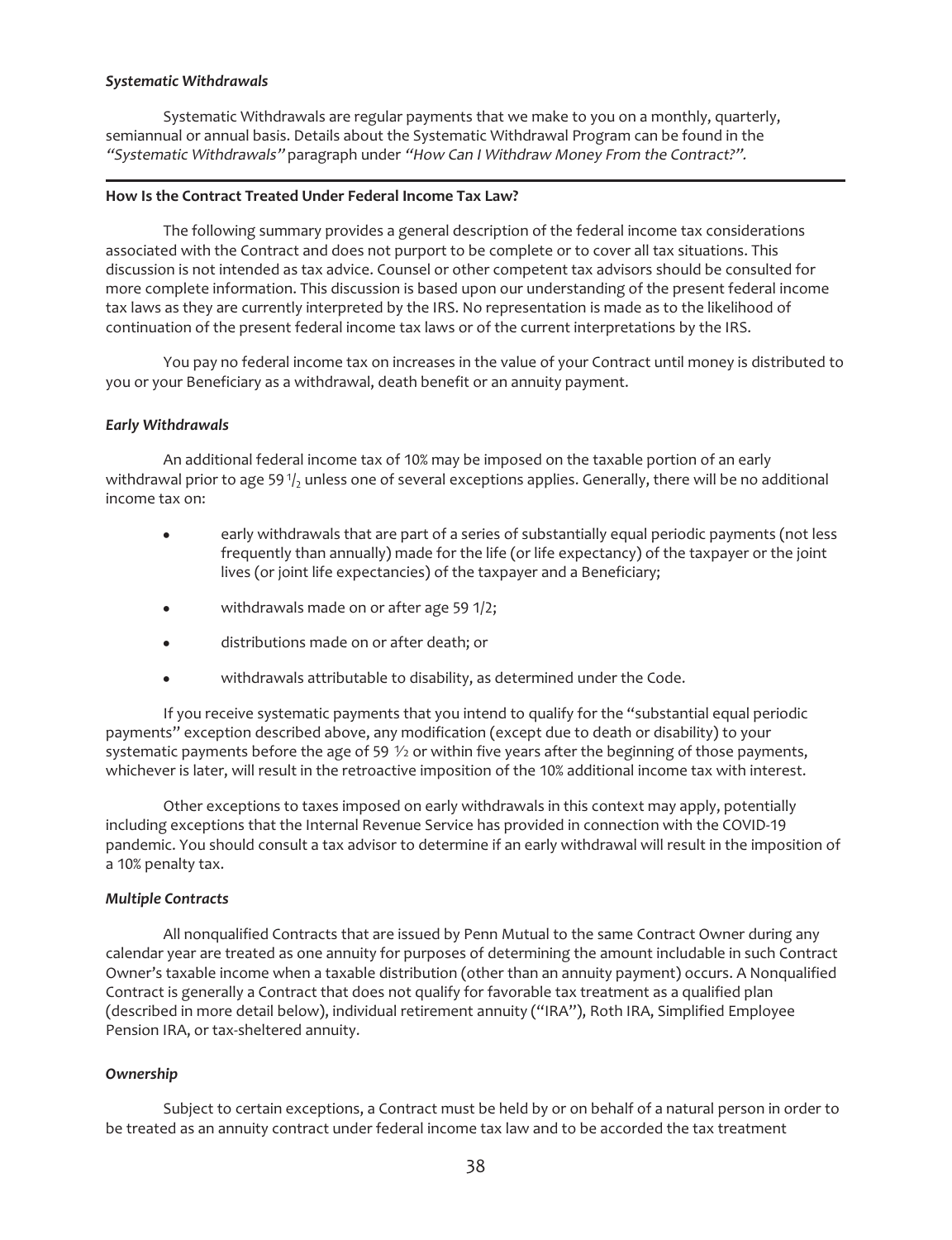described in the preceding paragraphs. If a Contract is not treated as an annuity contract for federal income tax purposes, the income on the Contract is treated as ordinary income received or accrued by the Contract Owner during the taxable year.

#### *Transfer of Ownership*

You may pay federal income taxes if you transfer the ownership of your Contract to someone else. If the transfer is for less than adequate consideration, the taxable portion would be the Contract Value at the time of transfer in excess of the investment in the Contract at such time. This rule does not apply to ownership transfers between spouses or to transfers incident to a divorce.

#### *Separate Account Diversification*

Section 817(h) of the Code provides that the investments of a separate account in which a Contract invests (underlying a variable annuity contract which is not purchased under a qualified retirement plan or certain other types of plans or the investments of a mutual fund, the shares of which are owned by the variable annuity separate account) must be "adequately diversified" in order for the Contract to be treated as an annuity contract for tax purposes. The Funds in which each Variable Investment Option may invest are owned exclusively by the Separate Account and certain other qualified investors. As a result, the Separate Account expects to be able to look through to the Funds' investments in order to establish that each Variable Investment Option is "adequately diversified." It is expected that each underlying Funds will comply with the diversification requirement applicable to the Variable Investment Options as though the requirement applied to that underlying Fund. Penn Mutual believes that each Separate Account will meet the diversification requirement, and Penn Mutual will monitor continued compliance with this requirement.

The Treasury Department has stated in published rulings that a variable Contract Owner will be considered the owner of Separate Account assets if the Contract Owner possesses incidents of ownership in those assets, such as the ability to exercise investment control over the assets. If a variable Contract Owner is treated as an owner of separate account assets, income and gain from the assets would be includable in the variable Contract Owner's gross income. The Treasury Department has indicated that, in regulations or revenue rulings under Section 817(d) (relating to the definition of a variable contract), it would provide guidance on the extent to which Contract Owners may direct their investments to particular Funds without being treated as owners of the underlying shares. No such regulations have been issued to date. The Internal Revenue Service has issued Revenue Ruling 2003-91 in which it ruled that the ability to choose among as many as 20 subaccounts and make not more than one transfer per 30-day period without charge did not result in the owner of a contract being treated as the owner of the assets in the subaccount under the investment control doctrine.

The ownership rights under your Contract are similar to, but different in certain respects from, those described by the IRS in Revenue Ruling 2003-91 and other rulings in which it was determined that Contract Owners were not owners of the subaccount assets. Although we do not believe this to be the case, these differences could result in Contract Owners being treated as the owners of the assets of the Variable Investment Options under the Contract. We, therefore, reserve the right to modify the Contract as necessary to attempt to prevent the owners of the Contract from being considered the owners of a pro-rata share of the assets of the Variable Investment Options under the Contract. It is possible that if regulations or additional rulings are issued, the Contracts may need to be modified to comply with them.

#### *Non-qualified Annuity Payments*

The non-taxable portion of a non-qualified annuity payment generally is determined by multiplying the payment by the ratio of the investment in the Contract (as adjusted for any refund feature) to the expected return under the Contract. The remaining portion is taxed at ordinary income tax rates. Once you have recovered the investment in the Contract, further annuity payments are taxable at ordinary income rates.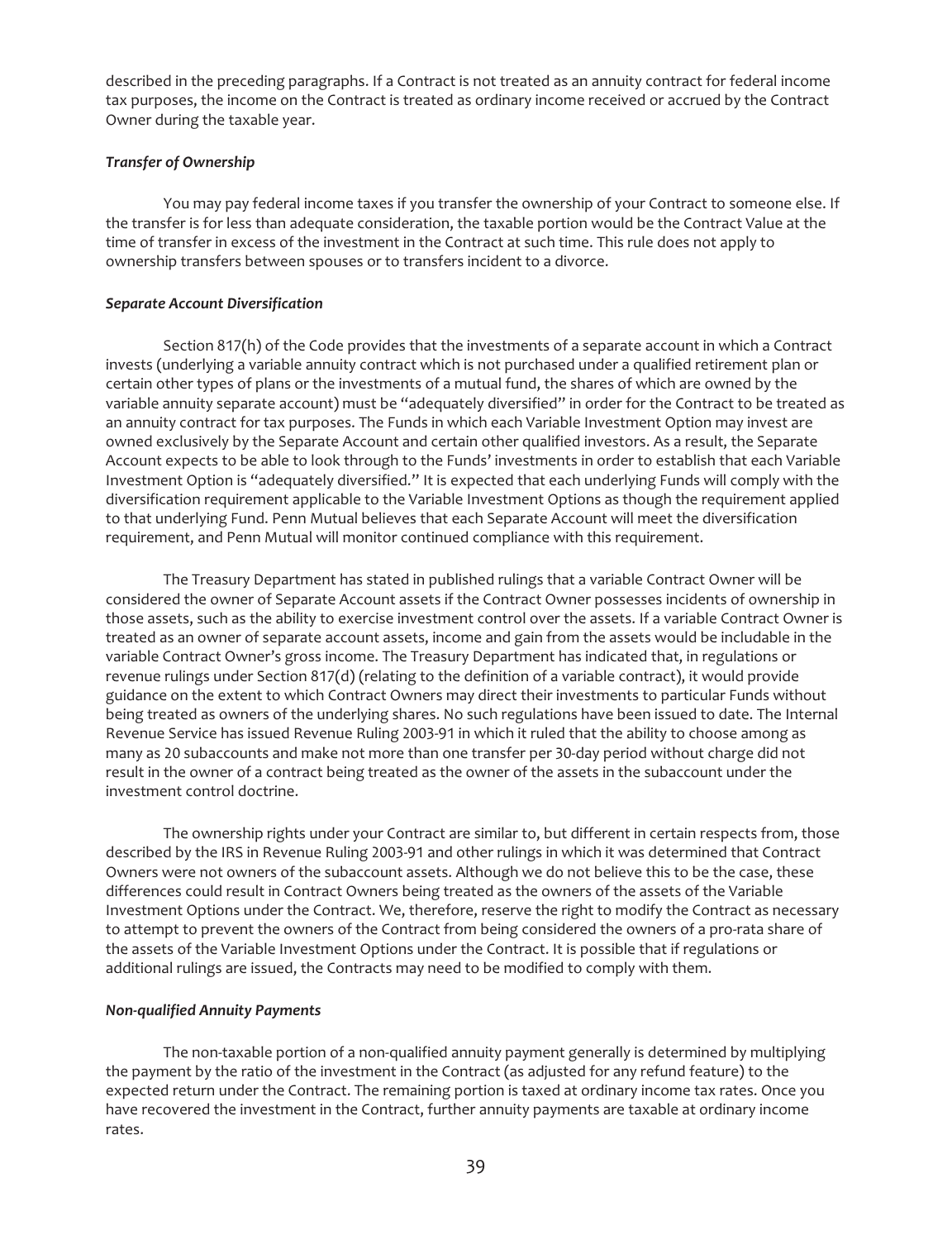#### *IRA and Qualified Annuities*

Generally, unless you have a cost basis, all withdrawals and death benefits paid are subject to federal income taxation.

### *Roth IRA Annuities*

Generally, you do not include in your gross income qualified distributions (see below) or distributions that are a return of your annual contributions from your Roth IRA.

Qualified distributions are any payments or distributions from your Roth IRA that meet both of the following requirements:

- i) payment or distribution is made after the 5-year period beginning with the first taxable year for which a contribution was made to a Roth IRA established for your benefit, and
- ii) payment or distribution is:
	- a. made on or after the date you reach age 59 $\frac{1}{2}$
	- b. made because you are disabled,
	- c. made to a Beneficiary or to your estate on or after your death, or
	- d. one that meets the requirements for the first-time home buyer exception to the tax on early distributions as described below (up to a \$10,000 lifetime limit).

#### *Premium Taxes*

Some states and municipalities impose premium taxes on Purchase Payments received by insurance companies. Generally, any premium taxes payable will be deducted upon Annuitization, although we reserve the right to deduct such taxes when due in jurisdictions that impose such taxes on Purchase Payments. Currently, state premium taxes on Purchase Payments range from 0% to 3.5%.

#### *Taxation of Withdrawals and Death Benefits*

For U.S. federal income tax purposes, you may pay tax on a withdrawal, and your Beneficiary may pay tax on a death benefit. These payments generally will be taxable to the extent the cash value of your Contract exceeds your investment in the Contract. Ordinary income tax rates apply. If you designate a Beneficiary who is either a family member or two or more generations below you, or a person (other than a spouse) more than 37 1/2 years younger than you, you may be subject to the Generation Skipping Transfer Tax under Section 2601 of the Code.

In the case of a non-qualified Contract and death of an Annuitant who was not the Contract Owner, an election by the Beneficiary to receive the death benefit in the form of Annuity Payment must be made within 60 days. If such election is not made, the gain from the Contract will generally be taxed as a lump sum payment as described above.

#### *Required Minimum Distributions*

Required Minimum Distributions (RMDs) generally are minimum amounts that participants in qualified retirement plans and owners of individual retirement arrangements (IRAs) must withdraw each year following the calendar year that he or she reaches the required age (age 72 effective January 1, 2020). Failure to make RMDs may result in a 50% tax on the amount of the required distribution.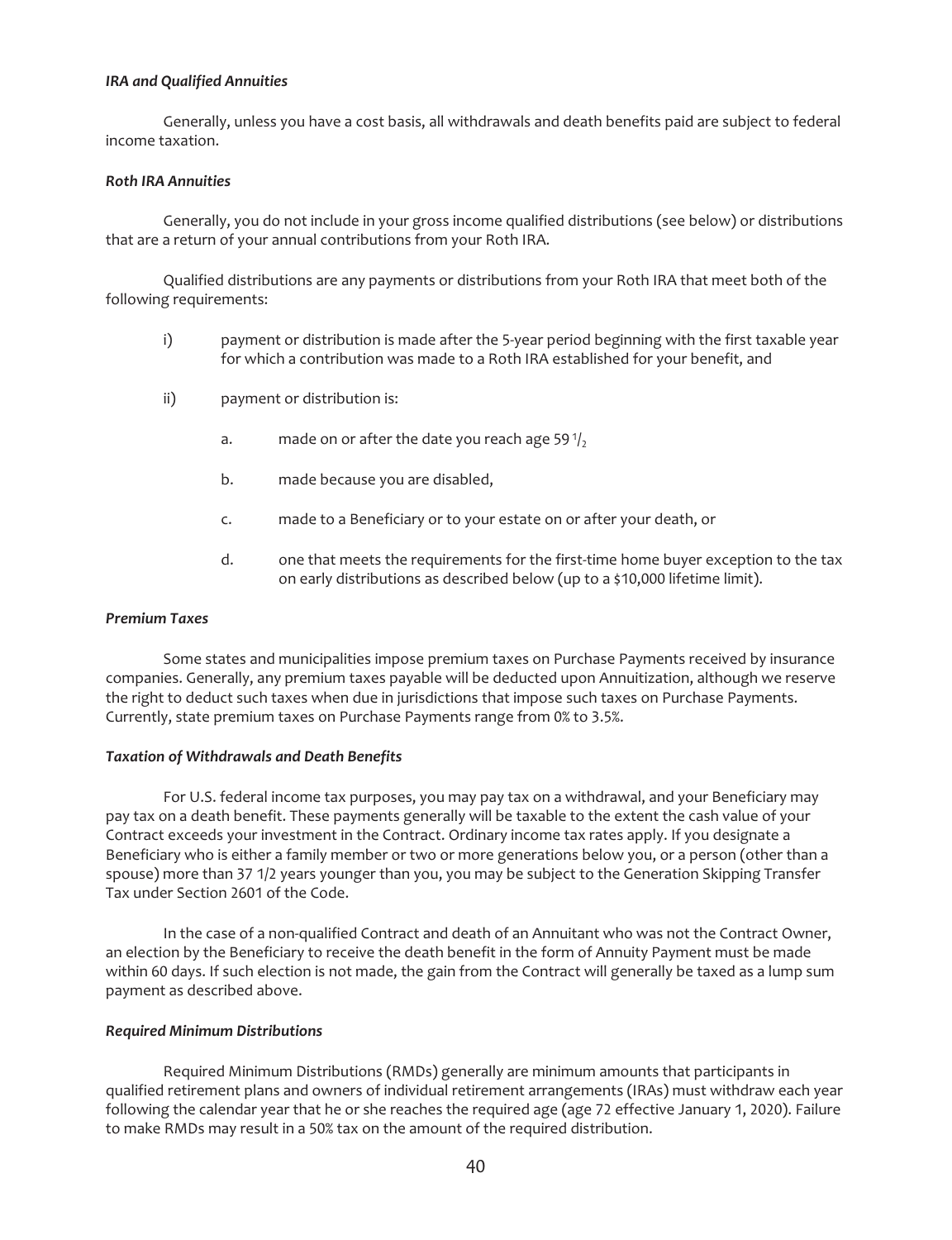#### *Withholding*

Generally, for purposes of a nonqualified annuity or rollover IRA qualified under Section 408(b), unless the Contract Owner elects to the contrary and properly notifies the Company of that election, any amounts that are received under the Contract that the Company believes are includable in gross income for tax purposes will be subject to mandatory withholding to meet federal income tax obligations.

#### *Medicare Contribution Tax*

A 3.8% Medicare contribution tax generally applies to all or a portion of the net investment income of a taxpayer who is an individual and not a nonresident alien for federal income tax purposes and who has adjusted gross income (subject to certain adjustments) that exceeds a threshold amount (\$250,000 if married filing jointly or if considered a "surviving spouse" for federal income tax purposes, \$125,000 if married filing separately, and \$200,000 in other cases). For these purposes, amounts received under annuities that are includable in gross income are considered net investment income. Income from annuities that are part of a qualified retirement plan are not treated as investment income for the purpose of this tax but may be includible for purposes of determining whether the applicable income limits are exceeded for purposes of this tax.

#### <span id="page-41-0"></span>**How Do I Communicate With Penn Mutual?**

#### *Contact Information*

The information below lists the various ways by which you can contact Penn Mutual Customer Service, depending on your inquiry. Contact your Penn Mutual financial professional with questions or requests for information.

#### **By Mail:**

#### All Subsequent Purchase Payments should be sent as follows:

#### **Checks sent by regular mail:**

The Penn Mutual Life Insurance Company Payment Processing Center PO Box 825799 Philadelphia, PA 19182-5799

All requests should be sent as follows:

#### **Customer Service requests sent by regular mail:**

Penn Mutual Life Insurance Company C/O Annuity Services PO Box 178 Philadelphia, Pennsylvania 19105

All death claims should be sent as follows:

Penn Mutual Life Insurance Company Death Claims Division PO Box 178 Philadelphia, Pennsylvania 19105

#### **Checks sent by overnight delivery:**

The Penn Mutual Life Insurance Company Lockbox #825799 525 Fellowship Rd., Suite 330 Mt. Laurel, NJ 08054-3415

# **Customer Service requests sent by overnight delivery:**

EDM C/O The Penn Mutual Life Insurance Company 1600 Malone Street Millville, NJ 08332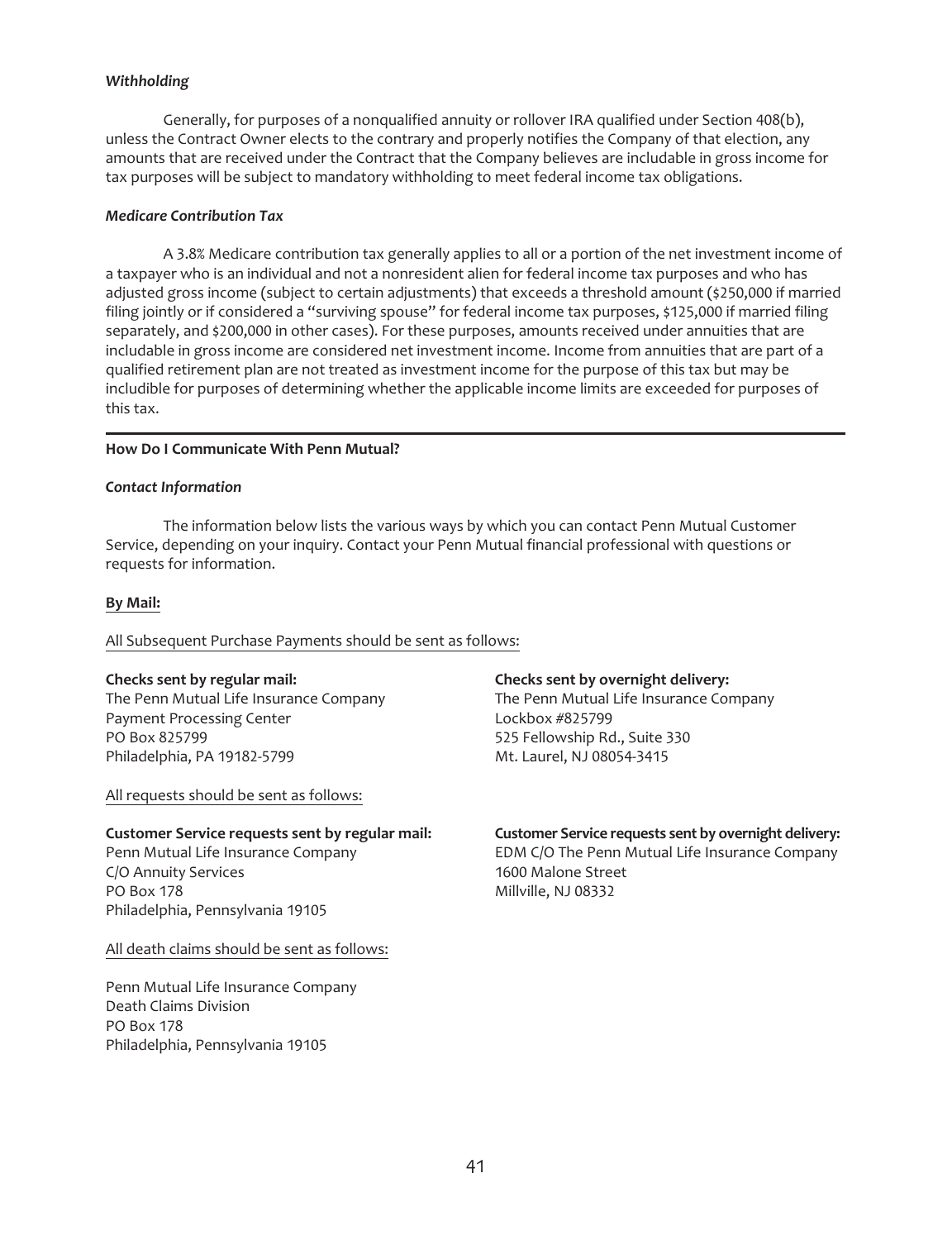# **By Phone:**

You can call Customer Service with any inquiries or contract needs. An interpretation service is available for clients in more than 100 languages.

**Toll-Free Customer Service** 1-800-523-0650 Monday — Friday, 8:30 a.m. to 6:00 p.m., Eastern Time

# **Automated Phone Service**

1-800-523-0650 Monday — Friday, 7:00 a.m. to 12:00 midnight, Eastern Time Saturday & Sunday, 8:00 a.m. to 6:00 p.m., Eastern Time

#### **By Fax:**

#### **Customer Service Fax Number (215) 956-7699**

#### **Via Internet:**

You can go to www.pennmutual.com, where you will be able to access the Client Service Center.

# **Customer Service Contacts for New York Contract Owners**

Penn Mutual Life Insurance Company PO Box 170 Philadelphia, Pennsylvania 19105-0170

#### **Toll-Free Customer Service**

1-855-446-7393 Monday — Friday, 8:30 a.m. to 6:00 p.m., Eastern Time

#### *Signatures*

Signature of Contract Owner(s) is required on all written notifications and forms.

# *Reports*

We provide a quarterly statement free of charge. Reports will contain at least the following information:

- (a) The beginning and end dates of the current report period;
- (b) The Contract Value, if any, at the beginning of the current report period and at the end of the current report period, including information on the Separate Account, the Variable Account Value, the number of Accumulation Units, the value per Accumulation Unit and the Fixed Account Value (if applicable).
- (c) The amounts and types of transactions that have been credited or debited to the account value during the current report period;
- (d) The Surrender Value, if any, at the end of the current report period.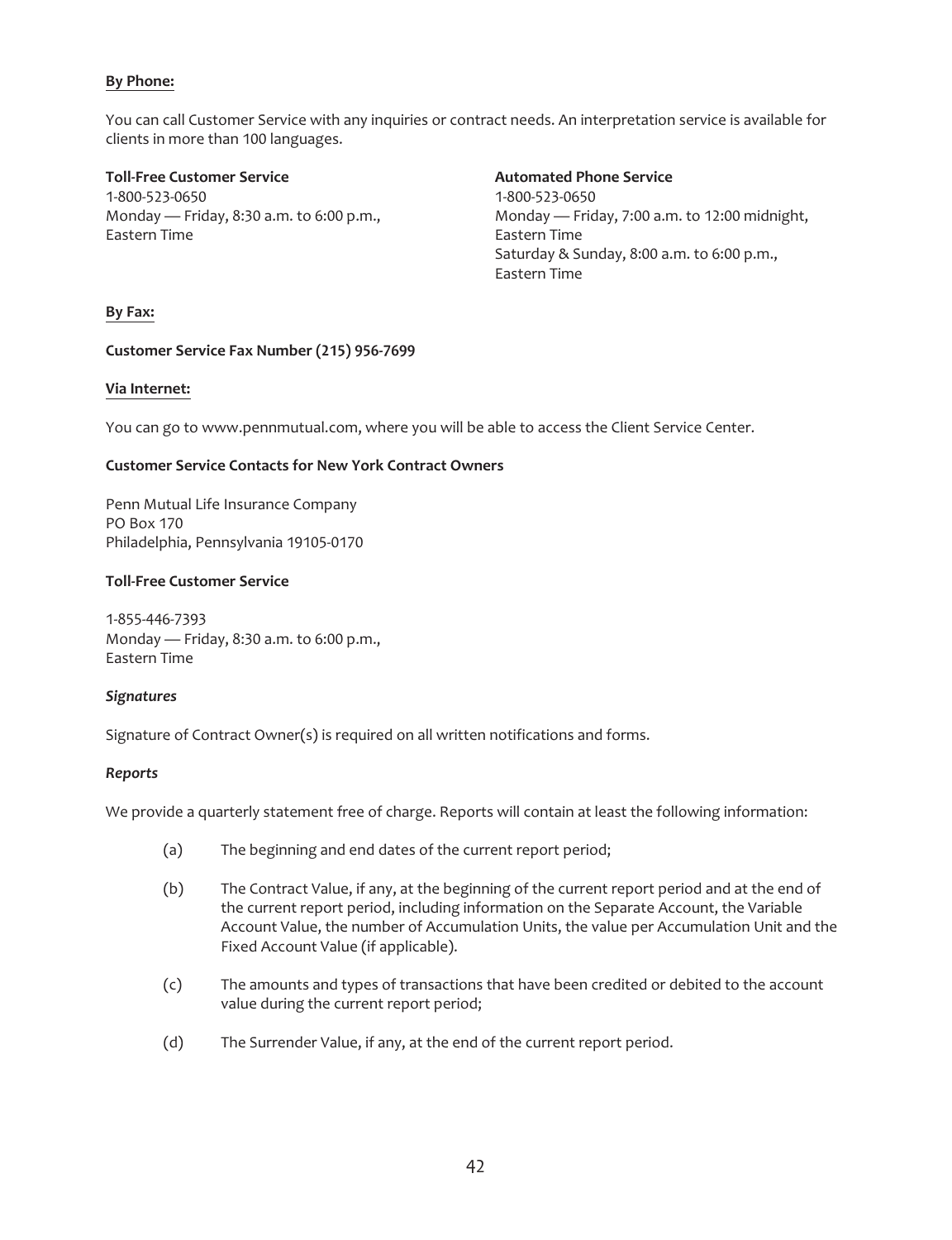Additional status reports will be made available to the Contract Owner. The following additional status reports are available upon request:

- Reprint of your transaction confirmation,
- Reprint of your latest statement.

#### <span id="page-43-0"></span>**THE PENN MUTUAL LIFE INSURANCE COMPANY**

The Penn Mutual Life Insurance Company is a Pennsylvania mutual life insurance company, chartered in 1847. We are licensed to sell life insurance and annuities in the District of Columbia and all states except New York. We are located at 600 Dresher Road, Horsham, Pennsylvania, 19044, a suburb of Philadelphia. Our mailing address is The Penn Mutual Life Insurance Company, PO Box 178, Philadelphia, Pennsylvania 19105. The Company is obligated to pay all amounts promised to investors under the Contract.

#### <span id="page-43-1"></span>**PENN MUTUAL VARIABLE ANNUITY ACCOUNT III**

Penn Mutual established Penn Mutual Variable Annuity Account III (the "Separate Account") on April 13, 1982. The Separate Account is registered with the Commission as a unit investment trust under the Investment Company Act of 1940 (the "1940 Act") and qualifies as a "separate account" within the meaning of the federal securities laws.

Purchase Payments received under the Contract and under other variable annuity contracts are allocated to the Variable Investment Options for investment in the Funds. They are allocated in accordance with instructions from Contract Owners.

Income, gains and losses, realized or unrealized, in a Variable Investment Option are credited or charged against that Variable Investment Option without regard to any other income, gains or losses of Penn Mutual. Assets equal to the reserves and other contract liabilities with respect to the investments held in each Variable Investment Option are not chargeable with liabilities arising out of any other business or account of Penn Mutual. If the assets exceed the required reserves and other liabilities, we may transfer the excess to our general account.

We reserve the right to add, combine or remove any Variable Investment Options or underlying Funds when permitted by law. We retain the right, subject to any applicable law, to make substitutions with respect to the underlying Funds of the Variable Investment Options. If investment in shares of a Fund should no longer be possible or, if in our judgment, becomes inappropriate to the purposes of the Contracts, or, if in our judgment, investment in another fund is in the interest of owners, we may substitute another fund. No substitution may take place without notice to owners and prior approval of the Commission and insurance regulatory authorities, to the extent required by applicable law.

In the event of a Fund merger, any future Purchase Payments will be allocated to the successor or acquiring Fund. In the event of the liquidation of a Fund, you will be required to provide a new allocation to one of the available Funds or accounts for contract value in, and any future Purchase Payments allocated to, that Fund. If you do not provide instructions, and such amounts may be allocated to a money market fund or as otherwise allowed by law.

#### <span id="page-43-2"></span>**THE FUNDS**

The assets of each Fund are separate from the others and each such Fund has different investment objectives and policies. As a result, each Fund operates as a separate investment fund and the investment performance of one Fund has no effect on the investment performance of any other Fund. You can make or lose money in any of the Variable Investment Options. The Fund's prospectus should be read carefully before any decision is made concerning the allocation of Purchase Payments and contract value to a Variable Investment Option corresponding to a particular Fund.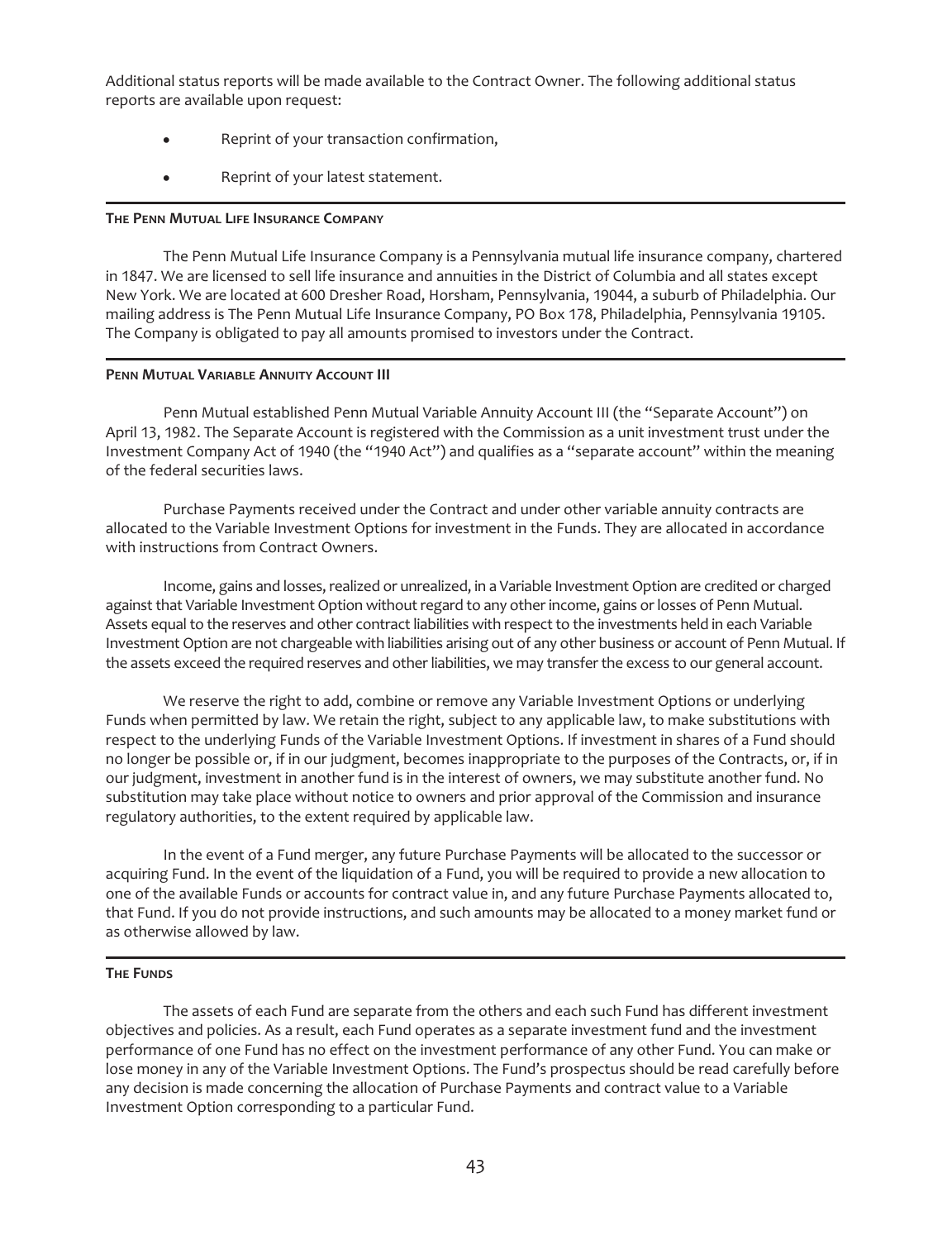#### **We offer no assurance that any of the Funds will attain their respective stated** i**nvestment objectives**.

Specific information regarding each Fund, including  $(1)$  its name,  $(2)$  its fund type  $(e.g.,)$  bond fund, large cap value, small cap growth, specialty, money market fund, etc.); (3) its investment adviser and any sub-adviser; (4) current expenses; and (5) investment performance, is available in Appendix A to this prospectus. For more information about each of these Funds, please read the Fund prospectuses. You should also read a Fund's prospectus carefully before making any decision about allocating Purchase Payments or a portion of your contract value to a Variable Investment Option corresponding to a particular Fund. Please contact us at 1-800-523-0650, or contact your financial professional, or go online to www.pennmutual.com/ for-individuals-and-businesses/performance-and-rates/prospectuses or send an email request to FundOperations @pennmutual.com, if you would like to obtain any of the underlying Fund prospectuses (in either paper or electronic format).

The Funds' shares may be available to certain other separate accounts we use to fund variable life insurance contracts offered by the Company. This is called "mixed funding." The Funds' shares may also be available to separate accounts of insurance companies that are not affiliated with the Company and, in certain instances, to tax-qualified policies. This is called "shared funding." Although we do not anticipate that any difficulties will result from mixed and shared funding, it is possible that differences in tax treatment and other considerations may cause the interests of owners of various contracts participating in the Funds to be in conflict. In the event of a material conflict, we could be required to withdraw your contract value from a Fund. For more information about the risks of mixed and shared funding, please refer to the relevant Fund prospectus.

Penn Mutual Asset Management, LLC ("PMAM"), a wholly owned subsidiary of the Company, serves as the investment adviser of the Penn Series Funds, Inc. For some Funds, PMAM has entered into sub-advisory agreements with one or more other investment advisers (the "sub-advisers") to carry out investment decisions for the Funds. As such, among other responsibilities, PMAM oversees the activities of the sub-advisers with respect to the Funds and is responsible for retaining or discontinuing the services of those sub-advisers.

We do not provide investment advice to Contract Owners and do not recommend or endorse any particular Fund. You are responsible for determining that these decisions are appropriate for your own individual circumstances and your investment goals, financial situation, and risk tolerance. Decisions regarding investment allocations should be carefully considered. You bear the risk of any decline in the value of your Contract resulting from the performance of the Funds you have chosen. You should consult with your financial professional to determine which combination of Investment Options is most appropriate for you, and periodically review your choices.

Certain Funds, generally referred to as "funds of funds," may invest all or substantially all of their assets in portfolios of other funds. In such cases, you will indirectly pay fees and expenses at both fund levels, which would reduce your investment return.

Investment selections should be based on a thorough investigation of all of the information regarding the Funds that is available to you, including each Fund's prospectus, statement of additional information, and annual and semi-annual reports. Other sources, such as the Fund's website or newspapers and financial and other magazines, provide more current information, including information about any regulatory actions or investigations relating to a Fund.

#### <span id="page-44-0"></span>**VOTING SHARES OF THE INVESTMENT FUNDS**

You have the right to tell us how to vote proxies for the Fund shares to which your Contract Value is allocated. If the law changes and permits us to vote the Fund shares, we may do so.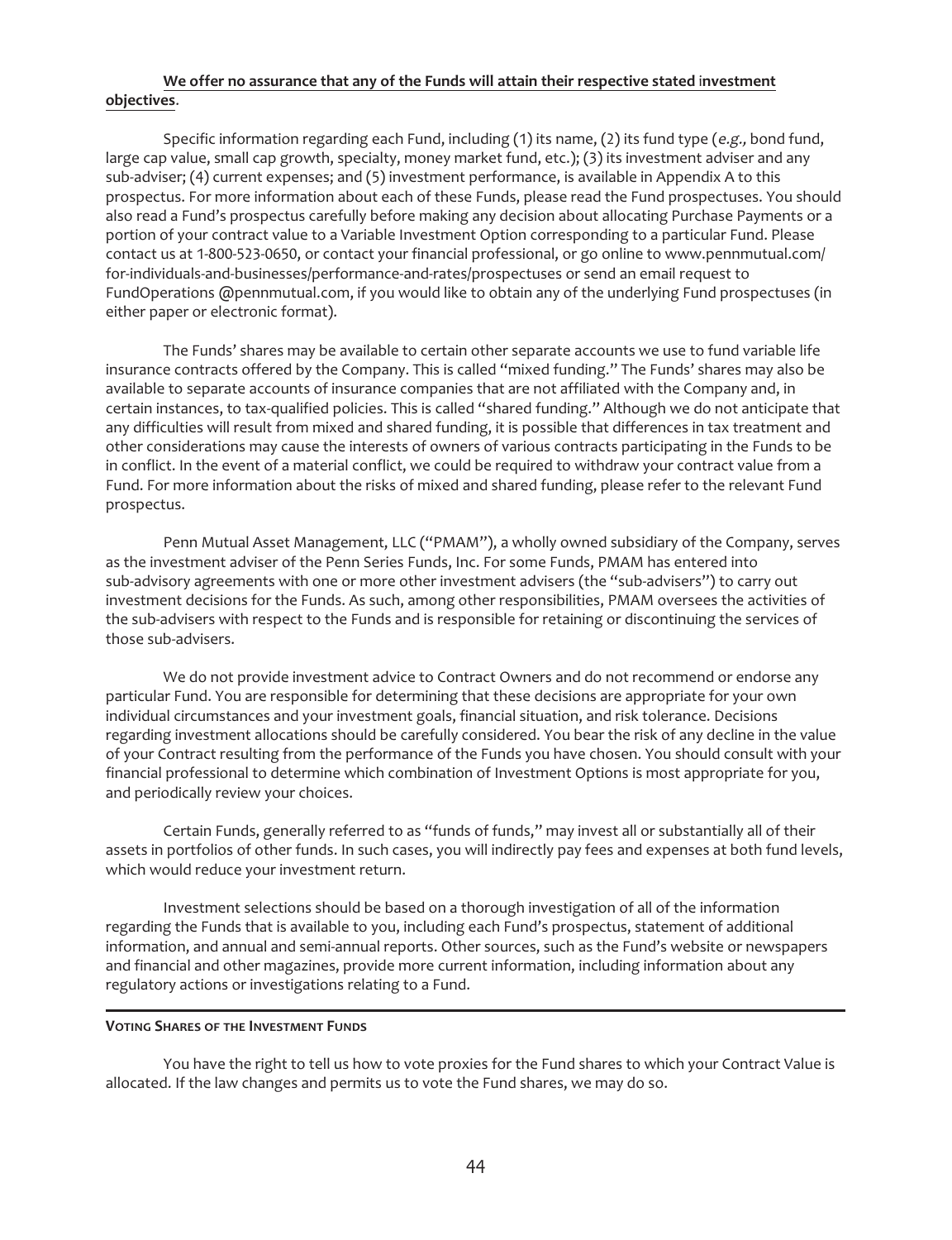If you are a Contract Owner, we determine the number of full and fractional Fund shares that you may vote by dividing the portion of the owner's contract value allocated to the Variable Investment Option by the net asset value of one share of the applicable Fund. Fractional votes will be counted. If you are receiving annuity payments, we determine the number of Fund shares that you may vote by dividing the reserve allocated to the Variable Investment Option by the net asset value per share of the Fund. We may change these procedures whenever we are required or permitted to do so by law.

Penn Mutual will vote the shares held in the Variable Investment Options in accordance with voting instructions received from Contract Owners and other persons entitled to provide voting instructions. Fund shares for which Contract Owners and other persons entitled to vote have not provided voting instructions and shares owned by Penn Mutual in its general and unregistered separate accounts will be voted in proportion to the shares for which voting instructions have been received. Under state insurance law and federal regulations, there are certain circumstances under which Penn Mutual may vote other than as instructed by Contract Owners and other persons entitled to vote. In such cases, the Contract Owners and such other persons entitled to vote will be advised of that action in the next Fund shareholder report. The effect of this proportional voting is that a small number of Contract Owners may be able to determine the outcome of a vote.

#### <span id="page-45-0"></span>**OTHER INFORMATION**

#### *Abandoned Property*

Every state has unclaimed property laws that generally provide for escheatment to the state of unclaimed property (including escheatment of annuity, life, and other insurance policies) under various circumstances. In addition to the state unclaimed property law, we may be required to escheat property pursuant to regulatory demand, finding, agreement or settlement. To help prevent such escheatment it is important that you keep your Contract and other information on file with us up to date, including the names, contact and identifying information for owners, insureds, annuitants, beneficiaries and other payees.

#### *Anti-Money Laundering and Counter-Terrorism*

Federal laws designed to counter terrorism and prevent money laundering by criminals might in certain circumstances require us take action, including, but not limited to, to rejecting a Purchase Payment and/or "freezing" an owner's account. If these laws apply in a particular situation, absent instructions from the appropriate regulator, we would not be allowed to pay any request for surrenders (either full or partial) or death benefits, make transfers, or continue making payments. We may also be required to provide information about you and your Contract to government agencies or departments.

#### *Legal Proceedings*

We, like other life insurance companies, are subject to regulatory and legal proceedings, including lawsuits, in the ordinary course of our business. Such legal and regulatory matters include proceedings specific to us and other proceedings generally applicable to business practices in the industry in which we operate. In some lawsuits and regulatory proceedings involving insurers, substantial damages have been sought and/or material settlement payments have been made. Although the outcome of any litigation or regulatory proceeding cannot be predicted with certainty, at the present time, we believe that there are no pending or threatened proceedings or lawsuits that are likely to have a material adverse impact on the separate account, on the principal underwriter's ability to perform under its principal underwriting agreement, or on our ability to meet our obligations under the Contract.

#### <span id="page-45-1"></span>**DISTRIBUTION ARRANGEMENTS**

Penn Mutual has a distribution agreement with Hornor, Townsend & Kent, LLC ("HTK") to act as principal underwriter for the distribution and sale of the Contracts. HTK is a wholly -owned subsidiary of Penn Mutual and is located at 600 Dresher Road, Suite C1C, in Horsham, Pennsylvania, 19044. HTK sells the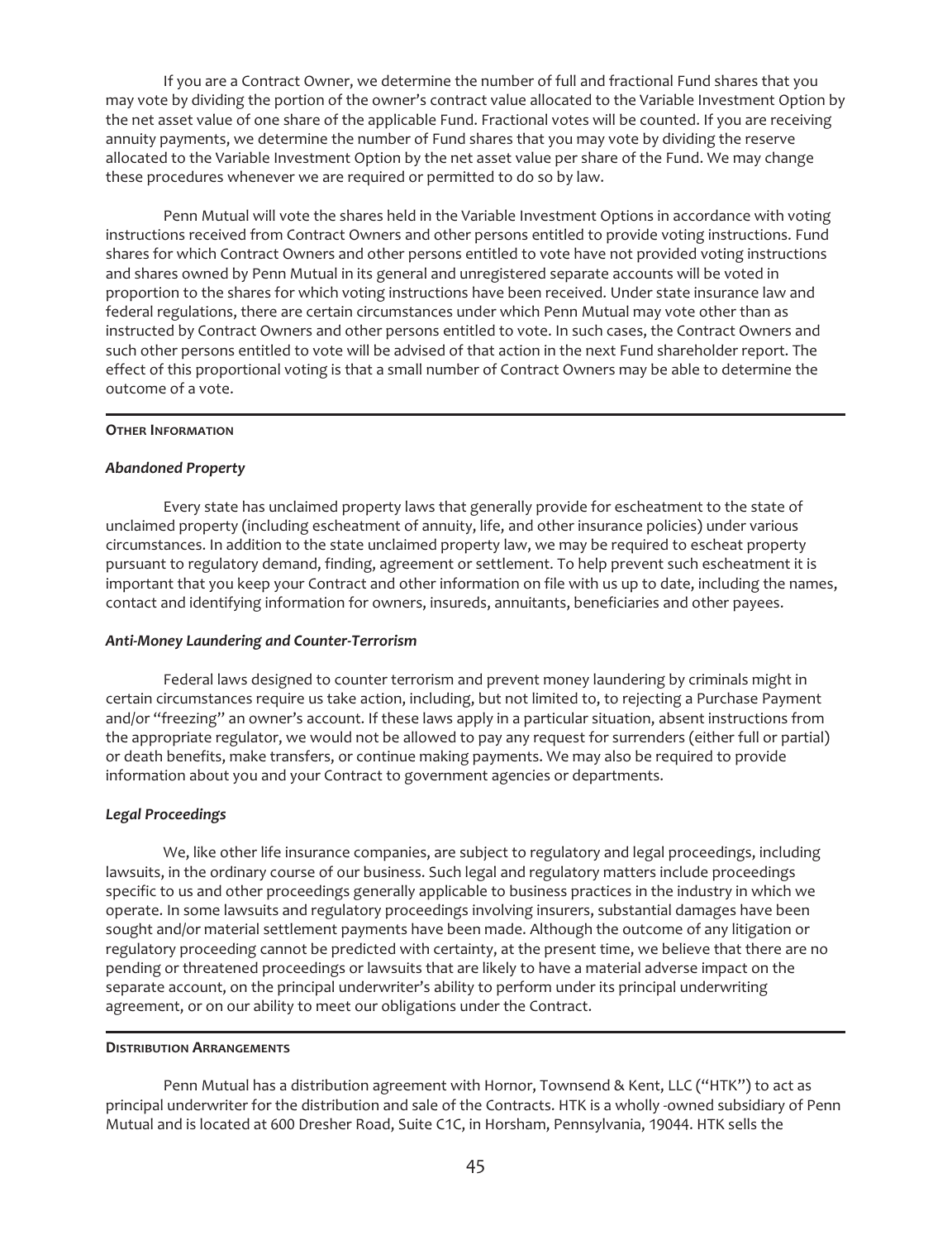Contracts through its financial professionals. HTK has also entered into selling agreements with other brokerdealers who in turn sell the Contracts through their financial professionals. HTK is registered as a brokerdealer with the SEC under the Securities Exchange Act of 1934, as well as with the securities commissions in the states in which it operates and is a member of the Financial Industry Regulatory Authority, Inc. ("FINRA").

Penn Mutual enters into selling agreements with HTK and other broker-dealers whose financial professionals are authorized by state insurance and securities departments to solicit applications for the Contracts. Sales and renewal compensation are paid to these broker-dealers for soliciting applications as premium-based commission, asset-based commission (sometimes referred to as "trails" or "residuals"), or a combination of the two. Premium-based commissions on Purchase Payments made under the Contract will not exceed 6.7%.

In addition to or partially in lieu of commission, Penn Mutual may also make override payments and pay expense allowances and reimbursements, bonuses, wholesaler fees, and training and marketing allowances. Such payments may offset broker-dealer expenses in connection with activities they are required to perform, such as educating personnel and maintaining records. Financial professionals may also receive non-cash compensation such as expense-paid educational or training seminars involving travel within and outside the U.S. or promotional merchandise.

Such additional compensation may give Penn Mutual greater access to financial professionals of the broker-dealers that receive such compensation. While this greater access provides the opportunity for training and other educational programs so that your financial professional may serve you better, this additional compensation may provide Penn Mutual access to marketing benefits such as web site placement, access to financial professional lists, extra marketing assistance, or other heightened visibility and access to the broker-dealer's sales force that otherwise influences the way that the broker-dealer and the financial professional market the contracts.

Finally, within certain limits imposed by FINRA, financial professionals who are associated with HTK, as a Penn Mutual broker-dealer affiliate, may qualify for sales incentive programs and other benefits sponsored by Penn Mutual. These HTK financial professionals are also agents of Penn Mutual and upon achievement of specified annual sales goals may be eligible for compensation in addition to the amounts stated above, including bonuses, fringe benefits, financing arrangements, conferences, trips, prizes and awards.

All of the compensation described in this section, and other compensation or benefits provided by Penn Mutual or its affiliates, may be more or less than the overall compensation on similar or other products and may influence your financial professional or broker-dealer to present this Contract rather than other investment options.

Individual financial professionals typically receive a portion of the compensation that is paid to the broker-dealer in connection with the Contract, depending on the agreement between the financial professional and their broker-dealer firm. Penn Mutual is not involved in determining that compensation arrangement, which may present its own incentives or conflicts. You may ask your financial professional how he/she will be compensated for the transaction.

#### <span id="page-46-0"></span>**FINANCIAL STATEMENTS**

The statutory financial statements of Penn Mutual and the financial statements of the Separate Account appear in the statement of additional information, which may be obtained from The Penn Mutual Life Insurance Company, Attn: SAI Request, PO Box 178, Philadelphia, Pennsylvania, 19105. Or you can call toll- free at 1-800-523-0650. The statutory financial statements of Penn Mutual should be distinguished from any financial statements of the Separate Account and should be considered only as bearing upon Penn Mutual's ability to meet its obligations under the Contracts.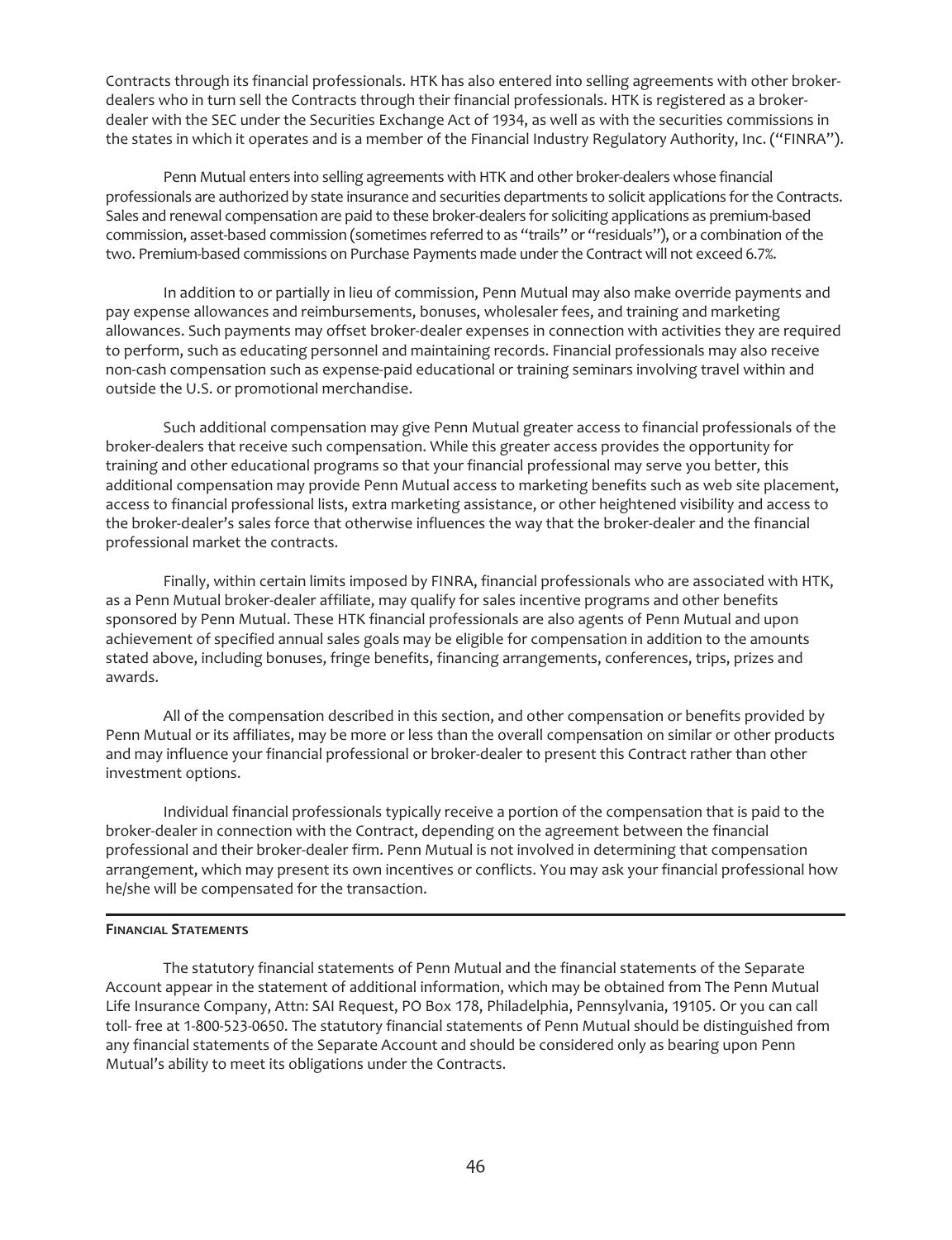#### **APPENDIX A**

#### **Funds Available Under the Contract**

<span id="page-47-0"></span>The following is a list of Funds available under the Contract. More information about the Funds is available in the prospectuses for the Funds, which may be amended from time to time and can be found online at https://www.pennmutual.com/for-individuals-and-businesses/performance-and-rates/prospectuses. You can also request this information at no cost by calling 1-800-523-0650 or sending an email request to FundOperations@pennmutual.com.

The current expenses and performance information below reflects fees and expenses of the Funds, but does not reflect the other fees and expenses that your Contract may charge. Expenses would be higher and performance would be lower if these other charges were included. Each Fund's past performance is not necessarily an indication of future performance.

|                         |                                                                                  | Current         | <b>Average Annual Total Returns</b><br>(as of 12/31/2021) |        |         |
|-------------------------|----------------------------------------------------------------------------------|-----------------|-----------------------------------------------------------|--------|---------|
| <b>Fund Type</b>        | <b>Fund and Adviser/Subadviser</b>                                               | <b>Expenses</b> | 1 Year                                                    | 5 Year | 10 Year |
| Money Market            | Money Market Fund<br>Penn Mutual Asset<br>Management, LLC ("PMAM")               | 0.58%           | 0.01%                                                     | 0.48%  | 0.25%   |
| Fixed Income            | Limited Maturity Bond Fund<br><b>PMAM</b>                                        | 0.69%           | 0.38%                                                     | 2.39%  | 1.60%   |
| Fixed Income            | Quality Bond Fund<br><b>PMAM</b>                                                 | 0.66%           | (0.69%)                                                   | 4.21%  | 3.08%   |
| Fixed Income            | High Yield Bond Fund<br><b>PMAM</b>                                              | 0.72%           | 5.12%                                                     | 6.54%  | 6.80%   |
| <b>Asset Allocation</b> | Flexibly Managed Fund<br>PMAM/T. Rowe Price<br>Associates, Inc.                  | 0.87%           | 18.29%                                                    | 14.93% | 13.61%  |
| <b>Asset Allocation</b> | <b>Balanced Fund</b><br><b>PMAM</b>                                              | 0.65%           | 15.77%                                                    | 12.40% | 10.72%  |
| Large-Cap Equity        | Large Growth Stock Fund<br>PMAM/T. Rowe Price<br>Associates, Inc.                | 0.93%           | 16.44%                                                    | 22.28% | 18.52%  |
| Large-Cap Equity        | Large Cap Growth Fund<br>PMAM/Massachusetts<br><b>Financial Services Company</b> | 0.85%           | 25.85%                                                    | 22.63% | 16.05%  |
| Large-Cap Equity        | Large Core Growth Fund<br>PMAM/Morgan Stanley<br>Investment Management, Inc.     | 0.84%           | (3.94%)                                                   | 24.12% | 17.87%  |
| Large-Cap Equity        | Large Cap Value Fund<br>PMAM/AllianceBernstein, L.P.                             | 0.91%           | 27.88%                                                    | 11.32% | 11.85%  |
| Large-Cap Equity        | Large Core Value Fund<br><b>PMAM/Eaton Vance</b><br>Management                   | 0.92%           | 24.46%                                                    | 12.26% | 12.45%  |
| Large-Cap Equity        | Index 500 Fund<br>PMAM/SSGA Funds<br>Management, Inc.                            | 0.34%           | 28.29%                                                    | 18.15% | 16.18%  |
| Mid-Cap Equity          | Mid Cap Growth Fund<br>PMAM/Delaware Investments<br><b>Fund Advisers</b>         | 0.98%           | 16.66%                                                    | 25.11% | 17.18%  |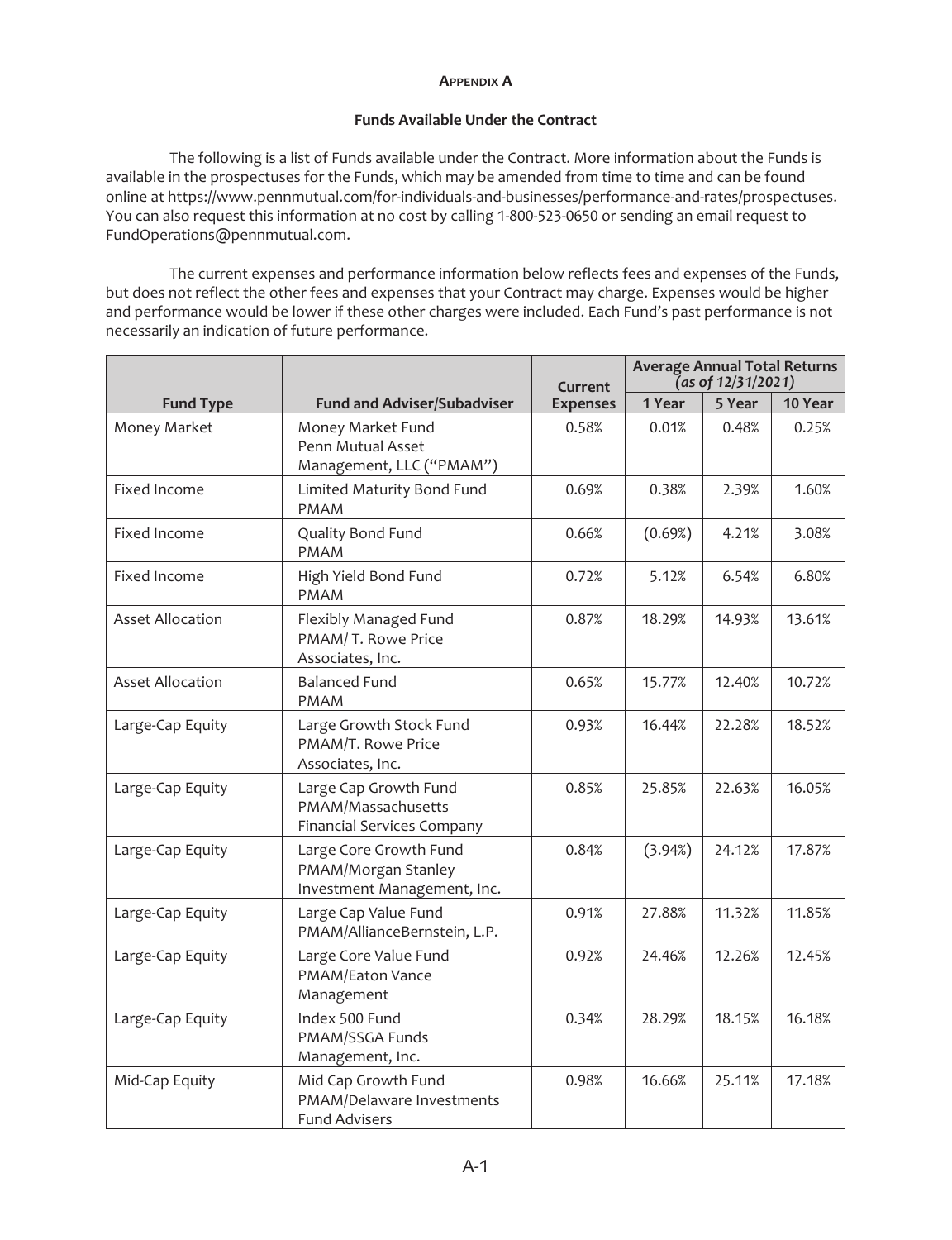| Mid-Cap Equity          | Mid Cap Value Fund<br>PMAM/Janus Henderson Investors<br>US LLC                 | 0.82% | 19.27%  | 4.05%  | 8.90%  |
|-------------------------|--------------------------------------------------------------------------------|-------|---------|--------|--------|
| Mid-Cap Equity          | Mid Core Value Fund<br>PMAM/American Century<br>Investment Management, Inc.    | 1.00% | 23.13%  | 9.33%  | 12.51% |
| Small/Mid-Cap Equity    | SMID Cap Growth Fund<br>PMAM/Goldman Sachs Asset<br>Management, L.P.           | 1.02% | 7.73%   | 22.23% | 16.82% |
| Small/Mid-Cap Equity    | SMID Cap Value Fund<br>PMAM/ AllianceBernstein L.P.                            | 1.15% | 35.58%  | 9.59%  | 12.84% |
| Small-Cap Equity        | Small Cap Growth Fund<br>PMAM/Janus Henderson Investors<br>US LLC              | 0.99% | 8.70%   | 16.99% | 14.13% |
| Small-Cap Equity        | Small Cap Value Fund<br>PMAM/Goldman Sachs Asset<br>Management, L.P.           | 0.98% | 26.67%  | 9.04%  | 12.14% |
| Small-Cap Equity        | Small Cap Index Fund<br>PMAM/SSGA Funds<br>Management, Inc.                    | 0.70% | 14.35%  | 11.37% | 12.52% |
| International Equity    | Developed International Index<br>Fund<br>PMAM/SSGA Funds<br>Management, Inc.   | 0.85% | 10.54%  | 9.06%  | 7.45%  |
| International Equity    | International Equity Fund<br>PMAM/Vontobel Asset<br>Management, Inc.           | 1.03% | 12.23%  | 13.76% | 9.48%  |
| International Equity    | Emerging Markets Equity Fund<br>PMAM/Vontobel Asset<br>Management, Inc.        | 1.25% | (5.69%) | 6.62%  | 3.86%  |
| Real Estate Equity      | Real Estate Securities Fund<br>PMAM/Cohen & Steers Capital<br>Management, Inc. | 0.95% | 42.70%  | 13.49% | 12.53% |
| <b>Asset Allocation</b> | Aggressive Allocation Fund<br><b>PMAM</b>                                      | 1.18% | 16.42%  | 11.23% | 10.53% |
| <b>Asset Allocation</b> | Moderately Aggressive<br>Allocation Fund<br><b>PMAM</b>                        | 1.12% | 15.33%  | 10.74% | 9.80%  |
| <b>Asset Allocation</b> | Moderate Allocation Fund<br><b>PMAM</b>                                        | 1.08% | 11.32%  | 9.24%  | 8.26%  |
| <b>Asset Allocation</b> | Moderately Conservative<br>Allocation Fund<br><b>PMAM</b>                      | 1.06% | 8.58%   | 7.41%  | 6.52%  |
| <b>Asset Allocation</b> | <b>Conservative Allocation Fund</b><br><b>PMAM</b>                             | 1.03% | 4.52%   | 5.41%  | 4.54%  |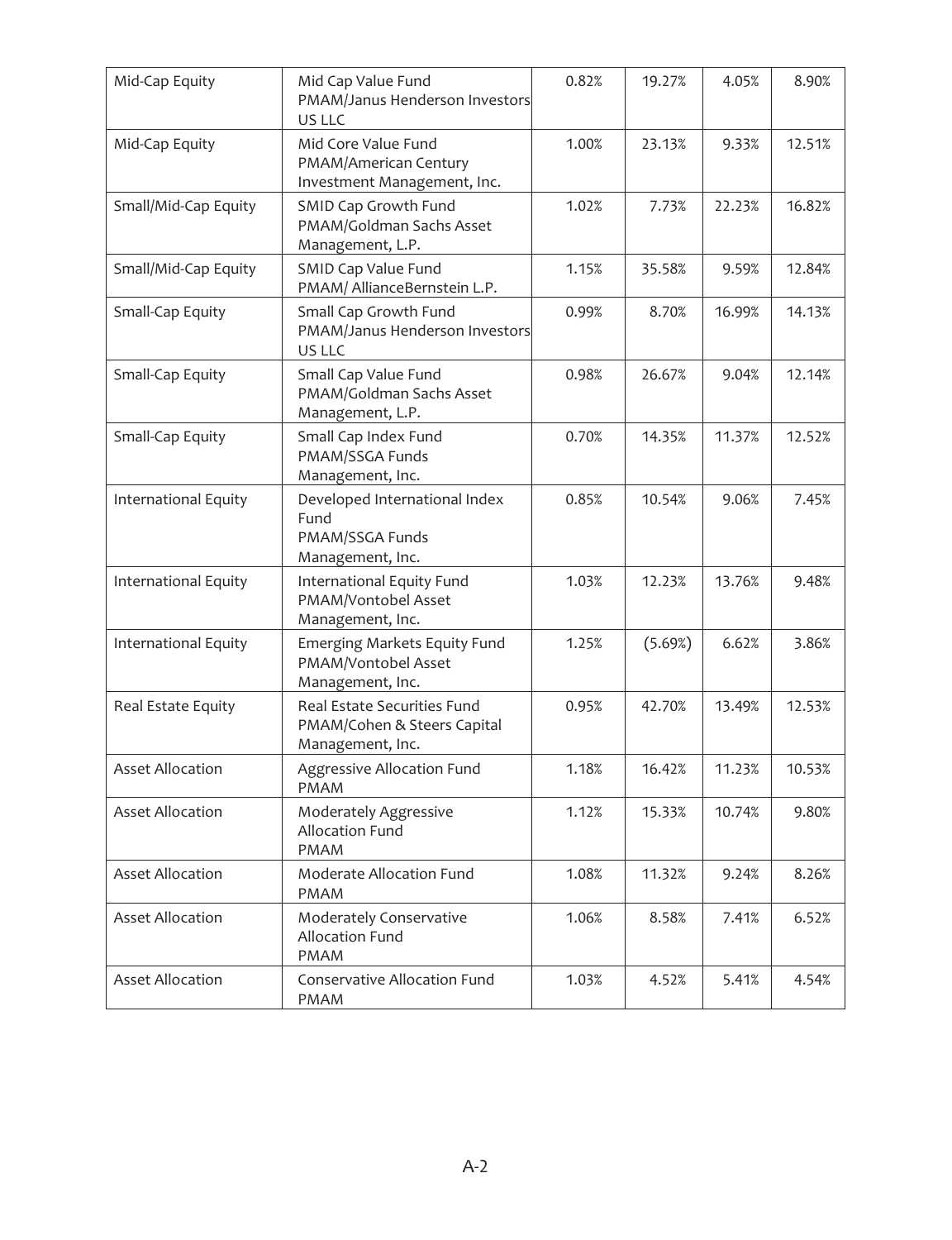#### **APPENDIX B**

#### **Fixed Account Options**

#### <span id="page-49-0"></span>**General**

**Premium payments allocated and Contract Value transferred to the Fixed Account become part of Penn Mutual's general account,** which is subject to the claims of the Company's creditors. The Company's insurance obligations and guarantees under the Contract are paid in part out of the general account and, therefore, Contract Owners should consider the Company's financial statements and claims paying ability for the payment of such obligations and guarantees. **Interests in the general account have not been registered under the Securities Act of 1933, nor is the general account registered as an investment company under the 1940 Act. Accordingly, neither the general account nor any interests therein are generally subject to the provisions of the 1933 and 1940 Acts. Disclosures regarding the fixed accounts, however, are subject generally to applicable provisions of federal securities laws relating to the accuracy and completeness of statements made in the Prospectus. You can allocate your funds to any of the Fixed Account Options currently offered under your Contract, subject to availability and restrictions.**

#### **The Fixed Account**

You may allocate or transfer your Contract Value to any of the Fixed Account Options currently offered under your Contract, subject to availability and restrictions.

If you own a Variable/Fixed Contract you may allocate or transfer all or part of the amount credited to your Contract to one or more of the following Fixed Account Options in the Fixed Account: (1) the Fixed Holding Account; (2) the One Year Guaranteed Account; (3) the Three Year Guaranteed Account; (4) the Five Year Guaranteed Account; and (5) the Seven Year Guaranteed Account. The minimum amount for an allocation to the Fixed Holding Account, the One Year Guaranteed Account, the Three Year Guaranteed Account, the Five Year Guaranteed Account, or the Seven Year Guaranteed Account is \$250. We periodically declare an effective annual interest rate applicable to allocations to the various Fixed Account Options. For each amount allocated to the Fixed Holding Account, interest will be credited at an effective annual interest rate declared by us on the first day of each calendar year. The declared rate of interest will apply through the end of the calendar year in which an allocation is made to the Fixed Holding Account, at which time a new rate will be declared by Penn Mutual. For each amount allocated to the One Year Guaranteed Account, the Three Year Guaranteed Account, the Five Year Guaranteed Account or the Seven Year Guaranteed Account, interest will be credited at an annual effective interest rate declared by us each month. The declared rate of interest will apply through the end of the twelve month, thirty-six month, sixty month or eighty-four month period, as applicable, which begins on the first day of the calendar month in which the allocation is made. We guarantee an effective annual rate of interest on allocations to all Fixed Account Options of not less than 4%. In addition, the Contract provides that the rates declared during the first seven Contract Years for the One Year Guaranteed Account will not be less than an average of the 3 month and 2 Year U.S. Treasury Bill discount rate from the most recent regularly scheduled auction held before the beginning of the calendar month. If the auction program is discontinued, Penn Mutual will substitute an index which in its opinion is comparable and which is approved by state insurance regulatory authorities. We reserve the right to reduce our guaranteed minimum interest rate if permitted by your state. If required by law, we will notify you in advance of any such change.

If you own a Variable/Fixed Contract you may transfer Fixed Account funds to Variable Investment Options or to another Fixed Account Option within the Fixed Account, subject to the conditions and limitations in the fixed account provisions of the Contract. A premature withdrawal charge may be deducted from the interest earned on any amount that is withdrawn from the Three Year Guaranteed Account, the Five Year Guaranteed Account or the Seven Year Guaranteed Account during the period for which an interest rate is guaranteed. The premature withdrawal charge will be determined by multiplying the premature withdrawal rate by the premature withdrawal amount. The premature withdrawal rate for the Three Year Guaranteed Account and the Five and Seven Year Guaranteed Accounts equals one quarter and one-half, respectively, of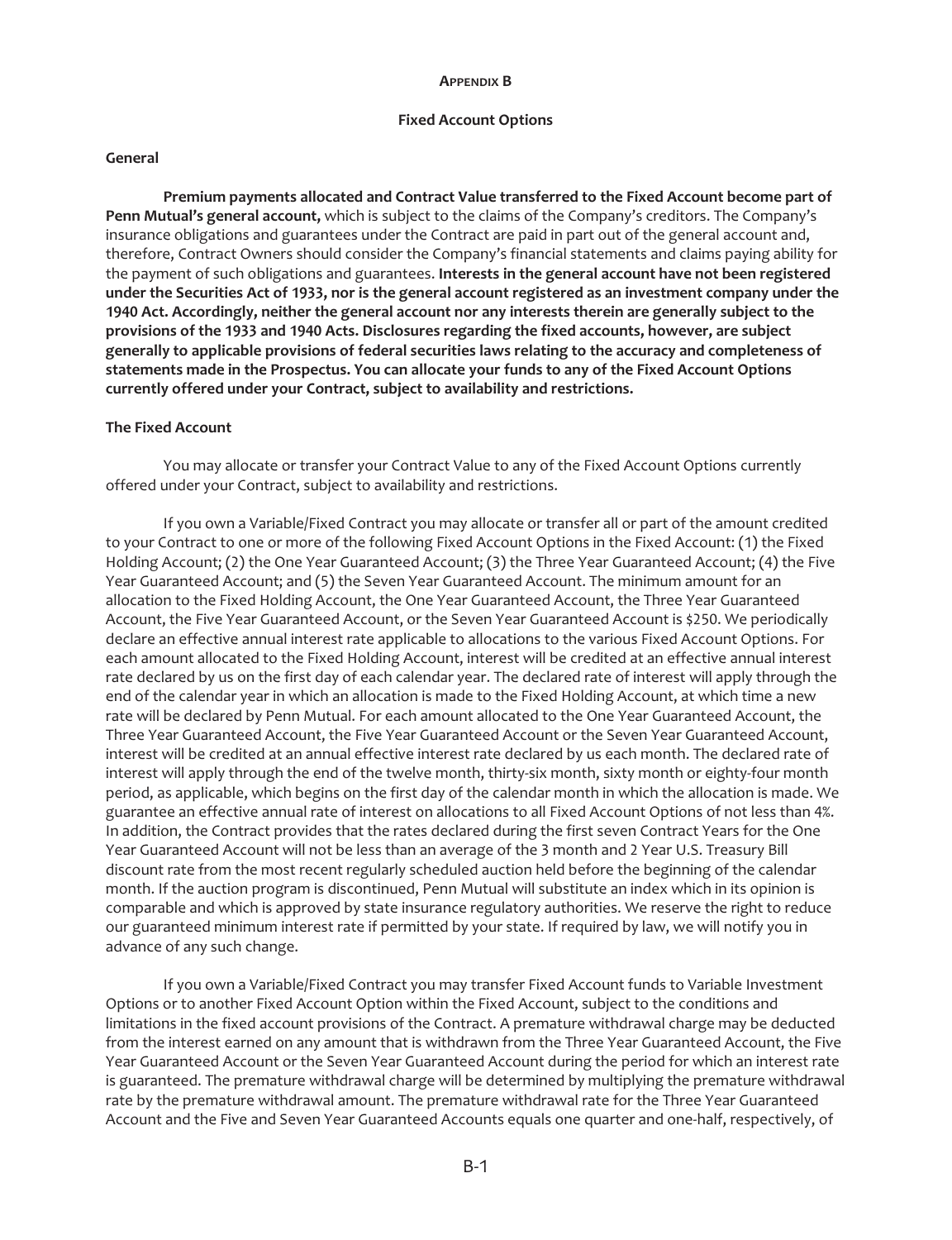the most recent effective annual interest rate then applicable to the Fixed Account Option from which the withdrawal is being made (i.e., 3 months' interest and 6 months' interest, respectively). The premature withdrawal amount equals (a) minus the greater of (b) or (c) where: (a) is the total amount withdrawn from the Fixed Account, excluding the One Year Fixed Guaranteed; (b) is the amount for which the declared effective annual interest rate has expired in the immediately preceding 25 days (which reflects that you may make withdrawals up to 25 days after the maturity of a Fixed Account Option without application of the premature withdrawal charge); and (c) is 10% of purchase payments. In no event will the premature withdrawal charge exceed 10% of the amount withdrawn. In accordance with state law, we may defer a withdrawal or transfer from the Fixed Account for up to six months if we reasonably determine that investment conditions are such that an orderly sale of assets in our general account is not feasible.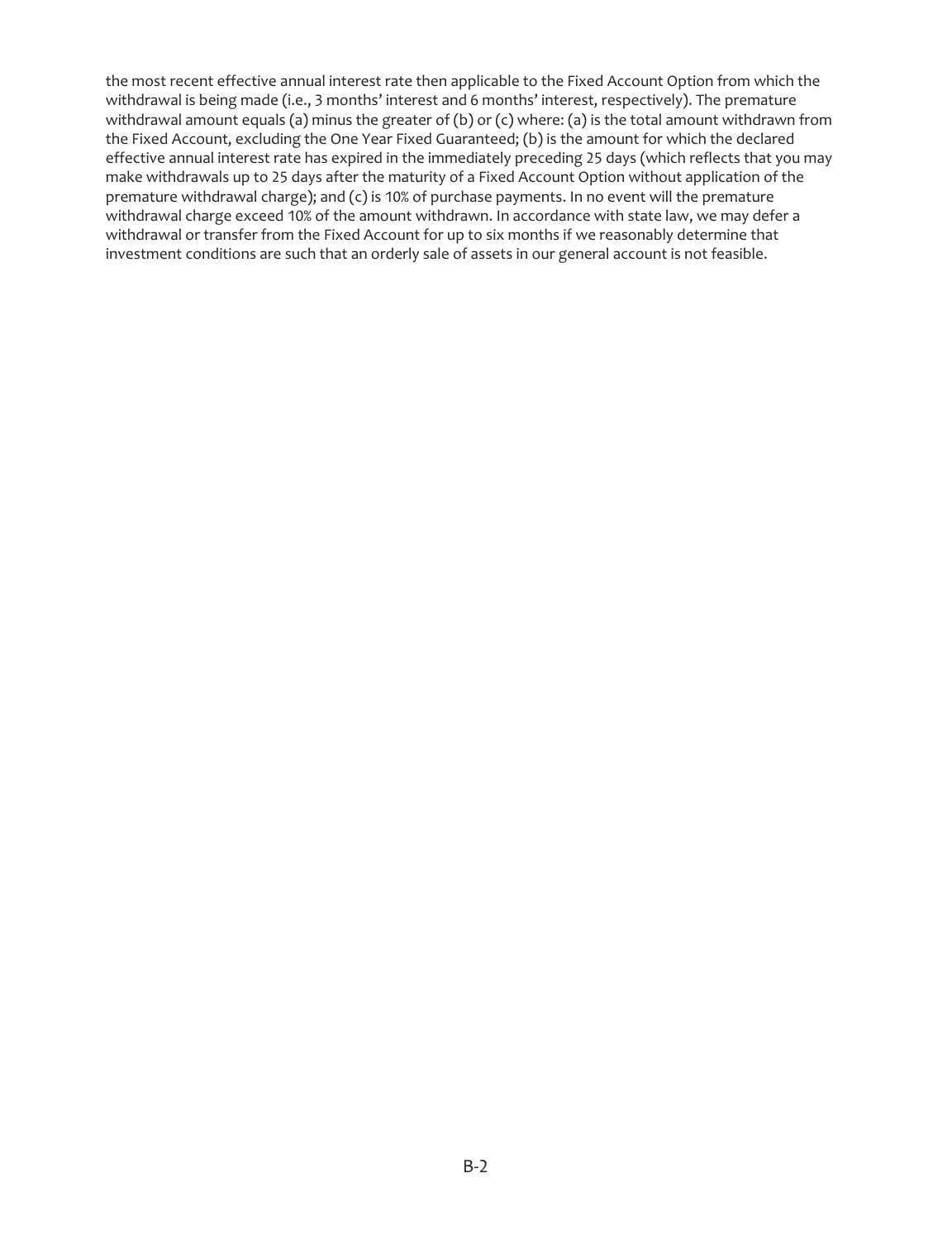The Statement of Additional Information ("SAI") contains additional information about the Diversifier II Variable Annuity, including financial statements of The Penn Mutual Life Insurance Company, and additional information on The Penn Mutual Life Insurance Company, the Separate Account and the Contract. The SAI is available without charge upon request from The Penn Mutual Life Insurance Company, Attn: SAI Request, PO Box 178, Philadelphia, Pennsylvania, 19105. Or you can call us toll-free at 1-800-523-0650 or visit our website at www.pennmutual.com. The SAI is incorporated by reference into this prospectus and, therefore, legally forms a part of this prospectus.

Reports and other information about the Penn Mutual Variable Annuity Account III, including the SAI, may be obtained from the EDGAR Database on the Securities and Exchange Commission's Internet site at http://www.sec.gov, and copies of this information also may be obtained, after paying a duplicating fee, by emailing the Commission at publicinfo@sec.gov.